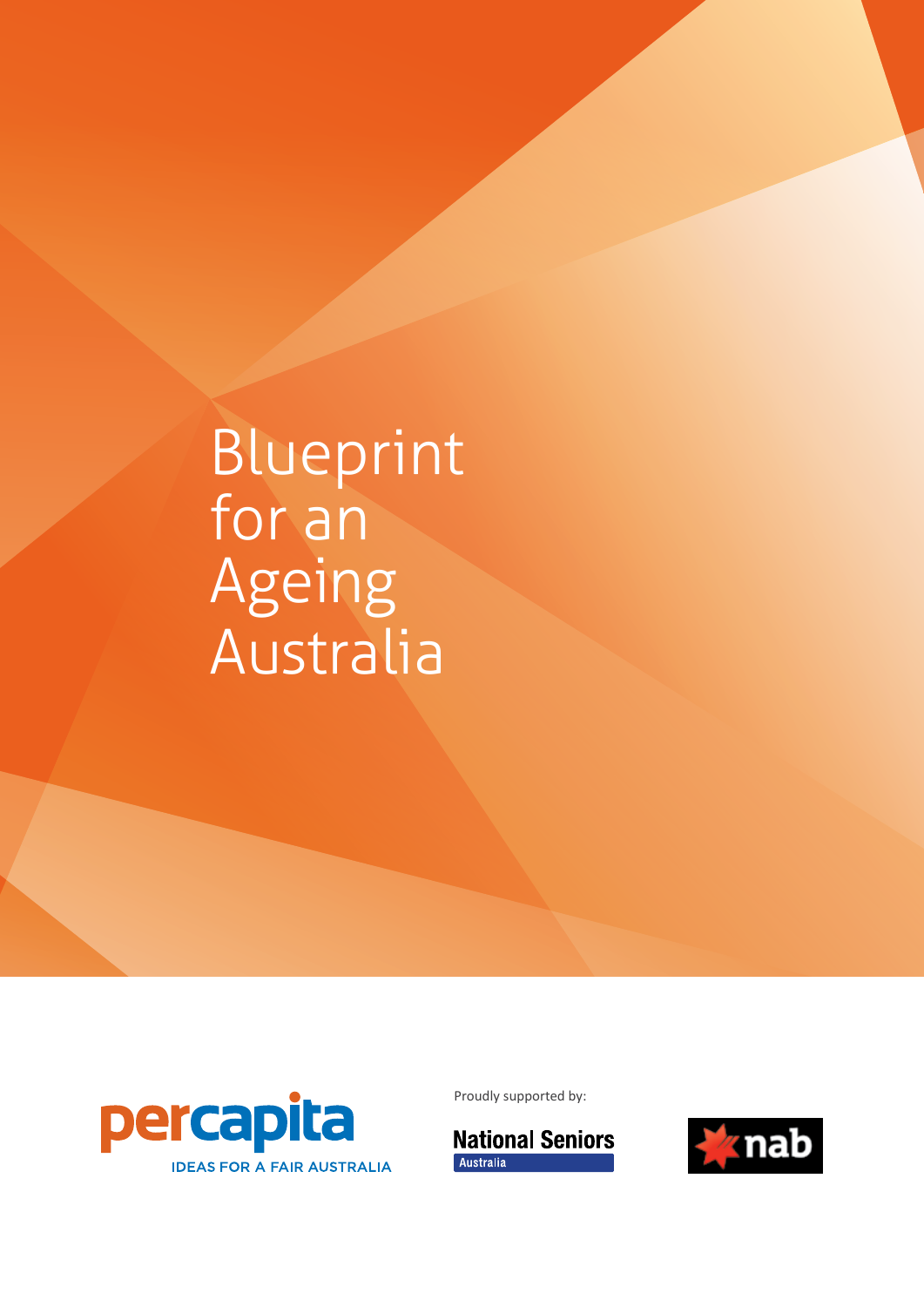Longer lives are the most positive development in the last century of human history. They represent the product of greater prosperity, better diet, disease eradication and healthier lifestyles. They offer each of us, on average, 25 extra years of high quality living with new opportunities for productive work, unprecedented leisure, teaching and learning, and fulfilling relationships with family and friends.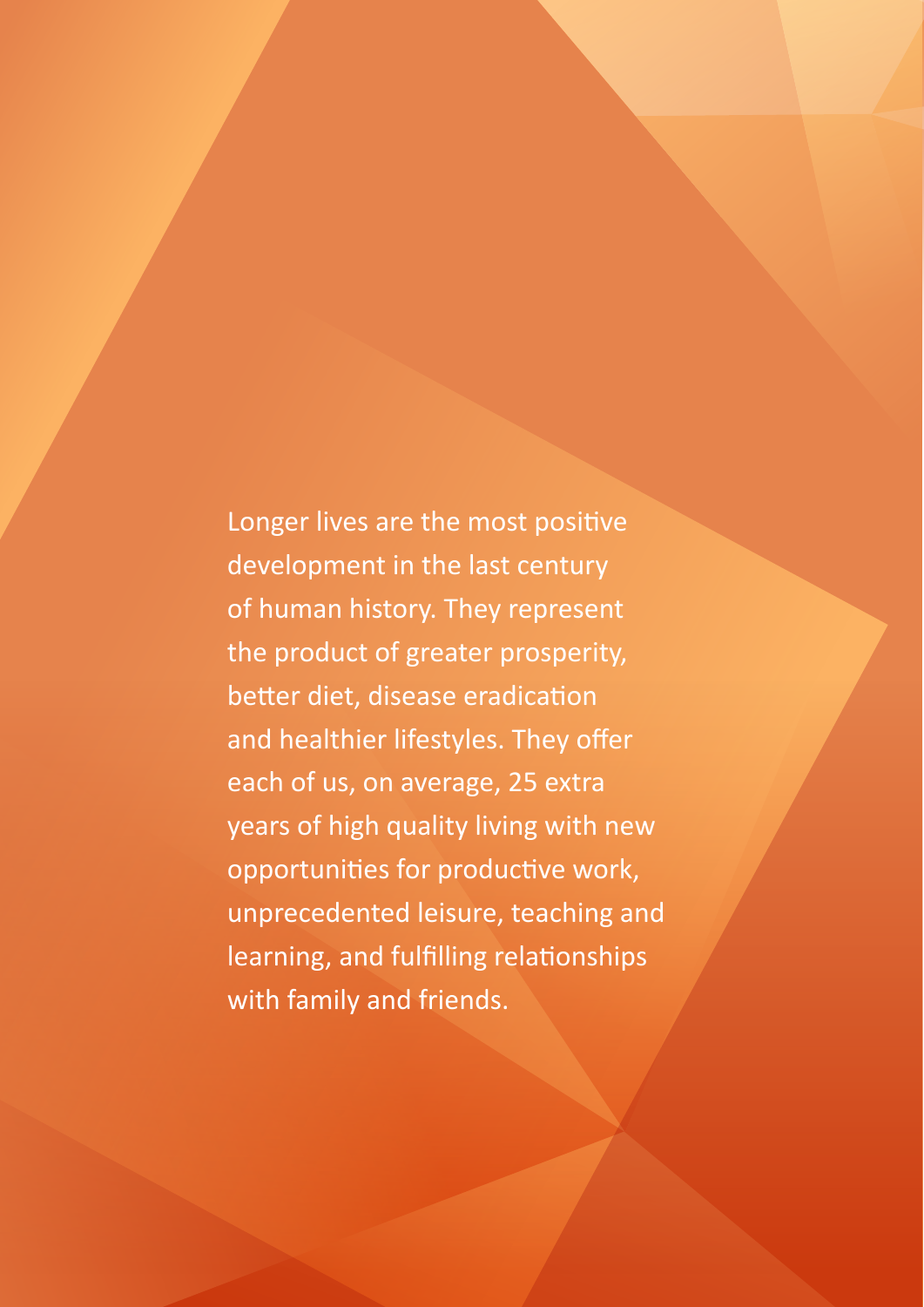# Table of Contents

| Ageing and Aboriginal and Torres Strait Islander (Indigenous) Australians 12 |
|------------------------------------------------------------------------------|
|                                                                              |
|                                                                              |
| The seven areas for new policy:                                              |
|                                                                              |
|                                                                              |
|                                                                              |
|                                                                              |
|                                                                              |
|                                                                              |
|                                                                              |
|                                                                              |
| Appendix II - Summary of WHO's Active Ageing Policy Framework  36            |
|                                                                              |

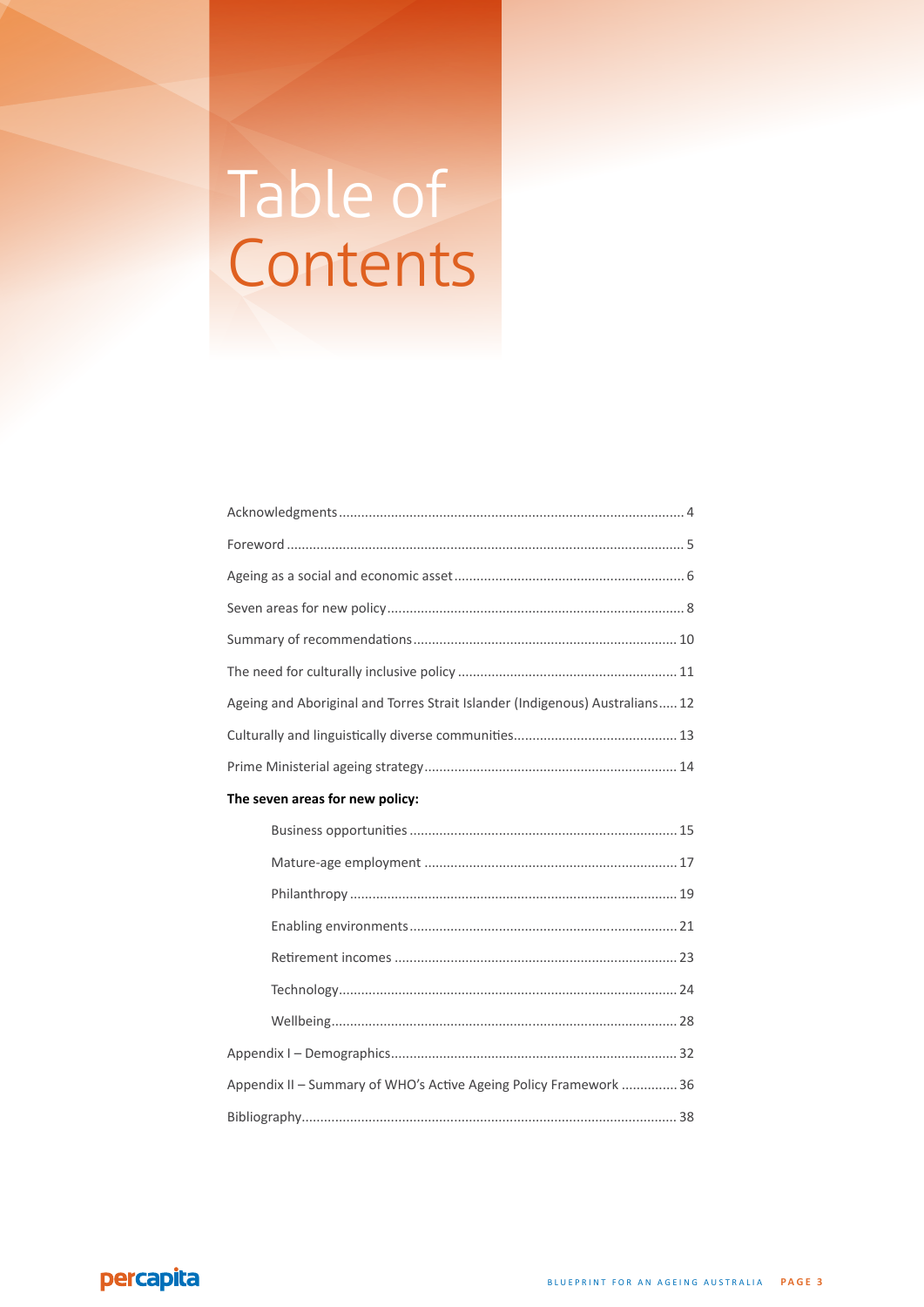# Acknowledgments

# Principal Partners





# Supporting Partners

**The Everald Compton Charitable Trust**





#### © Per Capita Australia Limited 2014

# Project Partners

Aged and Community Services Australia Inc Frank Costa OAM Gina Fairfax Tim Fairfax AC Anthony Kitchener Baillieu Myer AC John Valder AO CBE

The Panel wishes to thank the Hon Susan Ryan AO and the Australian Human Rights Commission for generously hosting a public consultation on intergenerational equity.

Thanks to Professor Graeme Hugo and his colleagues for sharing their demographic research and insights.

The Panel is indebted to Dennis Glover and Fiona Hehir for their excellent work on the prose, and the Per Capita team – Allison Orr, Emily Millane and David Hetherington - for their organisational assistance.

Thanks also to Herbert Smith Freehills for providing in kind support.

The Panel is grateful to the National Press Club for hosting the launch of the Blueprint.

Finally, the Panel thanks the members of the public who participated in the consultations and who took the time to send the Panel their written submissions

## Panellists

Everald Compton AM (Chairman) Helen Brady (National Australia Bank) David Hetherington (Per Capita) Professor Brian Howe AO Professor Gill Lewin Michael O'Neill (National Seniors) Neville Roach AO

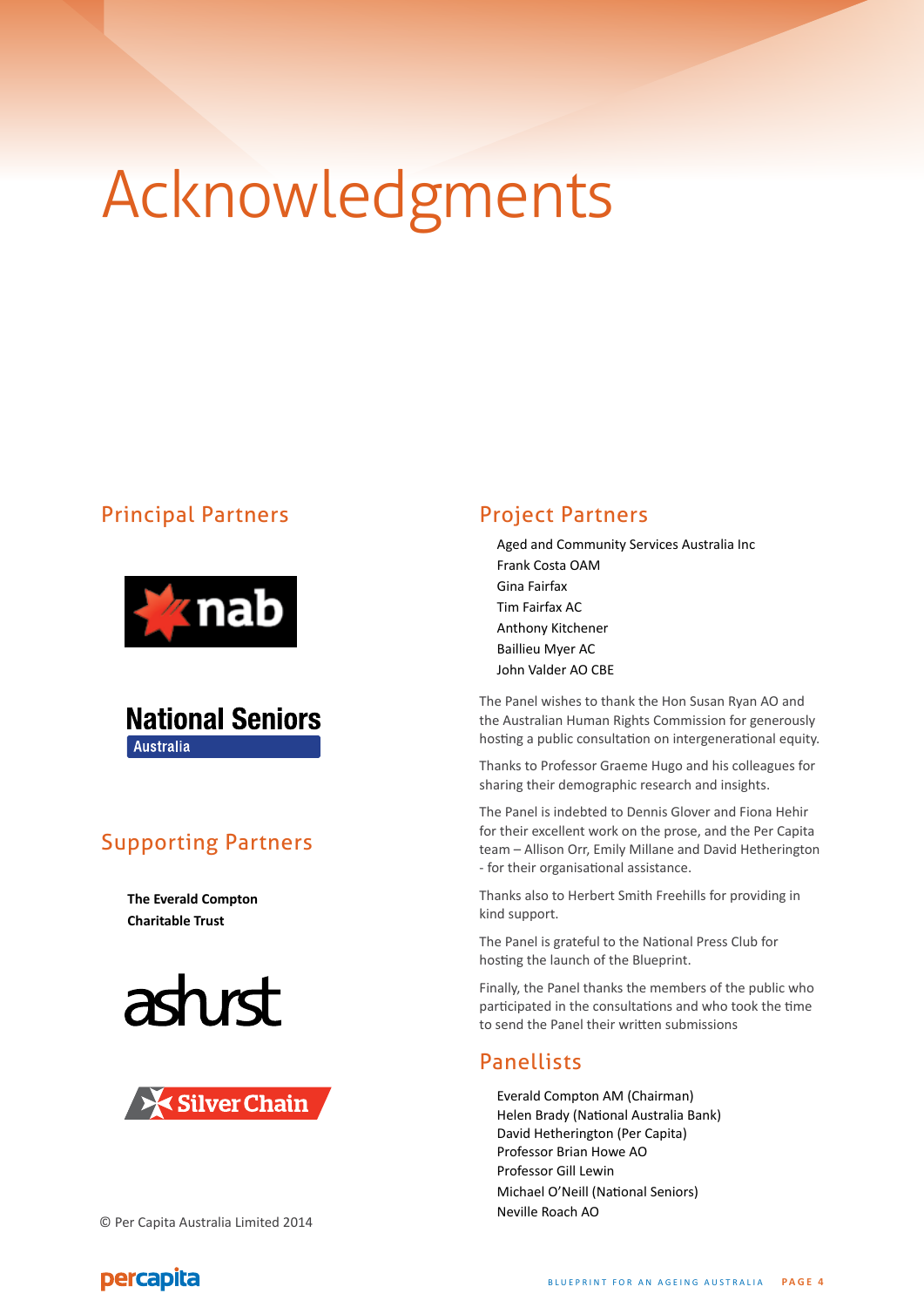# Foreword

Humanity is ageing rapidly and is doing so at a far greater rate than at any time in history.

Until this century, wars and disease caused many early deaths but thankfully the world has largely left these tragedies in the past.

Yet we are now faced with a challenge to create a society that embraces positively the economic and social impact of ageing. It is my privilege to chair a panel that has prepared a Blueprint for an Ageing Australia, and I am pleased to present the Blueprint in the pages that follow.

It sets out the steps that must be taken now to ensure that ageing is an asset, not a liability.

The real task starts at this moment. This Blueprint must not sit on a shelf gathering cobwebs. It is relevant only if it is implemented with urgency. My Panel will now work diligently to make sure that this happens, and I invite you to join us in achieving this.

The Panel wishes to record our grateful thanks to Per Capita, National Seniors and National Australia Bank Group for forming a partnership to make this happen, as well as our supporters at Ashurst and Silver Chain. We also acknowledge the many generous donors without whom this task could not have been completed.

May I also thank all those who attended consultations with us around the nation, and provided the wisdom of their years of experience in the field of ageing.

Final Ampte

Everald Compton AM Chairman, Blueprint for an Ageing Australia 3 September 2014

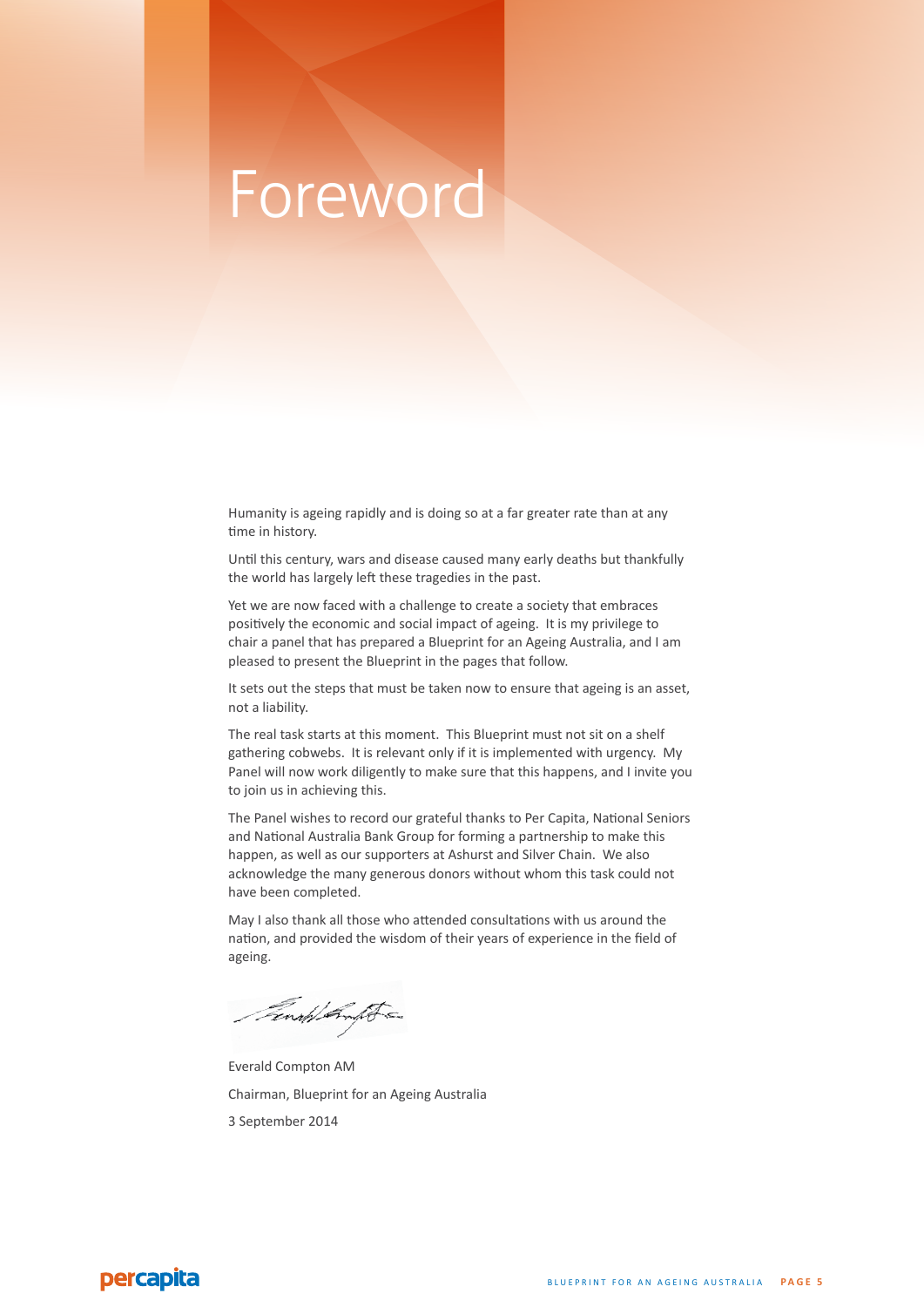# Ageing as a social and economic asset

Longer lives are the most positive development in the last century of human history. They represent the product of greater prosperity, better diet, disease eradication and healthier lifestyles. They offer each of us, on average, 25 extra years of high quality living with new opportunities for productive work, unprecedented leisure, teaching and learning, and fulfilling relationships with family and friends.

Too often, though, this is not how longer lives are represented in the media or treated by policy-makers. The orthodox perception of ageing is one of decline and decay. We regularly debate the 'challenges' presented by an ageing population as though ageing was something to be feared and shunned. We talk about the costs and the burdens of ageing. This perception is misguided: ageing only represents a challenge if we choose to see it so. Instead, we could choose to see longer lives as a social and economic good.

This document—Blueprint for an Ageing Australia—is built around that idea that living longer is a good thing, that the rising average age of our population is a vindication of advances in science and health policy, and that the best way to approach it is to look for ways that older Australians can participate more effectively in our society and our economy to the best of their abilities. The Blueprint is, ultimately, based on the reality that ageing isn't something that happens to other, older people, it happens to all of us and it is in all our interests to make it a more positive experience for everyone.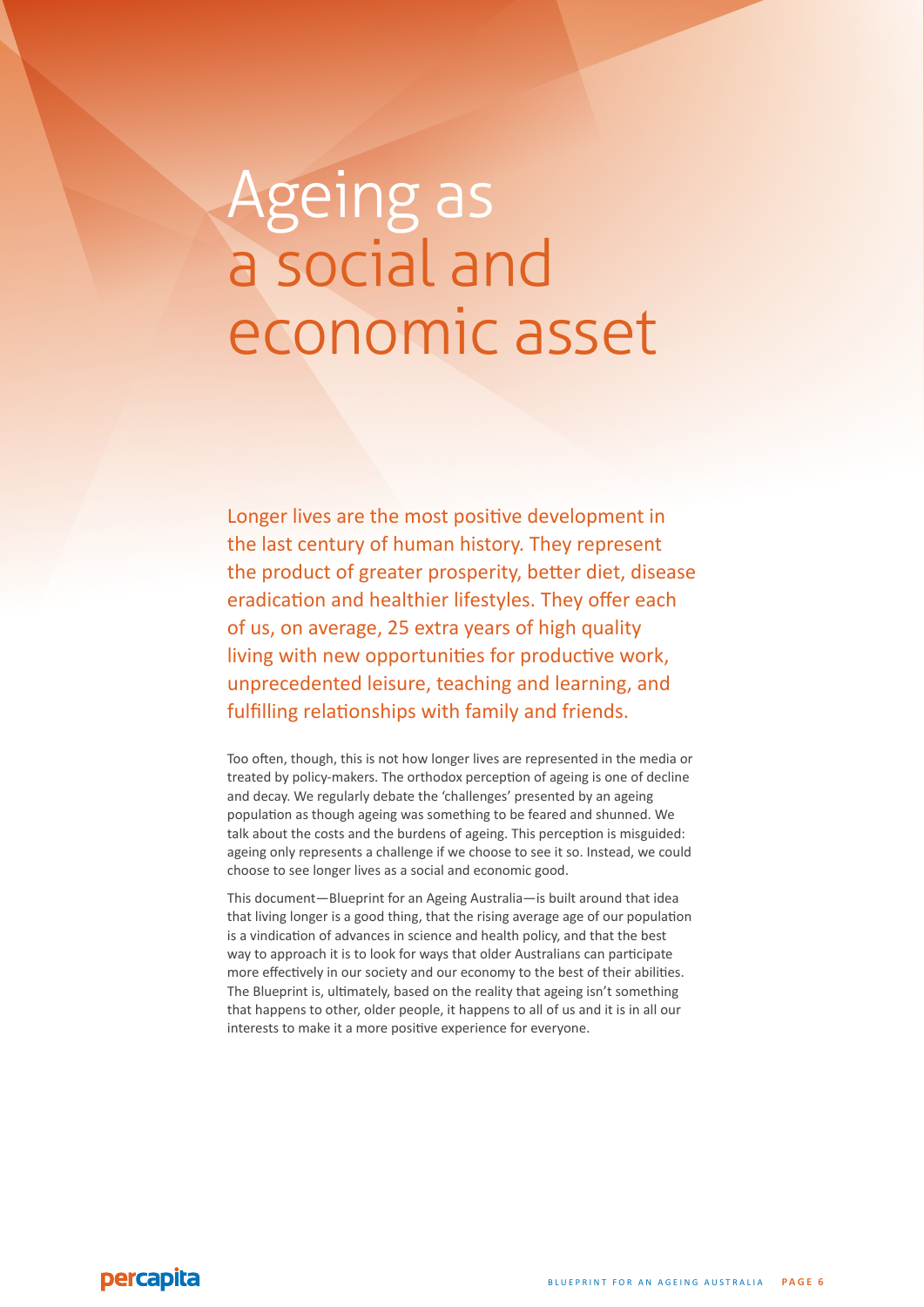There are two ways to think about adapting to longer lives, both of which treat ageing as a gift to be valued.

One is about how we organise our society. Longer lives are one of a handful of major forces that are reshaping our society in the first decades of the 21st century, along with greater gender equality, less secure work and growing economic competition from Asia.

The second is how we adapt psychologically. We have traditionally thought about ageing as something that happens to 'older' people. But ageing is no longer just about what happens to us when we get 'old.' In fact ageing is life-long—all of us are ageing every day. Longer lives mean that we will be taking advantage of opportunities offered by these additional years of healthy life; positive ageing simply means that we need to start planning for these opportunities earlier, throughout our adult lives. Policy-makers these days as a matter of course use concepts such as socio-economic status, geographical location, gender, disability, ethnicity and Indigenous heritage to formulate new approaches and policies—we need to get into the habit of layering our policy-making with the concept of ageing as well. The Australian Treasury's Intergenerational Reports series has begun this process.

The task at hand is to manage this transition to a very different society over the next few decades, from a young settler society to an older, wealthier serviceoriented one. In the context of longer living, we can manage this transition by restructuring our workplaces, our market for goods and services, our financial system, our communities and our housing to enable Australians of all ages and capabilities to participate and contribute to our community. Importantly, the full potential of new scientific breakthroughs and technologies must be realised, not just in health care but also in information and communications technology (ICT).

For these reasons, our report is not just a document for 'old' people. In fact we avoid the term wherever possible. Instead it is a blueprint for all of us as we move throughout the life course.

There is one further important point, without which policies for older Australians will not succeed. Every Australian must be included in the development of policies related to ageing, and in modern Australia with its Indigenous and Culturally and Linguistically Diverse (CALD) communities this means additional consideration must be given to their specific needs. Indigenous communities typically suffer from higher levels of socio-economic disadvantage than non-Indigenous communities, and many CALD communities are ageing at a faster rate than non-CALD communities as a result of historical migration patterns—this makes recognising their needs crucial to the success of any ageing-related policies. This report accepts the principle that underpins other Australian Government approaches, which is that policy design must consider equally the needs and perspectives of Australians from all ethnic and cultural backgrounds. Inclusion, empowerment and accessibility are the major themes that should guide policy-making, and all the policies outlined here should take these CALD and Indigenous-related principles into account in their practical application.

To make its case, this Blueprint summarises much of the excellent research that already exists, much of it undertaken by the Panel auspiced by the Australian Treasury, National Seniors and the Per Capita think tank. A full list of relevant research reports can be found in the bibliography at the end of this document to assist further research.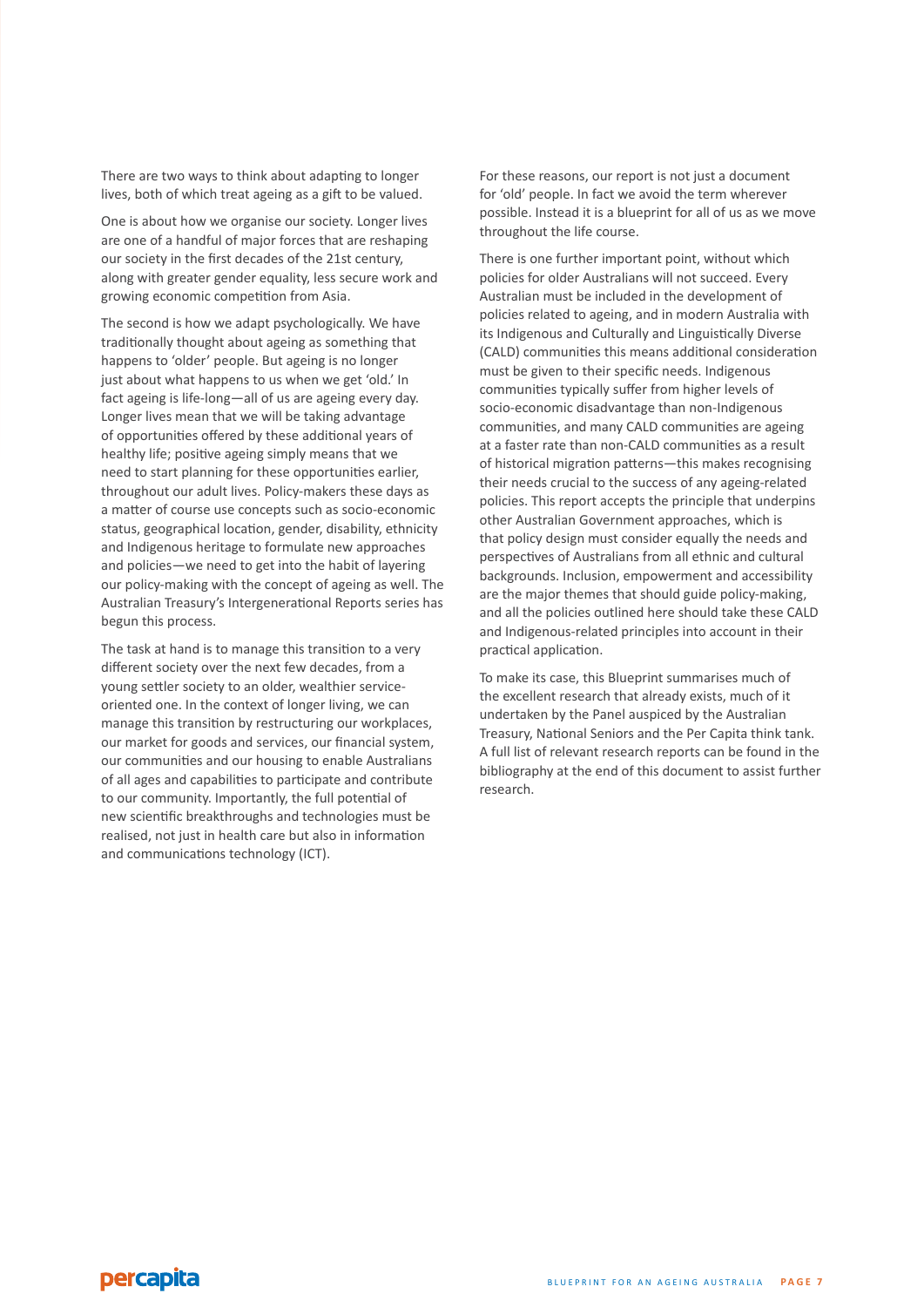# Seven areas for new policy

Over the last decade the nation's top policymaking bodies have started to focus our population's mind on the issue of ageing. Led by the Australian Treasury—most notably through its Intergenerational Reports and its report into the economic potential of senior Australians *(Turning Grey into Gold)*—and by leading demographers like Professor Graeme Hugo, this process has increased our understanding of the relevant issues substantially.

A summary of the findings of demographic research can be found at the end of this Blueprint, but, briefly summarised, it tells us that there are four demographic aspects of Australia's ageing population over the next two decades that are of significant relevance to policy-makers.

- » The *numbers* of older people will increase rapidly because of the large wave of baby boomers (people born between 1946 and 1965) who will turn 65 between 2011 and 2031. The number of over 65s will increase by 84.8 per cent, from 3.1 million in 2011 to 5.7 million in 2031.
- » The *proportion* that the 65+ population will make up of the total population will increase from 13.8 per cent in 2011 to 18.7 per cent in 2031.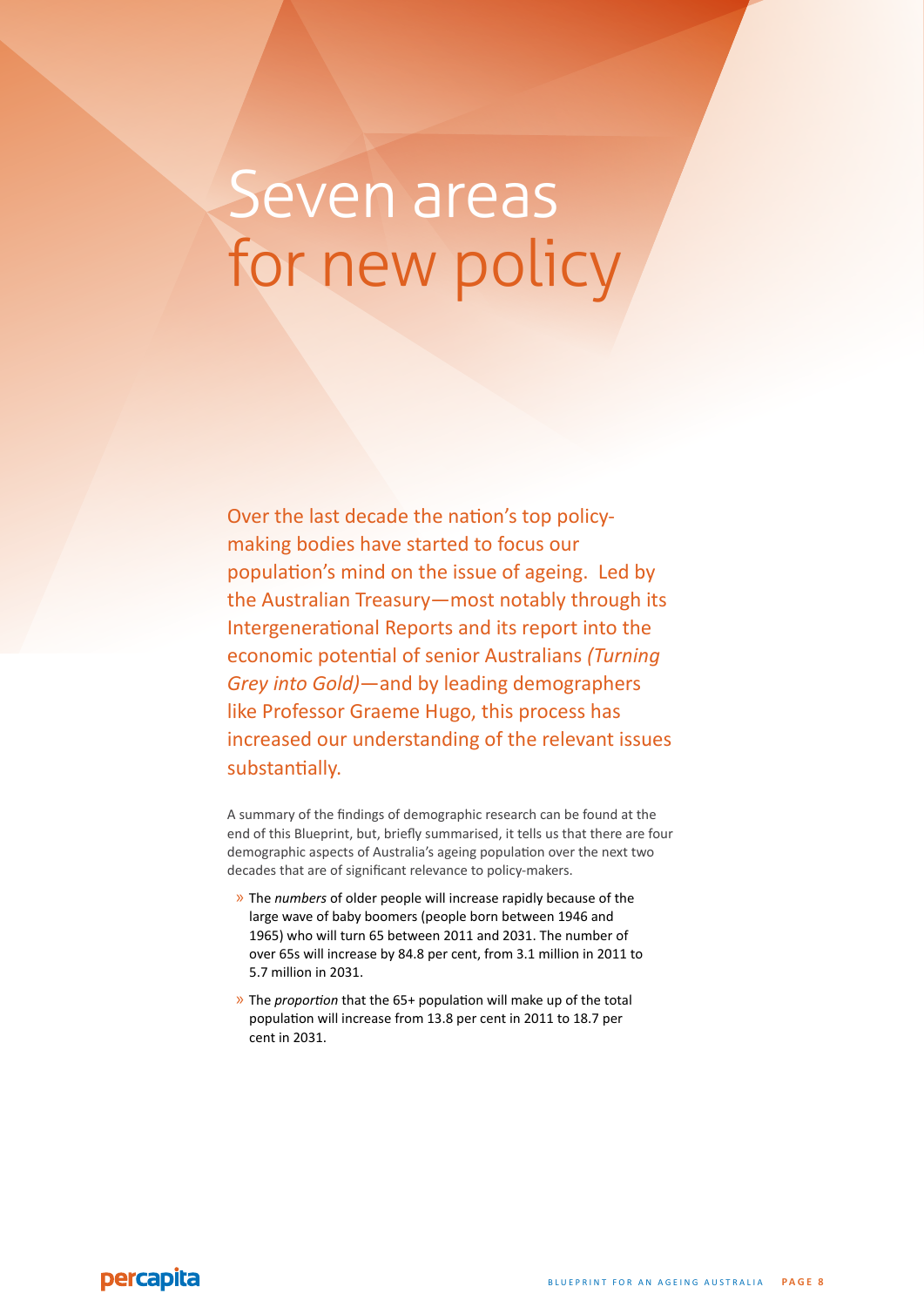- » The *characteristics* of future 65+ generations are quite different to earlier generations entering retirement—economically, socially, and in their values, attitudes and their expectations.
- » The *geography* (distribution) of Australians aged 65+ and 80+ in 2021 and 2031 will be quite different to that of 2001 and 2013. Much aged care infrastructure will be increasingly mismatched with the location of older Australians.
- » The *ethnicity* of older Australians is becoming more diverse. While in 1996, older persons of CALD background comprised 18 per cent of Australians aged 65 and over, this number rose to 23 per cent in 2011 and is expected to reach 30 per cent in 2021. Overcoming any barriers to their full participation must be part of the policy solutions adopted.

Rather than replicate the detailed work of these reports, this document aims to get policy-makers focused on practical responses and, ultimately, solutions.

To do this and get the ball rolling on further policy action, we offer seventeen practical and important policy recommendations across seven policy areas. These areas are:

- 1. business opportunities
- 2. mature-age employment
- 3. philanthropy
- 4. enabling environments
- 5. retirement incomes
- 6. technology
- 7. wellbeing

The policy areas and recommendations have been chosen because they highlight the principles we think underpin the right approach to the ageing of our society:

- » They are proactive—our recommendations are based on the idea that ageing is creating opportunities and assets that need to be exploited rather than seen as problems to be overcome.
- » They are substantial—while not covering every issue, our recommendations go to issues already recognised as substantial by public policymakers.
- » They will improve the quality of life of all Australians—too much of the discussion of ageing focuses on issues related to incomes and health care. We agree these are crucial, but so many more issues need attention; here we explore them.
- » They are original—many areas of public policy have already been or are being addressed by governments, businesses and the community. These recommendations offer new ways to make a difference.
- » They are of relevance to all Australians—people from all backgrounds can benefit from these recommendations.
- » They are areas in which our panel members have expert knowledge, expertise and experience and we invite other Australians with passion and expertise in other areas of ageing policy to join the public debate.
- » We see these recommendations are important building blocks in a new attempt to construct a more age-friendly society. We also highlight some other aspects of ageing that cannot be overlooked.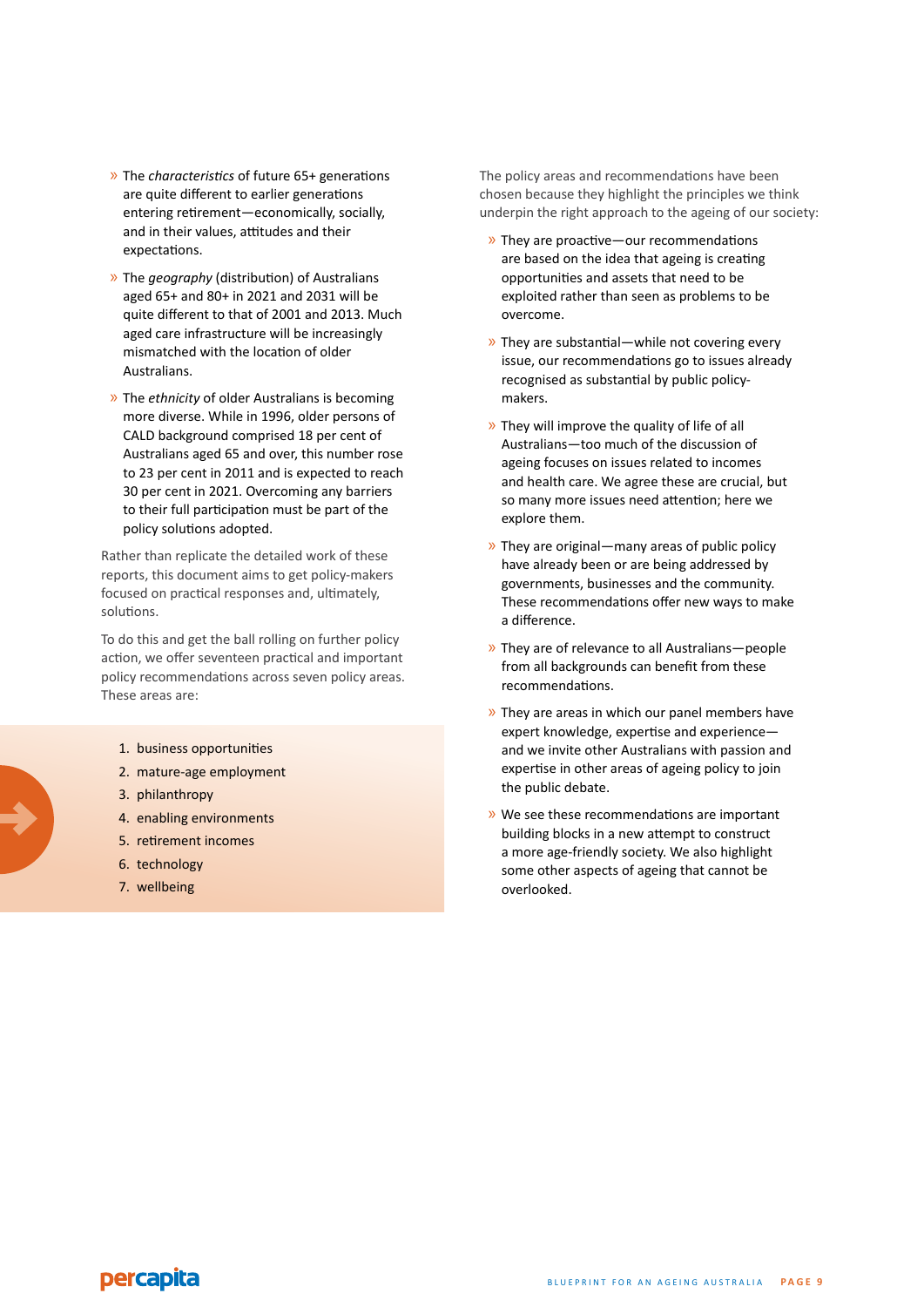# Summary of Recommendations

R E COMMENDATION I Minister assisting the Prime Minister for Ageing

RECOMMENDATION II Seniors' Enterprise Institute

RECOMMENDATION III Ageing Design Awards

R E COMMENDATION IV Austrade campaign on Australian exports for ageing marketplace

RECOMMENDATION V Reskilling of mature workers

RECOMMENDATION VI Uniform workers' compensation for the over-65s

RECOMMENDATION VII Golden Givers

RECOMMENDATION VIII Housing bonds for rental properties

RECOMMENDATION IX Design standards for an ageing population

RECOMMENDATION X Transport for seniors

#### R E COMMENDATION XI

Raise levels of Internet access for older Australians

#### R E COMMENDATION XII

Enhance ICT training and support by expanding already successful ICT programs specifically designed for seniors

#### RECOMMENDATION XIII

ICT industry and professionals to establish a national strategy to increase use of technology by older Australians

#### R E C O M M E N D AT I O N X I V

Federal Government to develop a National Vision and Strategy for Telehealth and progressively implement the building blocks of a Telehealth System

#### RECOMMENDATION XV

Mandating the study of gerontology in all health professional undergraduate courses

#### RECOMMENDATION XVI

Invest in national health and aged care infrastructure and systems

#### R E COMMENDATION XVII

The Federal Government should fund a multidimensional community campaign to improve knowledge about ageing and to target ageism

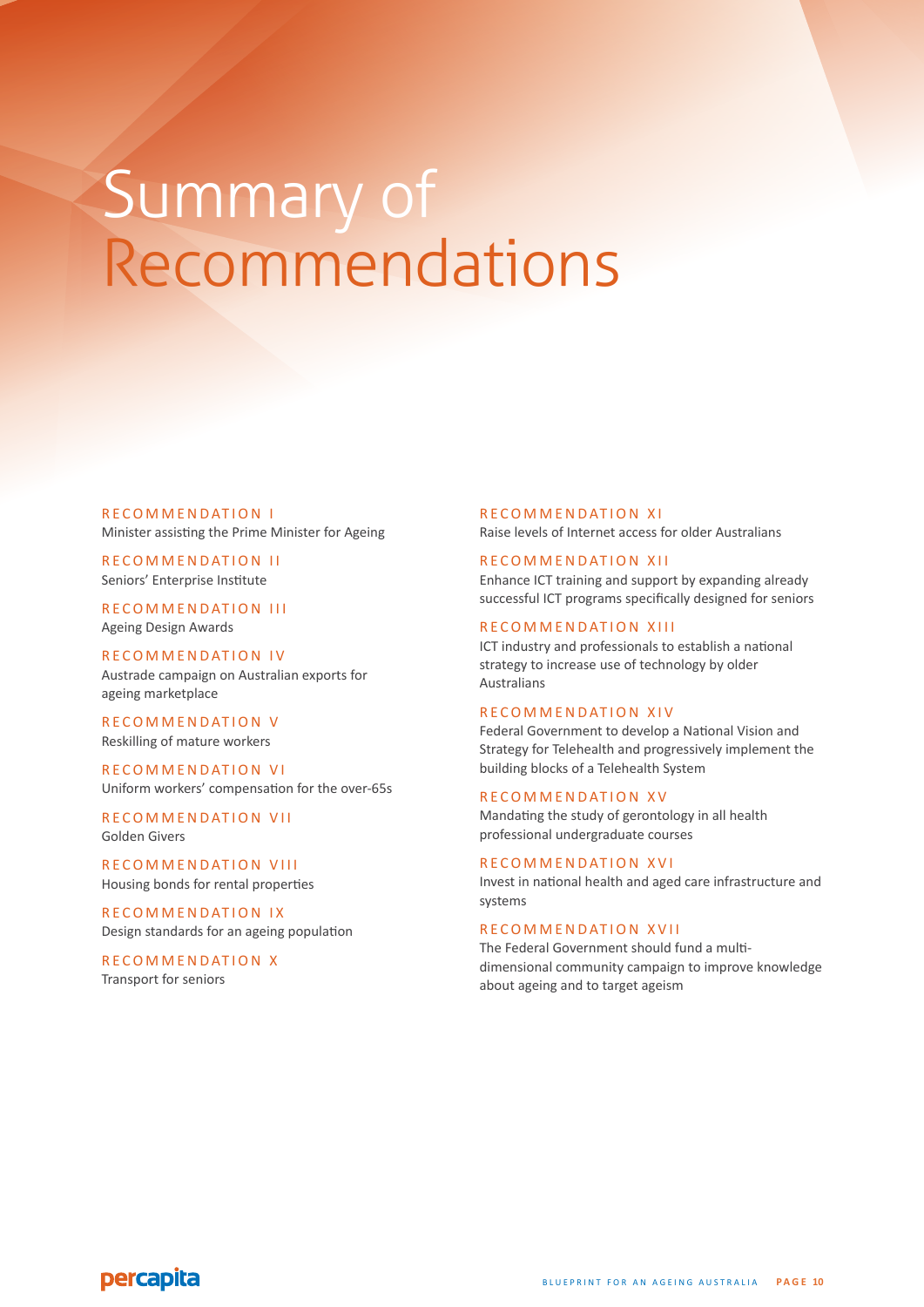# The need for culturally inclusive policy

Australia's response to the opportunities and challenges of an ageing population must be inclusive. Although the recommendations in this Blueprint have been framed in generalist terms, it is essential that they are further developed to ensure they take into account the considerable diversity of the Australian population. There are two groups whose circumstances require special consideration:

- 1. Aboriginal and Torres Strait Islanders (Indigenous Australians)
- 2. Australians from culturally and linguistically diverse (CALD) communities

We must stress that we do not advocate similar solutions for both groups. In fact, we believe it that the two groups are fundamentally different and distinct and their special circumstances require and merit separate attention. It should also be understood that both groups are themselves extremely diverse and policies and services designed for them will need to be further refined to take account of this 'diversity within diversity'.

However, there are some general principles that can be applied to both groups as well as to any other groups with special needs. The overriding requirement is to develop policies and services that are culturally sensitive and responsive and are based on cultural respect. The best way to do this is through:

- » Meaningful engagement of the community representatives and elders in the development of policy and the design of services.
- » Meaningful involvement of community representatives in governance and ongoing review.
- » Increase the number of skilled carers and others providing services or support from within the community.
- » Special support to members of the community who provide care on an informal and unpaid basis.
- » Special cross-cultural training of service providers drawn from the wider community.

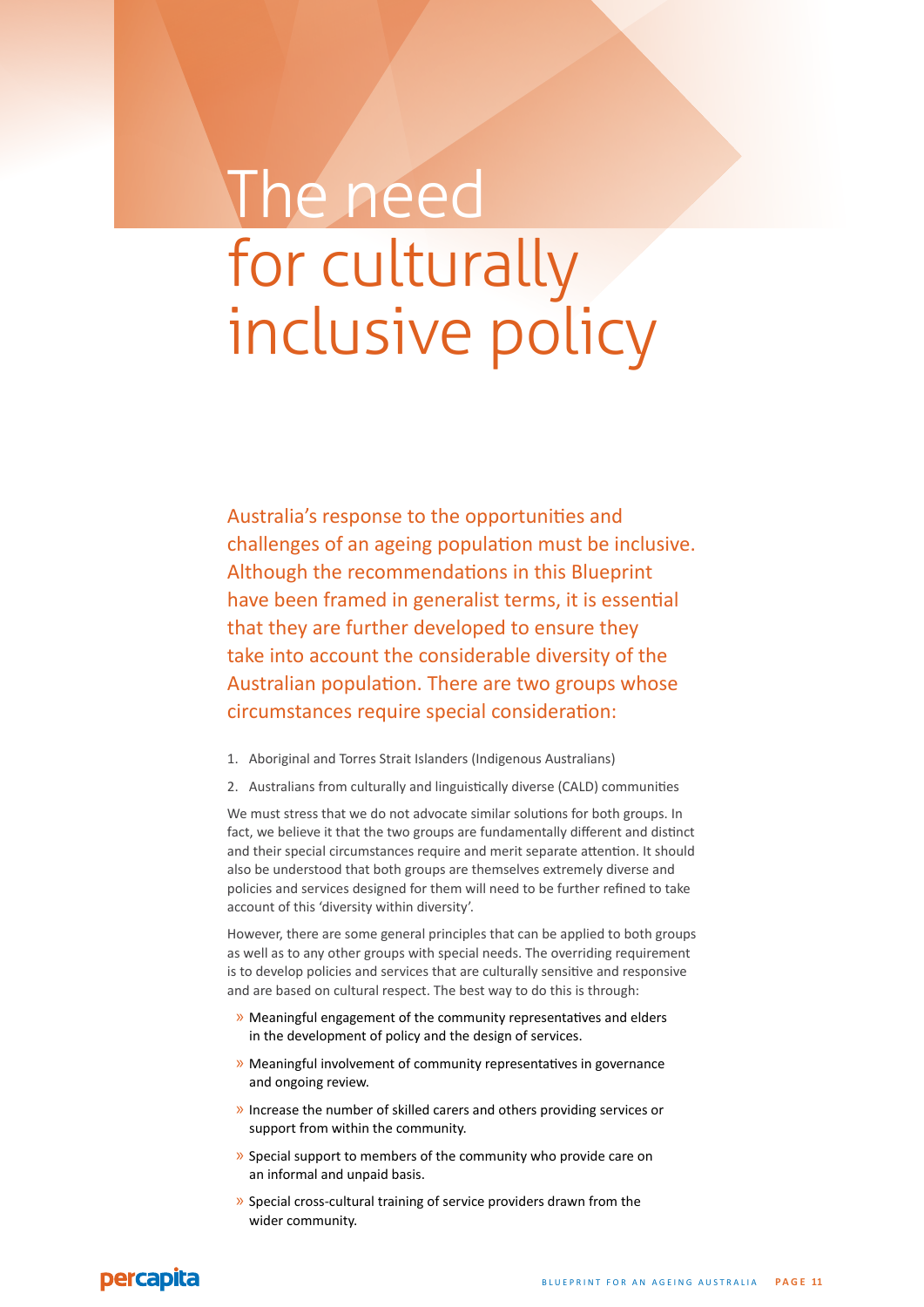# Ageing and Aboriginal and Torres Strait Islander (Indigenous) Australians

The challenges of ageing for the Aboriginal and Torres Strait Islander (Indigenous) population are significantly greater than for the rest of the nation, a reflection of their social and economic disadvantage.

The underlying cause of this is the continuing impact of the ongoing consequences of history. In the words of the Human Rights and Equal Opportunity Commission, "Colonisation, and the consequent dispossession, disruption and dislocation have impacted heavily on the well-being of Indigenous individuals and communities" (HREOC Social Justice Report 2002: Measuring Indigenous disadvantage). Indigenous Australians are more likely to experience poverty, stress, lower employment, less access to healthcare services, poorer housing and less healthy diets. These problems can be significantly greater for those living in small, remote communities.

The starkest outcome of these difficulties is that Indigenous Australians have a seriously lower life expectancy than other Australians. This means they have far fewer older people - according to the 2011 census, the proportion of Indigenous Australians aged 65 or over was 4% compared to 14.4% of the total population.

In addressing these challenges it is important to recognise that there is considerable diversity within the Indigenous communities themselves depending on numerous factors including their place of origin, clan, language, location (while many Indigenous Australians live in remote communities, most live in cities and towns).

To ensure that Indigenous Australians are actively engaged in the development of policy and aged care services, it is essential that there is widespread consultation with the communities themselves. We also believe that the issue of ageing needs to be managed within the over-arching context of Reconciliation. To this end we strongly recommend that Reconciliation Australia be given the responsibility for coordination of the process of consultation and ongoing involvement of Indigenous Australians and that public and private sector organisations be encouraged to develop a Reconciliation Action Plan in relation to ageing.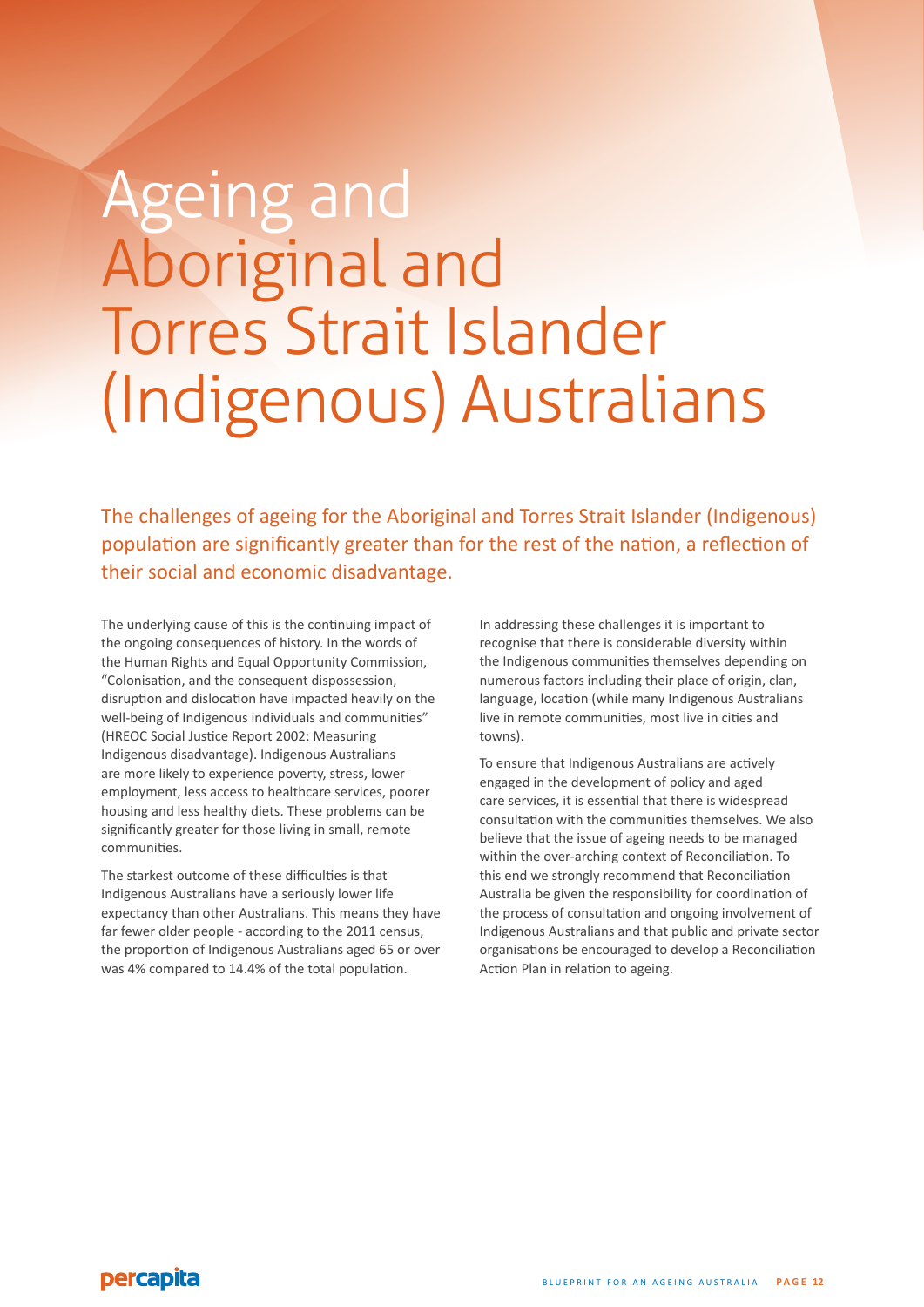# Culturally and Linguistically Diverse Communities

Over the past 70 years, Australia has become one of the most multicultural nations in the world. One in four Australians was born overseas; 45 per cent of all Australians were born overseas or have at least one parent who was born overseas; we speak more than 260 languages; we identify with 270 ancestries.

Moreover, there is also considerable diversity within each of our Culturally and Linguistically Diverse (CALD) communities depending on the circumstances of arrival (e.g. as migrants or as refugees and asylum seekers), the length of stay in Australia, age at arrival and whether born here or overseas.

There is considerable evidence around the world that the ageing experience and the needs of older people are greatly influenced by culture, including traditions, religious beliefs and values and language. It is therefore extremely important that Australia's response to ageing gives special attention to the considerable diversity of our nation.

Although the recommendations in this Blueprint have been framed in generalist terms irrespective of cultural background, we strongly believe that the special needs of CALD communities must be incorporated in every recommendation.

There are a number of arrangements already in place that we believe should continue and built upon. A good example is the National Ageing and Aged Care Strategy for People from Culturally and Linguistically Diverse (CALD) Backgrounds (the CALD Aged Care Strategy).

Based on our consultations with CALD communities, we believe that the best way to ensure that Australia's response to ageing is culturally relevant and sensitive is through CALD representation in the development of policy and in the design and delivery of services to older Australians. In particular, we strongly recommend the involvement of the Federation of Ethnic Communities of Australia (FECCA), Australia's peak CALD representative body. FECCA is an inclusive association with considerable experience in reaching out to CALD Australians through its constituent member associations.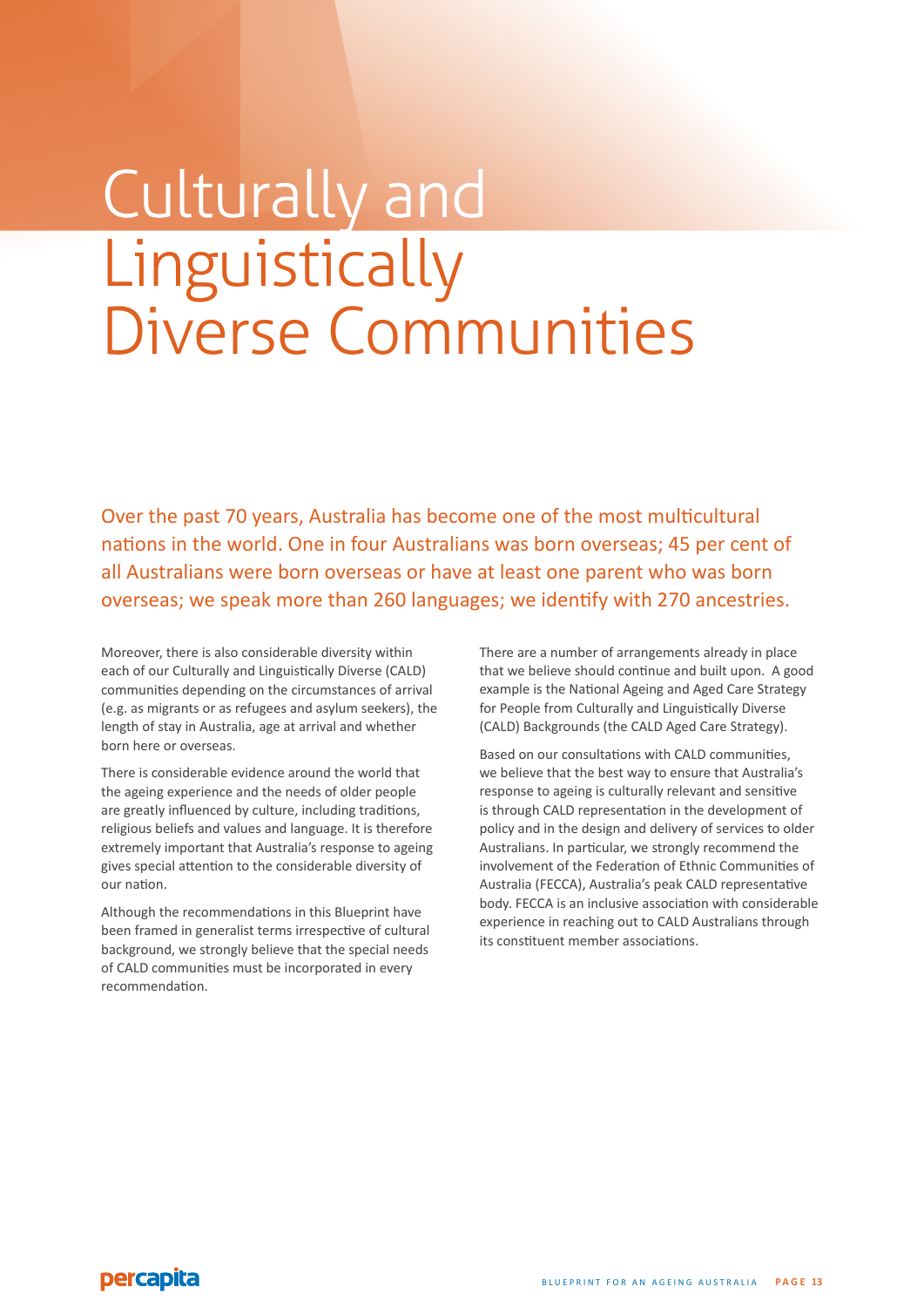# Prime Ministerial Ageing Strategy

#### RECOMMENDATION 1:

#### Minister assisting the Prime Minister for Ageing

Prime Minister to appoint a dedicated Minister for Ageing who will work within the Department of Prime Minister and Cabinet and be responsible for coordinated crossjurisdictional planning, policy development and implementation in relation to ageing throughout the life course

> We call on the Federal Government to appoint a Minister Assisting the Prime Minister for Ageing. At present there is no Federal Minister for Ageing, and in the previous Federal Government, the relevant Minister combined responsibility for ageing with oversight of mental health.

> We believe that the issues associated with ageing are far broader than simply health, and are significant enough to warrant a dedicated Minister under Prime Ministerial oversight. This position would be akin to the current Minister Assisting the Prime Minister for Women.

> We believe the primary responsibility of the Minister would be to develop in conjunction with the Prime Minister an overarching national strategy for an ageing Australia, which co-ordinates federal, state and local government responses under Commonwealth leadership. The strategy would involve coordinated cross-jurisdictional planning, policy development and implementation in relation to ageing throughout the life course. Upon its completion, the new Minister would be responsible to the Prime Minister for the execution of the national ageing strategy.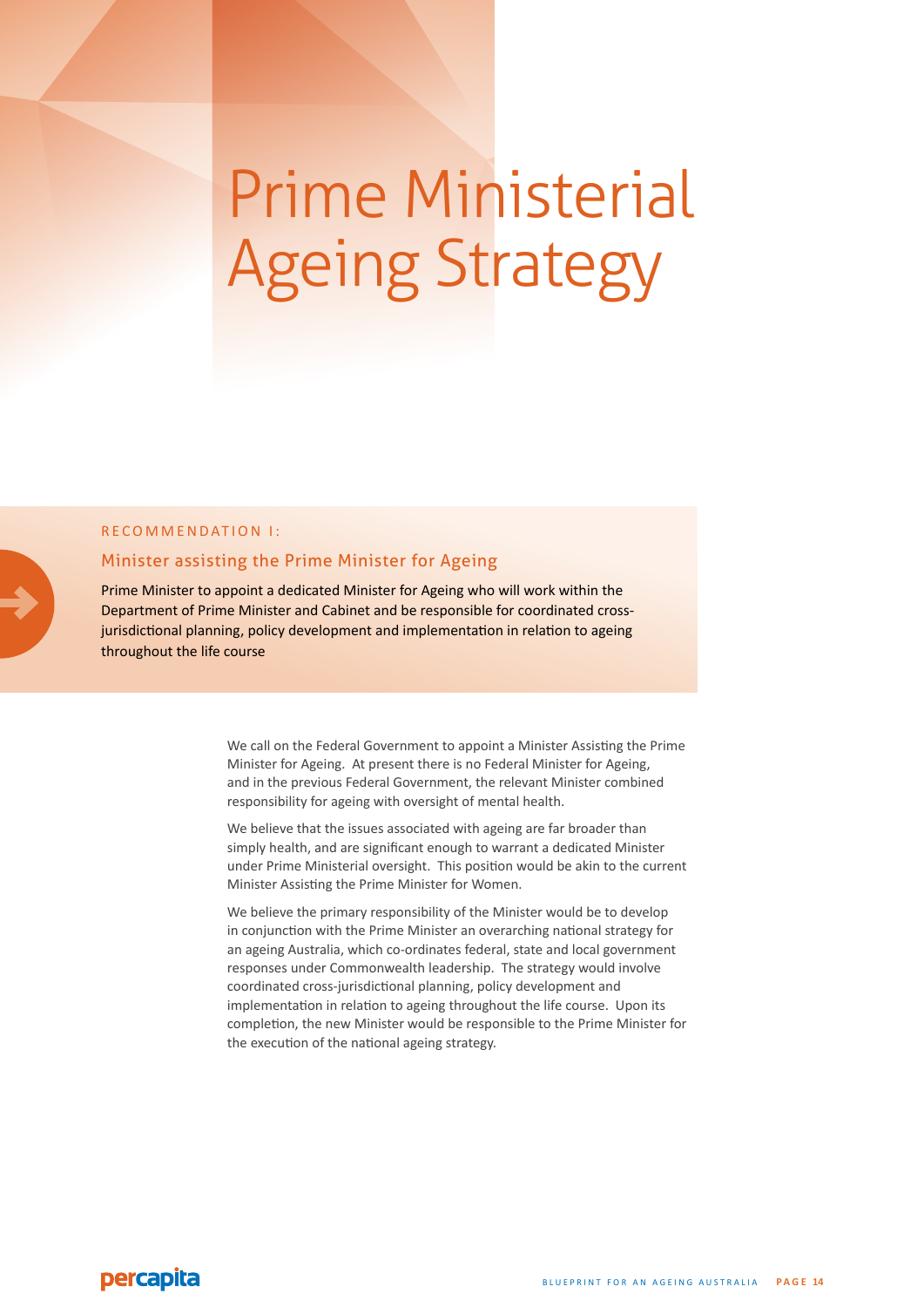# Business opportunities

#### The opportunities

Nothing could better illustrate the positive aspect of ageing for Australia than the business opportunities it creates. Simply put, an ageing population creates a growing reservoir of older consumers from all walks of life, all ethnic backgrounds and all income groups, each with individual needs and wants. Consider the following facts gathered by the Australian Human Rights Commission's Age Positive initiative:

- » People aged between 55 and 74 had the fastest growing household wealth of any age group between 1994 and 2012.
- » In 2011, the 55-75 age bracket held the greatest assets and had the greatest average net worth, ranging from \$743,000 to \$828,800, giving them considerable discretionary spending power.
- » And 50-69 year olds alone hold more than 40 per cent of the nation's wealth.

The generation that is now retiring—the baby boomers have higher expectations, different lifestyle choices and different consumption patterns than their forebears, creating new needs for business to meet. Many things generally out of reach to older Australians in past decades, like travel, clothing, entertainment, dining out and home redecoration just to name some, are now in greater demand, making older consumers a market segment crying out for entrepreneurial attention. The possibilities are almost endless, with baby boomers presenting a vast market for a potential explosion of products and services—new dating websites, longevity insurance and new kinds of food amongst others.

And those opportunities are not just in Australia. Globally, over 60s spent \$8 trillion in 2010, and by 2020, they will spend \$15 trillion. This means ageing is creating new consumer needs and wants across the world, making addressing older consumers a major export opportunity.

An extra feature of this expanding consumer segment is that often the people who understand its needs and wants best and who are best placed to take advantage of it are older entrepreneurs. In fact, the proportion of employed people over ages 50 and 65 operating businesses is already significant, as business ownership tends to increase with age. More than one in five workers (22 per cent) aged 65 years and over in 2011 were business owners. Australia needs these people's skills, knowledge and business population to boost the workforce participation rate and national productivity.

#### The barriers

There is an obvious need for a more dynamic and expansive approach from business to this growing demographic. But there are problems.

The first stems from stereotyping. Older people can sometimes be invisible to businesspeople who are still wearing ageist blinkers. When marketers do think of older consumers, too often they are pigeonholed as being interested only in things like mobility aids, palliative care products, insurance and funerals. Others believe that older consumers are too set in their ways, having deeply entrenched brand loyalties that they are unwilling to surrender. Both these stereotypes are wrong. Smarter marketers are appealing to older consumers in far more dynamic ways across a far wider range of products and services, awake to the fact that older people tend to shop more often and are shopping online in ever greater numbers. We need to create stronger awareness of the employment and business opportunities that are being created by the rise of the older consumer and the capacities of older entrepreneurs to meet this need themselves.

The second relates to the comparative lack of products and services available. While products for older consumers have always existed, new ones are needed in addition to the traditional focus on financial services and traditional health products. Here are just a few areas with potential:

- » smart personal sensor devices that can anticipate the needs of older people for pharmaceuticals and medical treatment
- » "third-age experience agents"—all-in-one travel agents, career counsellors, matchmakers and life coaches
- » outsourced services that provide help with important things like investment decisions and home maintenance
- » non-invasive laser technology to rejuvenate aged skin
- » the provision of mentoring services.

The third barrier relates to entrepreneurialism. While older entrepreneurs do exist, their numbers are still comparatively small; so we need to increase those numbers with new policies and new initiatives.

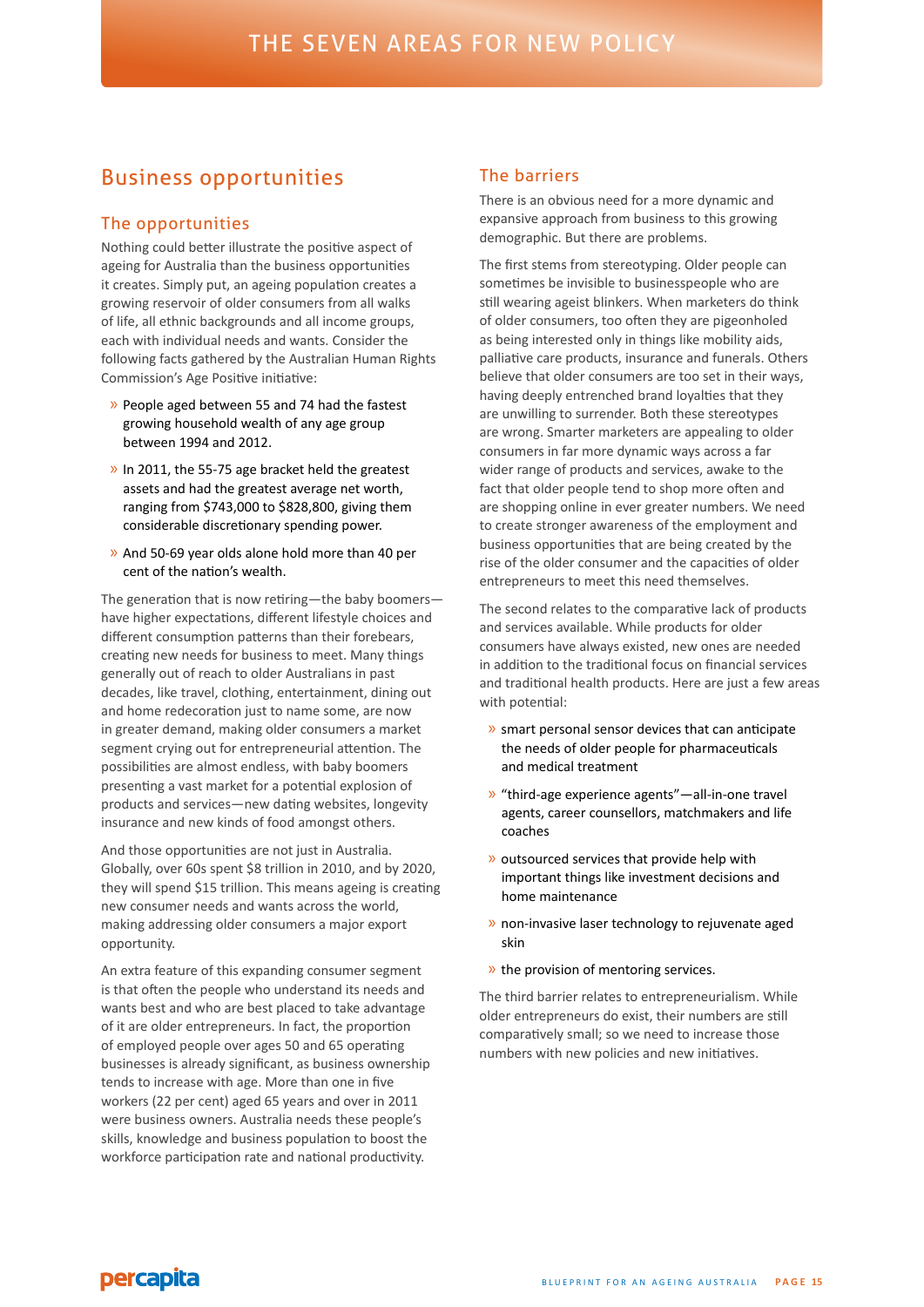#### The answers

How do we encourage more Australians to become entrepreneurs?

Drawing on work done by the OECD, a number of broad policy solutions can be suggested:

- » creating positive awareness of entrepreneurship as a late-career option and removing negative age or gender bias as a potential barrier to senior entrepreneurship
- » developing entrepreneurship education and training specific to the needs of senior entrepreneurs
- » encouraging skilled and experienced older individuals to participate in mentorship and coaching activities
- » providing programs and tax incentives to encourage older people into entrepreneurship
- » a national campaign highlighting business opportunities in older markets
- » TAFE colleges and universities offering courses specifically for older people, for example, training in interactive technology—smart phones and tablets—devices suitable to use around the home, mobility and health related courses
- » launching design awards for innovation in creating new products and services for an ageing marketplace.

# R E COMMENDATION II:

# Seniors' Enterprise Institute

Establish a Seniors' Enterprise Institute to be seeded with joint funding by SEDIFs and the social enterprise sector, complemented by a dedicated program to support older entrepreneurs within the New Enterprise Incentive Scheme

The Seniors' Enterprise Institute is a business incubator for new ventures founded by the over 50s. There is enormous scope for the young and the old to form partnerships to start business enterprises or create notfor-profit organisations that meet a community need.

The Institute provides a physical space for co-location of start-up businesses and shared services for these businesses. In addition, it offers them tailored support and advice on business planning, seed funding, marketing, IT and compliance. Finally, it delivers business start-up training for older Australians who might

be considering starting a venture but have not yet taken the plunge.

The Institute will house an extensive resource library of the latest market data and research on ageing and longevity markets, all available online as a virtual library. Its staff will have experience in business analysis, financing, operations and product development.

The operational approach of the Institute will be broadly based on the Enterprise Hub model employed by Social Ventures Australia **(http://socialventures.com.au/work/ act-social-enterprise-hub/)**. We propose the cornerstone investment is provided by the Commonwealth government through its Social Enterprise Development and Investment Funds (SEDIFs), with secondary funding drawn from the wider social investment sector. As a return on investment, the funders might receive a small equity stake (perhaps 5%) in each of the ventures supported by the Institute. In addition, the Institute would offer some services on a fee-for-service basis, on a sliding fee scale according to profitability.

The Institute would be located in a metropolitan area with a high relative share of older residents, such as the Gold Coast or the northern suburbs of Sydney. This would be complemented by a strong web presence, including an interactive website that houses the virtual library.

# RECOMMENDATION III: Ageing Design Awards

A consortium of Federal Government, Design Institute of Australia and seniors' peak bodies should establish Ageing Design Awards ("The gOLDIES") for innovation in creating new products and services for ageing marketplace

The Ageing Design Awards will recognize individuals and companies whose vision has improved quality of life for older Australians. Awards will be made for innovation and design excellence in the provision of products and services to the ageing marketplace across a range of categories. These include residential design, leisure, mobility services, retail, hospitality, education and training, financial services and business support.

Category winners will receive a prize of \$5,000 and the best category winner will receive a grand prize of \$50,000.

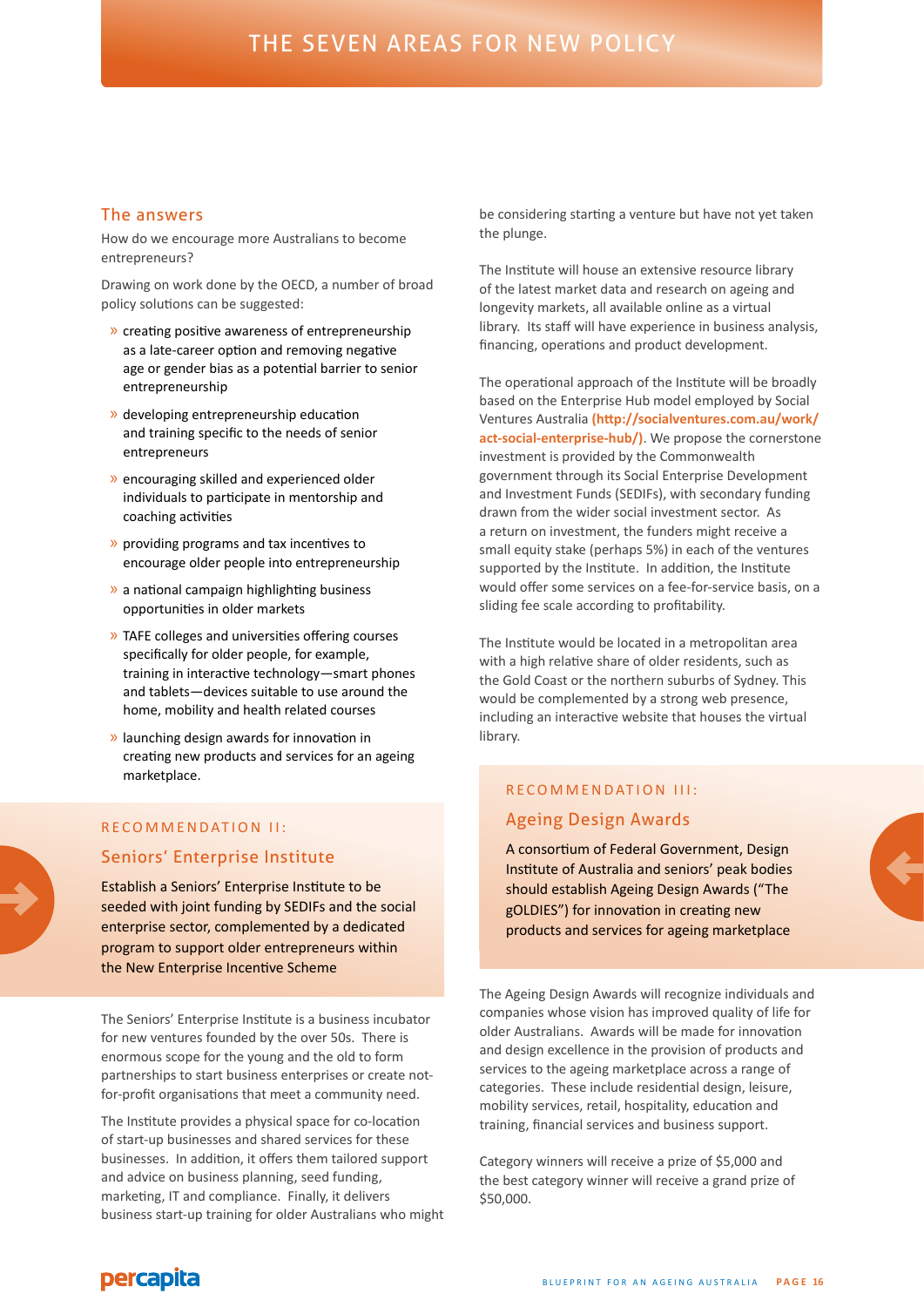The Awards will be jointly organized by the Design Institute of Australia, the consumer group Choice and seniors' peak bodies and funded by the Federal Government. Known colloquially as the "gOLDIES", they will be supported by an extensive marketing campaign in the corporate and SME sectors across Australia.

The gOLDIES will be complemented by the introduction of a new consumer-focused product rating scheme which recognizes "suitability for seniors". Overseen by a consumer advocacy group such as Choice, it will provide a star rating on product suitability for the ageing marketplace in each of the categories recognized in the gOLDIES.

#### RECOMMENDATION IV:

### Austrade campaign on Australian exports for an ageing marketplace

Austrade should initiate a significant campaign to assist corporate Australia to export goods, services and investments in the ageing market worldwide in cooperation with national business organisations such as Australian Industry Group, Business Council of Australia and ACCI

Many countries face an ageing challenge but lack the expertise to handle the provision of goods and services that will be required. Australia has the skills and can win contracts worldwide in areas involving health, caring services, age-friendly housing, legal services, retirement incomes, skills training and technology, as well as investment of funds. The potential is huge and the business organisations of the nation can encourage and assist members in taking this up internationally.

To ensure that this potential is leveraged, we require the services and skills of Austrade to ensure that our business and professional communities enter this export market at the earliest possible date and take advantage of the market ahead of other nations so Australia is acknowledged as the world leader in this field.

The first step should be a study of the market and a determination of what segments of the market can be entered first, which sections of our skills base should undertake this and which nations should be targeted initially. The field of endeavour will provide a means of Australia prospering from ageing rather than considering it to be a drain on our economy.

# Mature age employment

#### The opportunities

The ageing of the population presents numerous opportunities for employers to benefit from the skills, knowledge and mentoring abilities of older Australians. The benefits of raising participation rates for older workers would accrue to the whole population through increasing revenues, decreasing expenditures and providing people with extra years of savings, investments and superannuation to help prepare for their retirement from paid work. For these reasons, increasing mature age employment participation was identified as a major public policy priority in the Intergenerational Report 2010.

Mature-age employment in Australia has been increasing since the turn of the century, with the proportion of people aged 60-64 years in employment rising from 32 per cent in 2000 to 54 per cent in 2014. These increases have resulted from a number of factors:

- » changes in people's lives including later commencement of work, improved education and better health
- » allowing people aged 60+ to receive an income from their superannuation while also receiving paid income
- » incentives for employers to hire older workers, such as the recently announced \$10,000 for hiring a person aged 50 years and over
- » the women's pension age rising progressively from age 60 in 1994 to age 65 in 2013, combined with higher proportion of women in the workforce
- » inducements to work until age 70 such as the Pension Bonus Scheme.

Recently proposed changes to the eligibility age of the Age Pension make addressing this situation one of increasing urgency.

Yet despite these improvements over the last decade and a half, at just 58.9 per cent, Australia has relatively low levels of mature age employment when compared to many other OECD countries, including the USA, UK, Canada and New Zealand. This needs to be addressed. Its implications are obvious as spelt out in the Australian Treasury's Intergenerational Reports: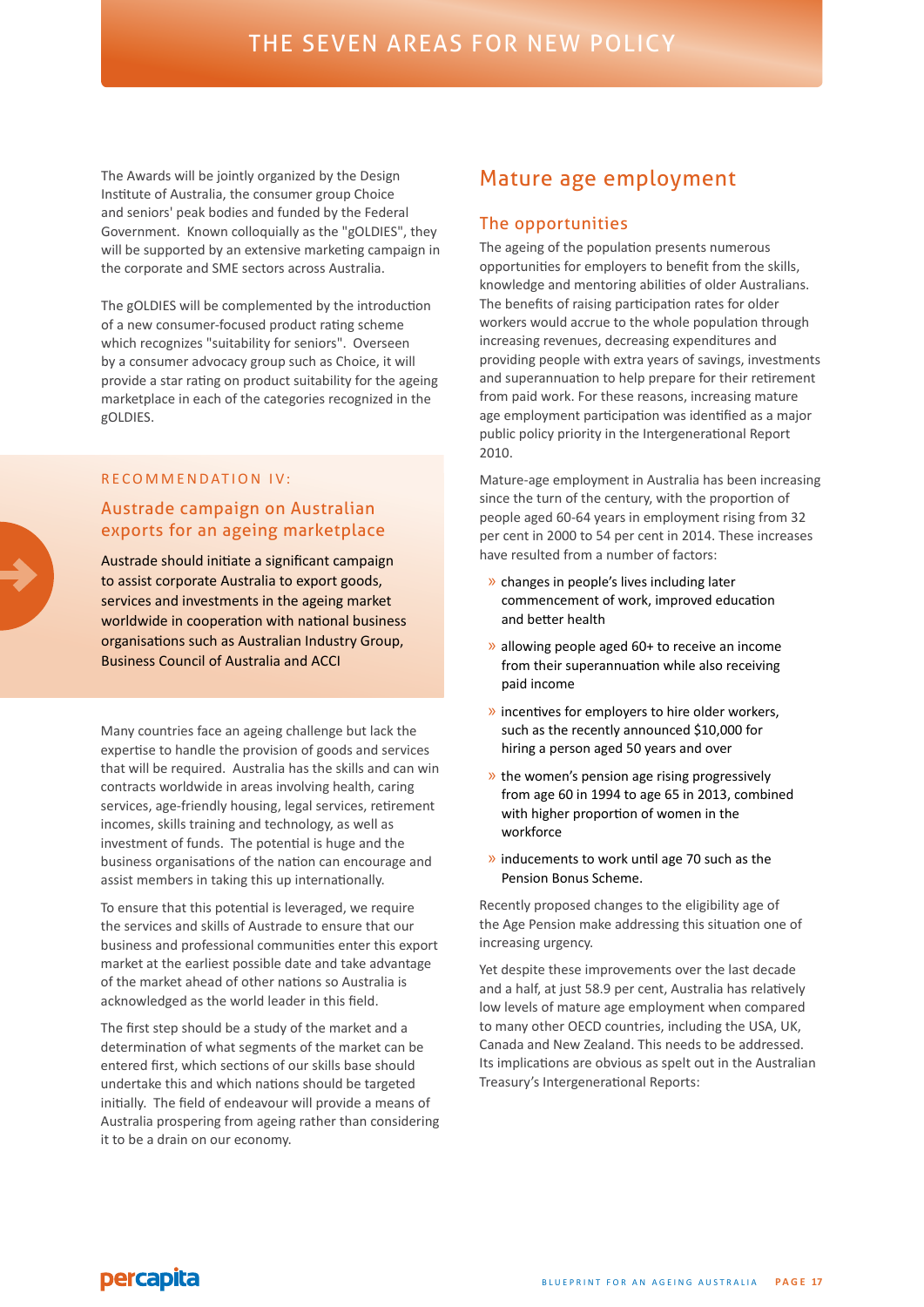"Older people are projected to continue to have lower labour market attachment than people of prime working age (25 to 54 years). This is particularly the case for people aged more than 65 years. As the number of aged people increases, their lower rates of participation are projected to pull down the total labour force participation rate from 65.1 per cent in 2009–10 to 60.6 per cent by 2049–50. That is, the impact of ageing on participation is expected to outweigh an improvement in the working-age participation rate for people aged 15 to 64 years from 76.2 per cent in 2009–10 to 79.7 per cent by 2049–50."

### The barriers

Although these trends in increasing mature age employment are encouraging, many barriers remain for older Australians who wish to remain in or re-enter the workforce.

In its August 2012 report Barriers to Mature Age Employment: Final Report of the Consultative Forum on Mature Age Participation, National Seniors Australia listed 14 such barriers, including:

- » discrimination in employment on the basis of age
- » significant care-giving responsibilities
- » lack of available flexible work arrangements
- » discrimination in recruitment practices
- » insufficient job search skills
- » lack of appropriate skills due to rapid technological innovation
- » physical illness, injury and disabilities
- » superannuation rules
- » disincentives in the tax and transfer system
- » poor quality workplaces unsuitable to older workers.

To these we can add other reasons for low participation rates by older Australians, such as:

- » *Higher rates of long-term unemployment* on average, unemployed people aged 55+ last worked in a full-time job 67 weeks ago, compared with 38 weeks for people aged 15-54.
- » *The fact that there is no workers' compensation insurance for people aged over 65*— except in WA and Queensland. Many people over the age of 65 years face difficulties finding employment because workers compensation is not paid at these ages in most states.

» *Age discrimination based on false stereotypes* in its August 2013 report *Fact or Fiction? Stereotypes of Older Australians*, the Australian Human Rights Commission found that significant numbers of businesses had cut-off age rates for hiring (an average age of 50), believed that older workers were less likely to be promoted, had difficulty adapting to change and were harder to retrain. Another report, *Age Discrimination in the Labor Market: Experiences and Perceptions of Mature Age Australians*, by National Seniors Australia found that 16 per cent of people in the labour market have been directly told they are too old for a job, 36 per cent of job seekers have experienced age-related discrimination in the form of exclusion during the job search process, and another 13 per cent had reported agerelated exclusion in the workplace.

#### The answers

Further improvements to the prospects of mature age workers need to be made, including:

- » making it easier to return to work after illness and injury
- » providing health and wellbeing programs
- » reducing or eliminating discrimination
- » ensuring flexible working hours to accommodate caring responsibilities
- » maintaining skills currency through training and reskilling programs and by investing in retraining

In this section we offer two recommendations to address the most important and urgent issues.

#### RECOMMENDATION V:

#### Reskilling of mature workers

Development of a specialist investment package by the Departments of Employment and Education and Vocational Education and Training (VET) providers, especially TAFE colleges, for reskilling and workplace transitions for the over 50s

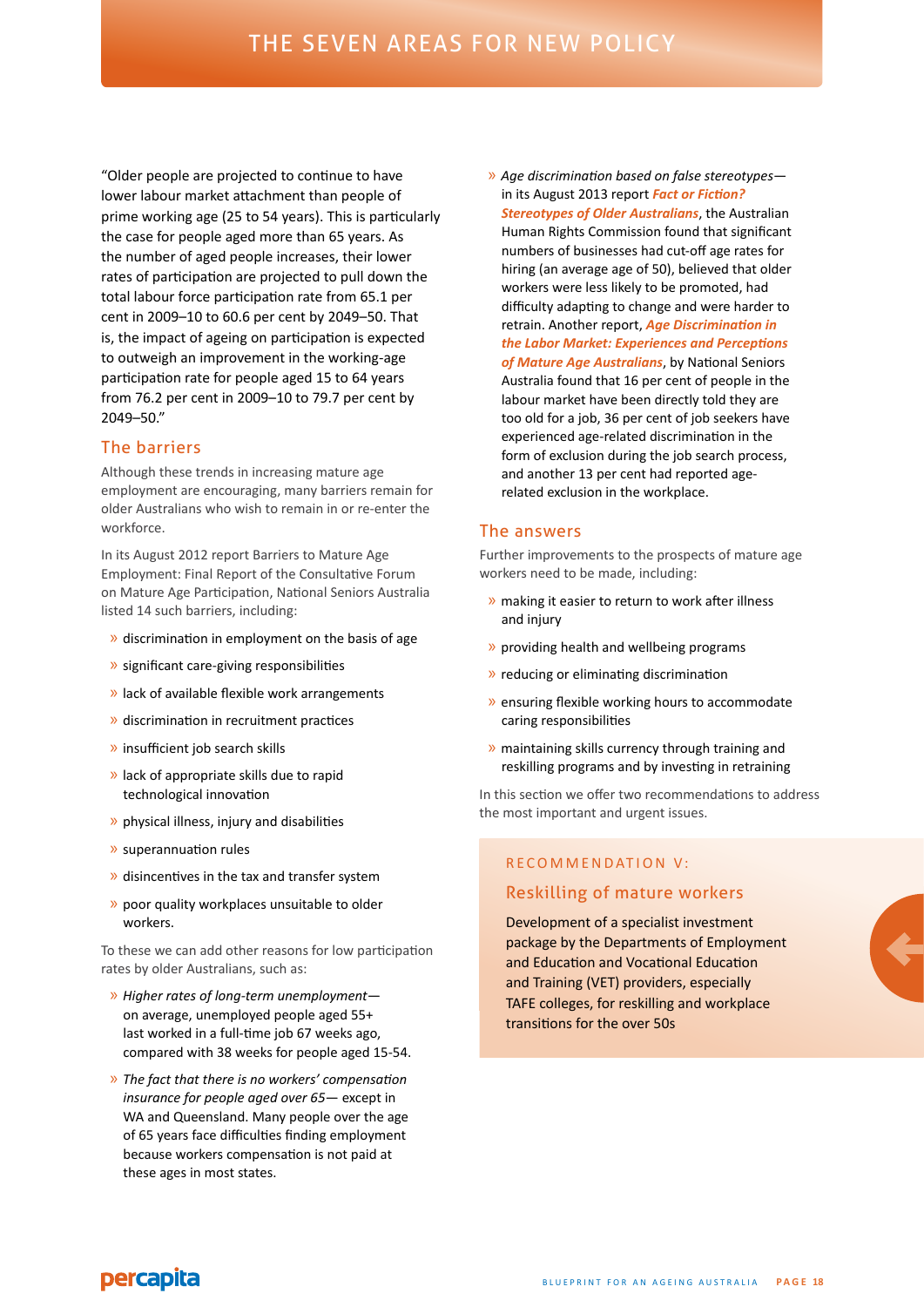The Mid-Career Training Bursary will be available to over 50s workers for ongoing development of their skills and employability. The package will offer an annual credit of \$1,000 redeemable for approved post-secondary training through TAFE or university providers.

The credit will accrue over a period of three years, but will reset at the end of each three-year period. In addition, workers will be able to draw on a matching tax credit of up to \$1,000 each year for each dollar of their own money they invest in further training by certified providers.

The program will be jointly developed by the Departments of Employment and Education and TAFE industry associations in each state. It will sign up partner employers who will receive a payroll tax credit for each unemployed over 50s worker they hire.

#### RECOMMENDATION VI:

### Uniform workers' compensation for the over-65s

Reform workers' compensation schemes to allow uniform coverage for the over 65s, as the lack of adequate insurance cover is the greatest barrier to mature workers remaining in the workforce

In each State and Territory, the statutory workers' compensation scheme will be expanded to provide automatic workplace injury insurance for workers aged over 65.

There is little conclusive evidence to suggest older workers are a greater accident or injury risk in the workplace. The ABS Work Related Injuries report found that people aged 65 years and over recorded the lowest rate of work-related injuries and illnesses of all age groups with 30 per 1,000 people (28 per 1,000 men and 34 per 1,000 women).

WorkCover South Australia has conducted research which supports the findings of the ABS. It found that in South Australia (with its older population) it is not necessarily the person's chronological age that predisposes them to injury at work but their prolonged exposure to health and safety risk factors over time. The Australian Public Service Commission has suggested that one reason for this is that older workers are more likely to be aware of safety in the workplace and, therefore, are less likely to have an accident.

Given the misconception that older people pose a higher risk of workplace injury, we consider that the case for workers' compensation being extended to cover the over 65s is strong.

# Philanthropy

#### The opportunities

As the population ages, an unprecedented opportunity arises for accumulated private assets to be channelled for the benefit of the Australian community.

While many older Australians lack the capacity to make donations to charities, many others have significant capacity, and should be encouraged and assisted to do so. This stands to reason: by retirement age, people typically have accumulated not just more savings but more of life's necessities, which means they are generally more financially secure and have freer disposable income than younger people who are just starting out in life or just beginning to establish a family. Older Australians are also more likely than younger people to recognise the personal and societal benefits of giving to others.

As our nation becomes wealthier, greater levels of philanthropy are now possible and needed. Never before has Australia had such a powerful middle class, nor has it had so many wealthy people or such a great divergence between rich and poor. Philanthropy can help address these divisions to create a more caring community, and older Australians can play a big role in this.

And this brings an added benefit—because giving provides a great way for older Australians to demonstrate that ageing isn't a cost to society but, rather, an opportunity to create a caring nation of generous people who improve the social fabric of Australia.

#### The barriers

Despite the need and potential benefit of increasing philanthropy, Australian levels of philanthropic giving are far behind those of the United States on a per capita basis. On average, taxpayers who make tax deductible donations to Deductible Gift Recipient charities (DGRs) donate just 0.35 percent of their taxable income. An obvious reason for this is history: in Australia there has always been a stronger role for the state in supporting individuals and communities and in patronising the arts, education, medical research and so forth. But with pressures on public spending increasing, there will likely be a greater need for philanthropy to fill the gaps in the future.

There are, however, plenty of positive signs. **Analysis by the Queensland University of Technology Business School** shows that donations to DGRs reached \$1 billion in 2002-03 but had reached more than \$2 billion just eight years later in 2010-11. That represents very strong growth, and that growth has continued. According to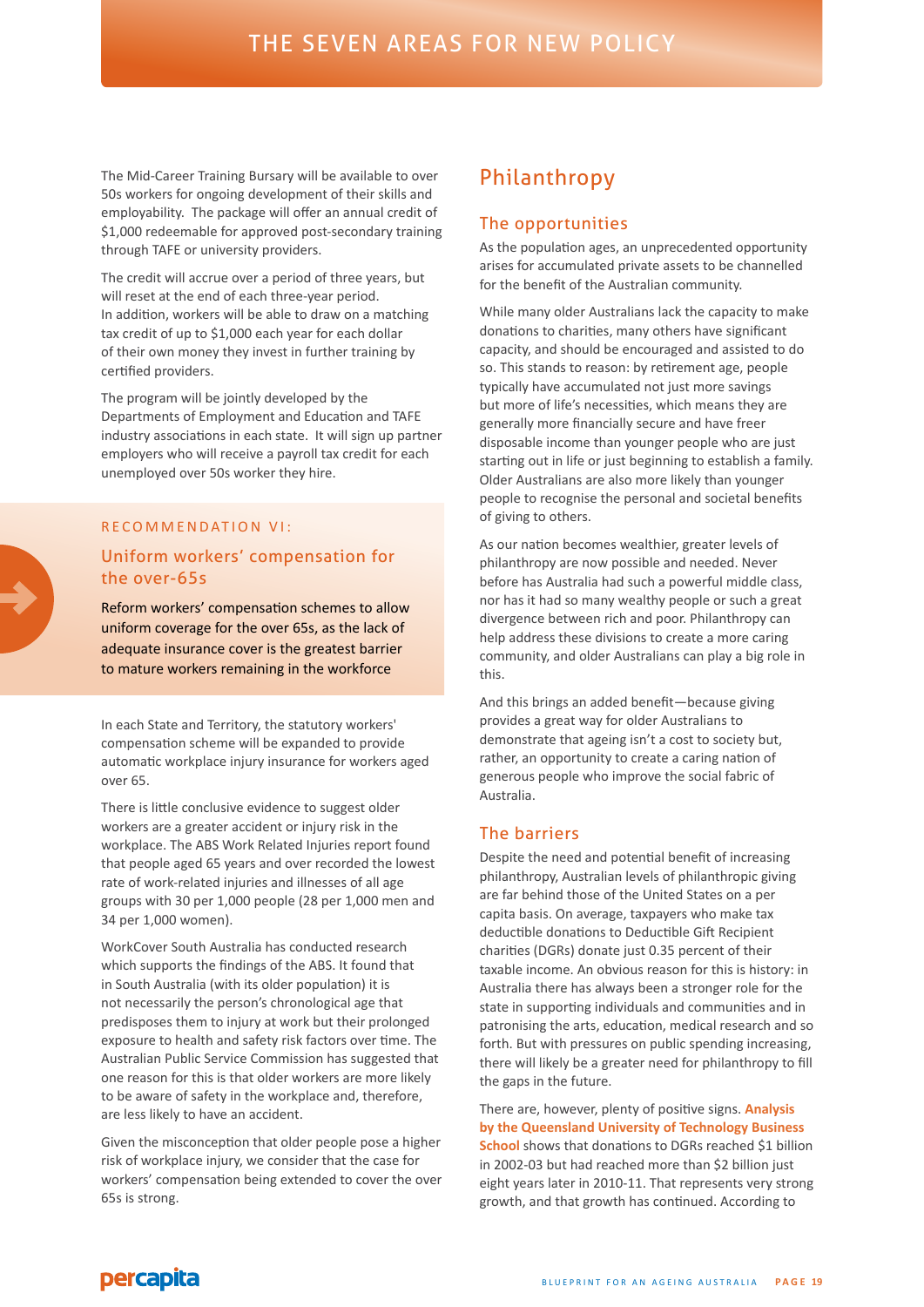research by the National Australia Bank, **Australians are on average giving more to charities, with donations up by almost one-fifth between December 2010 and February 2014**. And in the 65+ group, donations increased by 10.8 per cent in the year to February 2014 alone.

One of the highly positive signs for philanthropy in our ageing society is that giving tends to increase with age and people are more likely to give through bequests than when they are living. The NAB's Charitable Giving Index found that people in the 65+ age group on average give more than three times more than those in the 15-24 age group. It also found that **this gap to be even wider when the young are compared to those over the age of 75**.

Furthermore, older Australians are numerically the largest group of volunteers in the nation and their contribution in this role is enormous. However, their work is under threat due to excessive public risk insurance premiums, restrictions enforced by workplace health and safety regulations and objections by some unions to the threat that volunteers may be doing work that should be done by paid employees. It is vital that Federal and State governments address these issues urgently.

It appears older Australians have a general willingness and capacity to donate time and money to worthy causes, but wealth does not automatically create a spirit of generosity—people tend not give generously in their old age unless they gave small amounts when they were younger—which means that encouragement for older Australians to give must start by changing the habits of the young.

We believe more Australians, including more older Australians, would donate more of their wealth to others if they were given the right encouragement and if the process were made simpler and easier.

How do we achieve this?

#### The answers

There should be a campaign to encourage older Australians to increase their philanthropic endeavours. This could potentially increase donations to the notfor-profit sector by billions of dollars into over the next decade, to the benefit of Australian society and culture.

Recognising that people have varying capacities to give, we need to open up new methods of giving suitable that everyone can access regardless of their level of wealth. If an additional 100,000 average Australians could be encouraged to give even relatively small sums, and if 10,000 wealthier Australians could be encouraged to give far larger sums, billions could potentially be raised in the decade ahead.

Increased levels of philanthropy can be achieved by encouraging as many Australians as possible to establish charitable trusts or foundations now or provide for their establishment when making their wills. This means that they can work for Australia long after their death. Those with smaller income and assets can establish accounts within a 'community foundation' that has many donors as members.

A national marketing campaign can encourage this to happen with urgency and direct it to the areas of greatest need such as education, medical and social research, science, innovation, the arts and the environment.

# R F C O M M F N D AT I O N V II : Golden Givers

Invite Australian banks to organise a Golden Givers Campaign over the next decade by encouraging their clients to establish Charitable Trusts and Foundations and offering them management services in investing and distributing funds

We invite Australian banks to organise a Golden Givers Campaign over the next decade to boost the number and value of charitable vehicles established by older Australians. Banks would encourage their clients, as well as the wider public, to establish charitable trusts and foundations, and offer them trustee services for the investment and distributions of funds. As we have noted in the case of corporate social responsibility in the ICT, we believe the marketing investment by these banks would pay dividends in the form of greater demand for their philanthropy services.

Older Australians would be asked to consider establishing such entities now or through their estate. Those with smaller income and assets would be invited to consider giving through a Community Foundation.

In addition, a Golden Givers Foundation can be established into which bequests for designated purposes can be made by older Australians who do not wish to create their own charitable entity. The Directors of the Foundation will be eminent philanthropists who will be invited to provide initial seed capital to manage the Foundation and promote the national Golden Givers campaign.

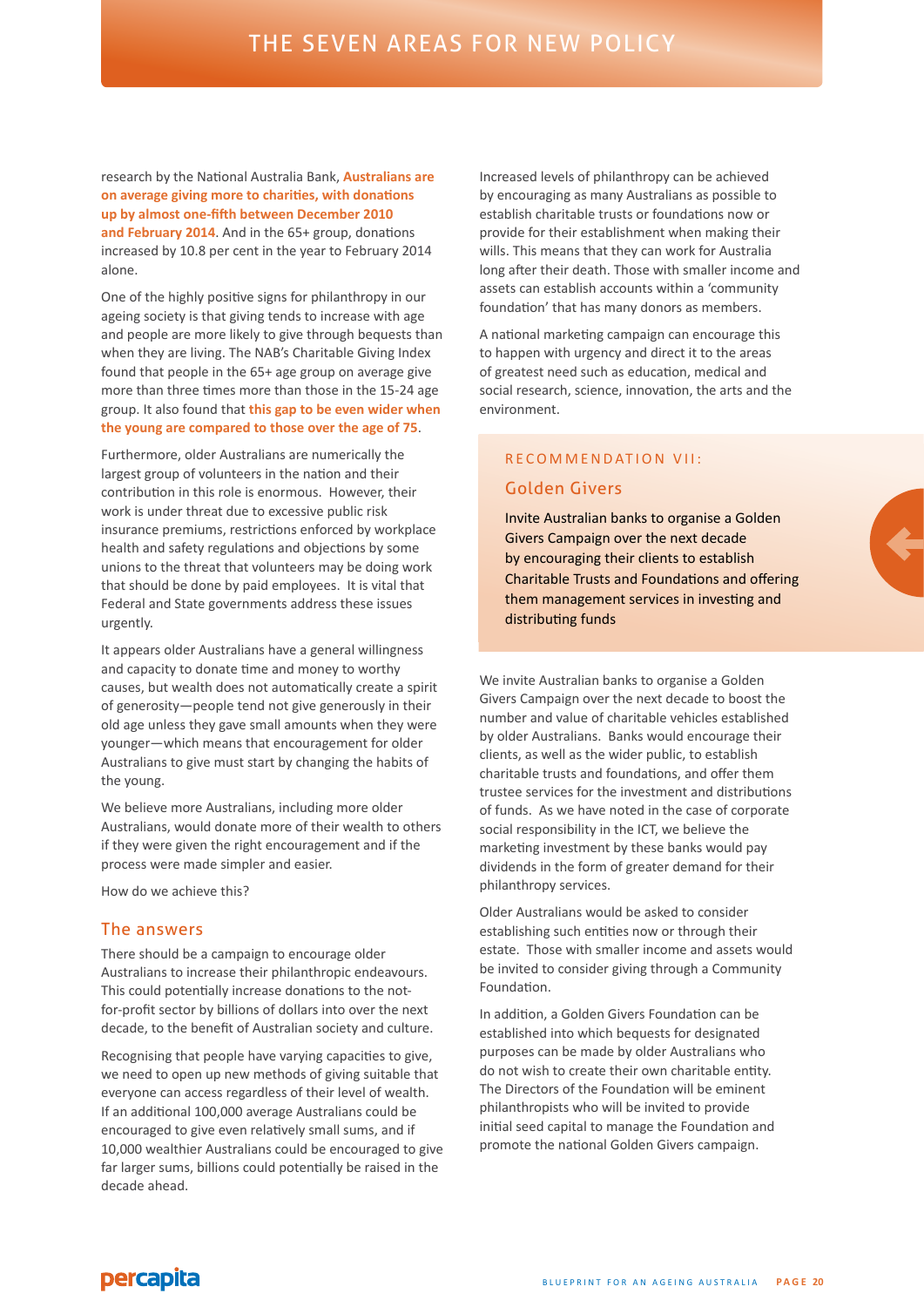# Enabling environments

#### The opportunities

Two of the biggest issues facing older Australians are housing and the quality of the urban environment. The unavailability, unaffordability and unsuitable location of housing within often poorly designed suburbs and towns in Australia poses problems for our ageing society. The right policies, however, can turn our housing stock and our communities into enabling environments—providing older Australians with the opportunities, lifestyle, services and supports to give them the lives they want to lead. Creating more integrated neighbourhoods and communities that work for our ageing population is a big task—one which will require significant redesign and redevelopment work—but it is not beyond us.

#### The barriers

Australia has a poor record of meeting this urban design and housing mix need in our cities and towns. So what are the problems?

*The first set of problems relate to the design of our houses*—People often want or need to live in different types of dwellings at different stages of their lives, yet in Australia housing suitable to the needs and tastes of older residents often isn't available. Simply put, our housing stock is unsuitable, with more than threequarters of it taking the form of detached bungalows in suburban locations. Such houses can be large, expensive to maintain and heat and in need of extensive refit to meet optimum standards for safety, mobility and amenity. While great for many younger families, these large houses need to be complemented by newly built or renovated dwellings suitable for older people.

*Neighbourhoods are often not designed for older Australians*— Australian suburbs were largely constructed around cheap petrol driven motor vehicles overcoming the tyranny of distance, and suburban planning to date hasn't worked for older Australians who benefit from being able to walk and use public transport to reach local services.

*The third set of problems concern cost*—Rising house prices and rising rents prevent too many older residents from moving to better designed and more suitably located homes. With so much public scrutiny being on the housing needs of self-managed retirees and property-owning self-managed superannuation funds, we forget that a high proportion of older Australians do not own a home and are forced to live in sub-standard accommodation due to high rents. Those who do not own their home and are still renting or paying off a home in their retirement can pay up to five times as much as much for their accommodation an owner-occupier does.

This issue of cost is the most urgent and is becoming more serious with every passing year. Research undertaken by the **Housing for the Aged Action Group** using data from FaHCSIA and the ABS tells us:

- » the proportion of older Australians still purchasing their own homes is increasing—from 14.5 per cent in 2006 to 17.7 per cent in 2011
- » the proportion of older Australians owning their homes outright is decreasing—by 4.9 per cent between 2006 and 2011
- » the number of homeless older Australians is increasing—up from 12,246 people in 2006 to 14,851 people in 2011
- » the number of older Australians renting privately in Australia is increasing—up by 100,826 from 2006 to 2011
- » rents for older Australians are rising, causing poverty for many—in Melbourne, for example, a typical aged pensioner renting privately is paying 63 per cent of their income in rent for an average one bedroom flat (this figure includes income from all sources such as pension, pension supplement, energy supplement and rent assistance).

There is a general failure to recognise the scale of the shortage that exists for low-cost housing in Australia. In fact, Australia has amongst the most expensive housing in the world and one of the smallest amounts of public housing stock in the OECD—with social housing supply actually falling over the past thirty years.

#### The answers

New approaches are needed to refocus Australia's housing and urban development to meet the needs of our ageing population.

Our suburbs, particularly the outer suburbs, need to be retrofitted so that they are age-friendly, environmentallysustainable and incorporate features that encourage much stronger localism. This will involve improving services that assist older people to remain in their own homes. One example of how we might approach these changes encompasses urban planning to create accessible local environments in which people can get out and about. Improving accessibility for older people will need to include:

- » affordable and well run public transport
- » accessible transport for those with mobility problems, for instance, dial-a-ride schemes or door-to-door community bus services

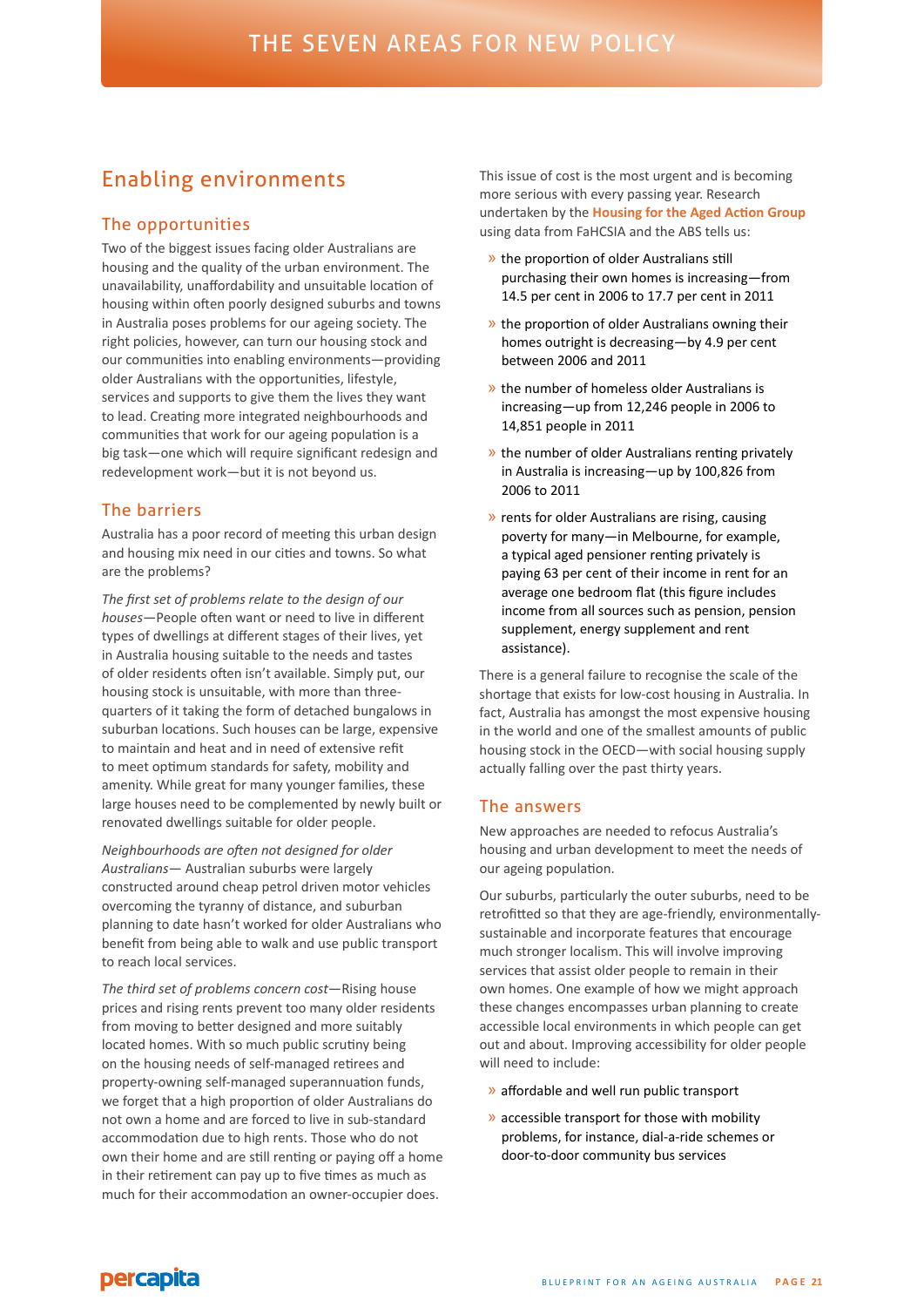- » well-maintained footpaths so people do not fear falling over, and low kerbs with wheel chair ramps
- » places to sit and rest
- » public toilets so that older people affected by incontinence are not forced to stay at home
- » safe and well-lit streets with a good police presence.

Inevitably there will need to be some housing redevelopment together with other changes designed to create more integrated neighbourhoods and communities.

Most urgently, though, ways need to be found to create more affordable housing, especially for older Australians who do not own their own homes and need to rent.

### RECOMMENDATION VIII: Housing bonds for rental properties

# Develop a new Commonwealth wholesale housing

bond program on international markets to facilitate greater investment in affordable rental property suitable for use by older Australians

The thrust of this recommendation is to increase the supply of affordable rental housing by raising a dedicated pool of capital for targeted investment in new affordable dwellings. With the cessation of future rounds of NRAS, there is a gap in incentives for the construction of housing to be offered at below-market prices.

Through the Australian Office of Financial Management, the Commonwealth Government would tender sets of 10-year wholesale bonds, the proceeds of which would be explicitly quarantined for investment in affordable housing. This investment would be undertaken through a combination of direct construction of social housing under agreements with the states, and tied loans to private developers to build such housing.

These bonds would be sold to institutional investors, rather than retail savers. The rental returns on the social housing, and the interest payments from private developers, would be used to fund the Commonwealth's coupon payments on the bonds.

Australian 10-year bonds are currently priced around 3.5%, significantly below the cost of debt for private developers, so while rental yields on public housing are unlikely to be more than 3.5%, there remains scope for the Commonwealth to lend to private developers at attractive rates while still covering the interest payments on its bond issue.

#### RECOMMENDATION IX:

### Design standards for an ageing population

The Australian Building Codes Board should integrate age-friendly residential design principles into the Building Code of Australia so that a minimum proportion of dwellings within any new development are suitable for older residents

The post-war explosion of suburban development resulted in homes largely focused on the needs of younger families. By contrast, a rapidly ageing population will require a broader focus in residential design and in particular, one that is attuned to the needs of older citizens. This may require retrofitting many of our homes (and suburbs) to ensure that they are age-friendly and enable older people to remain in their own homes longer before they may need to move into residential aged care.

It will also require an evolution in our approach to new residential building so that we are delivering an adequate level of age-friendly dwellings as we expand our housing supply. To this end, we call for the Australian Building Codes Board to integrate age-friendly residential design principles into the Building Code of Australia so that a minimum proportion of dwellings within any new residential development are suitable for older residents, including those with dementia.

These principles should be based on the Liveable Housing Design guidelines developed through the National Dialogue on Universal Housing Design and the Dementia Enabling Environment Principles developed by Richard Fleming and Kirsty Bennett at the University of Wollongong.

The Productivity Commission has argued that the mandatory adoption of such principles is not warranted given the community-wide costs (Productivity Commission, 2011: Chapter 12). Given the changing composition of housing demand due to ageing, however, we believe it is reasonable that a minimum proportion of all new developments are required to enshrine age-friendly housing principles.

## RECOMMENDATION X: Transport for seniors

Federal, State, Territory and Local Governments should plan to vastly upgrade transport services by train and bus so that the use of public transport becomes the preferred mode of travel for seniors

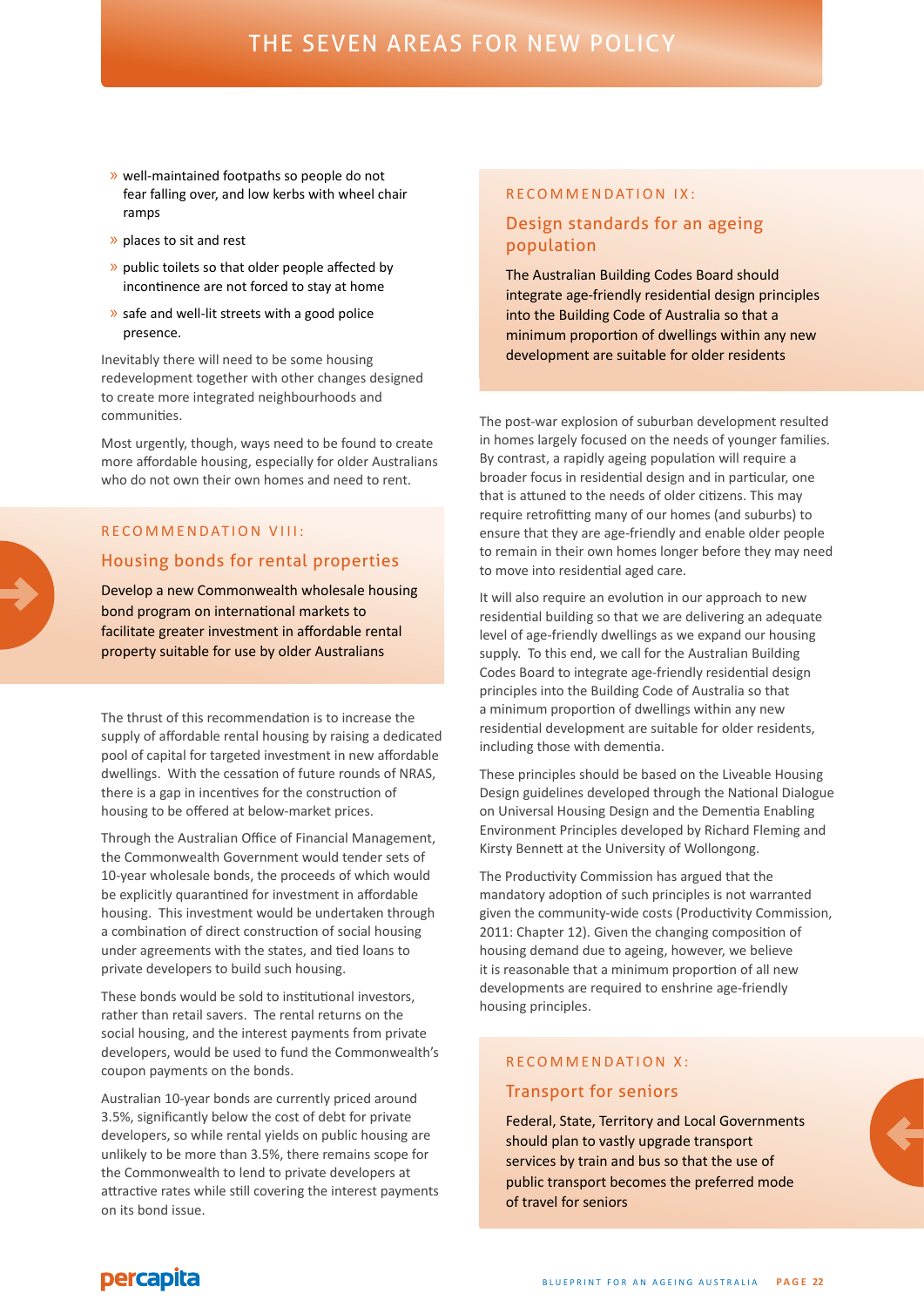An age-friendly city is one in which suitable housing for older people is located along transport corridors as close as possible to a city centre and not in remote suburbs so that older people can leave their cars at home and use public transport which is frequent, comfortable, economic and efficient, with no one having to wait more than ten minutes for a train or bus at any time of day.

While this may seem to be costly to achieve, it will save governments huge sums that are increasingly spent in improving roads to handle ever-growing traffic. It will also save seniors a significant section of their pension usually spent in car usage, such as fuel, servicing and parking as well as significantly reducing the costs of traffic accidents.

### Retirement incomes and retirement outcomes

The Panel recognizes that there has been extensive debate on the subject of retirement incomes in Australia in recent years. Among other things, we have seen the Henry Review of Taxation, the Cooper Review of Superannuation, the proposed Future of Financial Advice (FOFA) reforms, and the current Financial Systems Inquiry (Murray Review) into the Financial Sector. In addition, there is an impending Tax White paper which is also likely to consider aspects of retirement incomes and revenue, as well as the current Treasury review on retirement income stream regulation which canvasses a number of the issues below.

These exercises have already produced a raft of detailed policy suggestions and given this, we believe there is little to be added by offering a set of new detailed policy proposals at the present time.

Instead, we have chosen to approach the topic from the perspective of retirement outcomes – identifying what older Australians are seeking for financial security in retirement, and proposing a set of principles that should inform the evolution of our retirement incomes system.

In this context, the Panel wishes to commend Per Capita's recent report, The Entitlement of Age, and urges policy-makers to consider its recommendations.

We believe that there are three principal outcomes Australians look for from retirement income, as reflected in the Financial System Inquiry Interim Report:

- $\rightarrow$  Predictability  $-$  a stable income stream during retirement;
- » Risk management including protection from longevity, investment and inflation risks; and
- $\rightarrow$  Flexibility a range of characteristics, including access to occasional one-off withdrawals during retirement, for some the ability to bequeath assets and control over investments.

While Australians say they want to retire with more than just the public pension, and many believe they will do so, the evidence suggests this unlikely to be the case for a large number of older Australians. ABS survey data indicates that around half of people over 45 years of age expect to rely on superannuation as their main income source after retirement (ABS, 2013). However, analysis by CEPAR suggests that for people aged between 55 and 74 in 2012-13, significantly more people found themselves reliant on the public pension after retirement than expected to prior to retirement. What's more, almost two-thirds of people aged over 50 say they are either worried or extremely worried about outliving their retirement savings (CEPAR, 2014).

The superannuation savings pool is growing and so is the proportion of the ageing population. The system is not yet mature and the swell of Baby Boomers moving into retirement over the next decade will see both a number of policy challenges and a significant change in the system as it enters into a deeper decumulation phase.

In this context, it is valuable to recall the objectives of the system that informed its original design. According to the original proponents and key architects of Australia's superannuation system, the aims were in the nature of a 'supplement to the age pension' not a 'substitution' (Treasury, Superannuation Charter Group, 2013: 21). In light of the growing debate about fiscal sustainability, we should ask whether this is still the core purpose or are we deliberately aiming to reduce reliance on the age pension through savings from the superannuation system? If the purpose has changed from 'supplement' to 'substitution', the guiding policy principles will be different.

Several other developments are worth noting. As the Baby Boomers move into retirement our retirement income system will shift from an almost myopic focus on accumulation to decumulation. The effects of the Global Financial Crisis highlighted a paucity of sophisticated products in the retirement incomes phase. These are being addressed by both the market and by regulators, but important policy choices must still be made.

As noted earlier in this Blueprint, it is both economically and socially desirable given longer lives that Australians remain engaged in the workforce for longer, in ways that accommodate their capacity and desire to do so. This in itself will relieve pressure on our retirement income system, both public and private.

Taken together, these observations suggest the following desired outcomes from our retirement incomes system:

» A adequate basic income for all older Australians through a targeted public pension, a combination of pension and own savings or relying on own savings;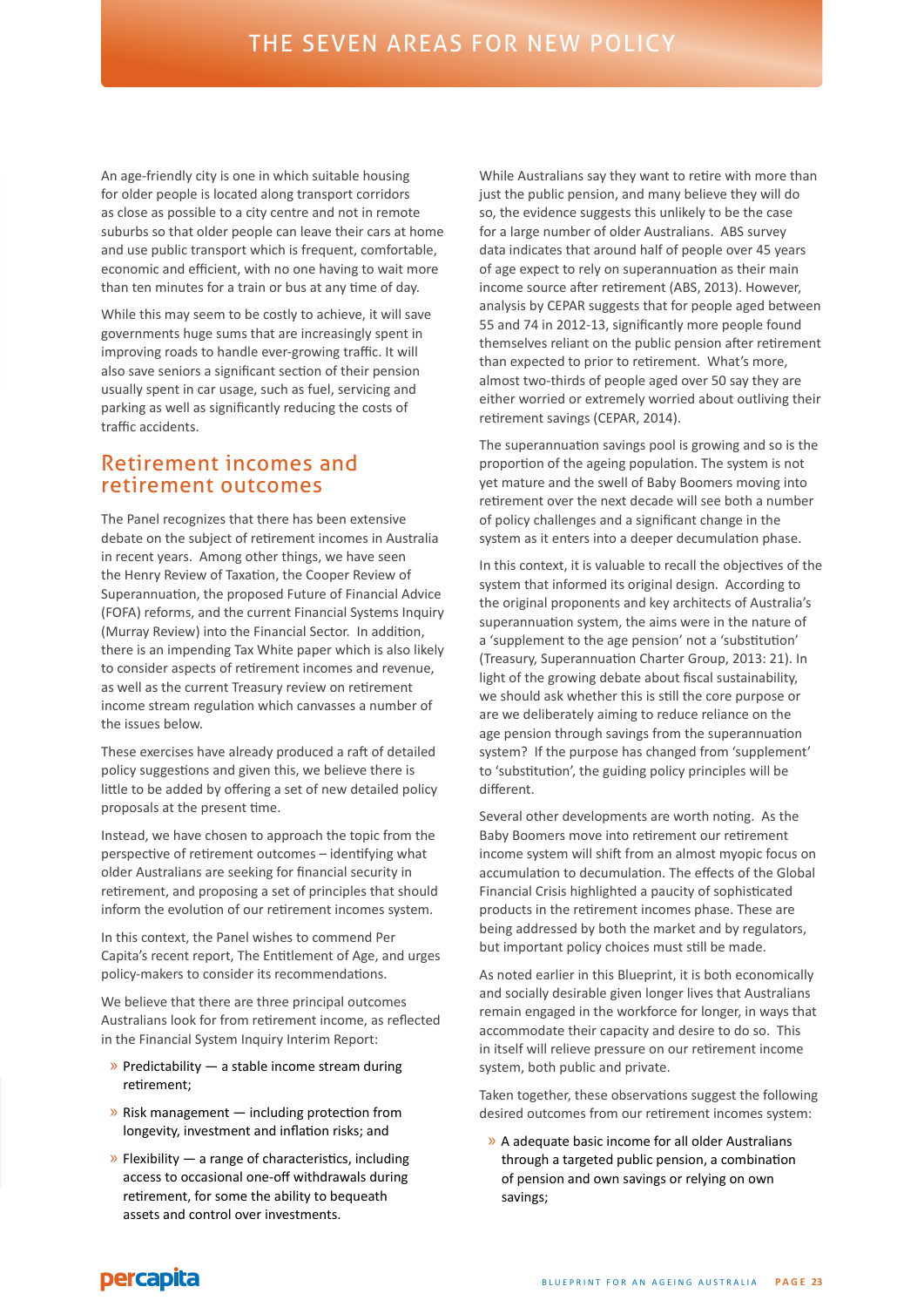- » The capacity to minimise income volatility, while retaining some degree of flexibility;
- » Broader options to assist management of longevity risk;
- » Fiscal sustainability; and
- » The opportunity to remain in work longer, based on desire and capacity to do so.

We are making some progress towards these outcomes. The recently released HILDA survey indicated that:

- » From 2003 to 2011, the average retirement age increased from 59.8 years to 62.6 for men, and from 57.7 to 59.7 for women.
- » The proportion retiring under 55 fell from a fifth to less than a 10th for men and from a third to a fifth for women over the same period. The share retiring under 60 also fell, and the share of those retiring above 60 rose, more sharply in the case of women.
- » Over 65s relied on the age pension for 59.9 per cent of their income on average in 2011, down from 67.8 per cent in 2001.
- » The share of over 65s relying on the government for more than half their income also fell from 69.3 per cent to 61.6 per cent but the share receiving any pension at all only fell from 80.9 per cent to 77.9 per cent. (Financial Services Council, 2014)

Of course, we must continue to ensure that the evolution of the retirement income system advances these desired retirement outcomes. Australia needs a retirement income strategy that is comprehensive of all taxation, superannuation, transfer system and employment issues. In light of this, we suggest the following broad principles be observed as the debates around the specific policy settings unfold:

- 1. Shift the focus among policy-makers, and indeed individuals, towards incomes for later life (the "decumulation phase") rather than on the accumulation of superannuation.
- 2. Sustain an adequate age pension which supports vulnerable groups and is maintained in real terms relative to incomes.
- 3. Promote flexible workplaces that genuinely permit the choice for staged retirement.
- 4. Encourage superannuants to allocate a majority share of their superannuation balance to an income stream product (potentially with risk mitigation attributes) upon reaching retirement (from or after preservation age).
- 5. Ensure that over time the preservation age for superannuation reflects changes in life expectancy and the likelihood of longer working lives.

We call upon the Federal Government to embrace these broad principles in future reforms of retirement incomes policy, and to include them in the terms of reference of new inquiries or policy evaluations that consider Australia's retirement income system, such as the impending Tax White Paper.

# Information and Communications Technology (ICT)

We need to examine technology from two perspectives:

- A. **ICT and its impact on the lives of older Australians**
- B. **ICT and its potential in the remote delivery of health services (telehealth)**

These are covered in two separate sections below.

#### **ICT and its impact on the lives of older Australians**

#### The opportunities

Few things today have as much potential to transform the lives of older Australians and maximise their continued contribution to the nation and society as Information and Communications Technologies (ICT).

ICT can provide improved health, quality of life and general wellbeing through access to the many services delivered online, including e-care, education, entertainment, financial management as well as social interaction with family and friends. The benefits ICT offers include:

- » Greater choice of residential locations because services delivered online can be accessed from any place and at any time.
- » Greater safety, security and independence.
- » Increased opportunity for employment and volunteering, empowering older Australians to become and remain productive and make a significant contribution to the economy, alleviating skill shortages, increasing GDP and reducing their reliance on social security and welfare.

#### The barriers

Older Australians are not enjoying much of the benefit that ICT can deliver because they do not make enough use of it. According to the **ABS**, only 46 per cent of over-65s are regular Internet users compared to 83 per cent for all age groups combined. There is some evidence too that older Australians tend to use the Internet less frequently and for a more limited range of activities than those younger. None of this should lead to the conclusion that they are not interested in ICT. This would be an oversimplistic and inaccurate generalization.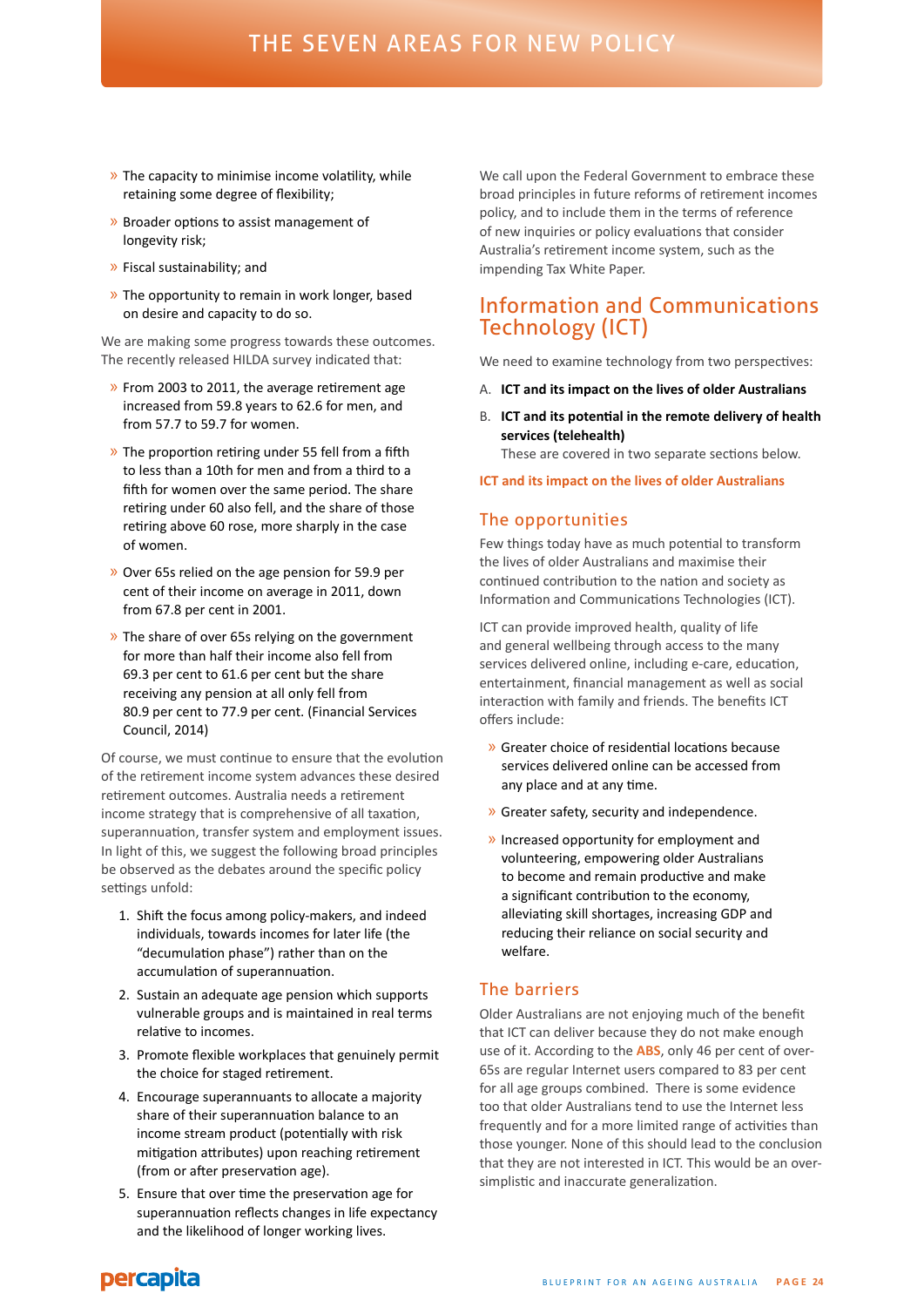The reality is that, when it comes to using ICT, older Australians face a number of challenges, which must be addressed if we are to increase their usage to the levels of other age groups. These include:

- » *Cost*—for pensioners and low-income earners, the monthly cost of broadband connections and the cost of purchasing computer hardware and software can be prohibitive.
- » *Insufficient skill in the use of ICT of people over 70*—Federal Age Discrimination Commissioner **Susan Ryan** has summed up the situation as follows:

"People in their seventies, eighties and nineties didn't grow up with computers. They probably left the workforce before computers became absolutely the dominant thing in the office, and so they're not confident. They do need a bit of training, but there are many examples of people learning even in their nineties to become computer literate."

- » *Difficulty in keeping technical competence up-to-date*—although those in their sixties and younger are likely to be more familiar and comfortable with using ICT, the pace and scale of technological change make their skills out-ofdate very frequently.
- » *Insufficient understanding of what ICT can provide*—many older people have an **insufficient understanding** of the services available on the internet or of the full potential of mobile devices, especially smart phones. This limits the benefits they get from their use of ICT.
- » *Support*—without convenient, timely and affordable technical support, the use of ICT can be disrupted frequently and for long periods.
- » *Accessibility for older Australians from CALD Backgrounds*—according to the **Federation of Ethnic Communities Councils of Australia** (FECCA), language barriers, lack of systems knowledge, limited culturally and linguistically appropriate training in computer, mobile phone, and internet use, and financial limitations all contribute to an inability of many CALD seniors to benefit from the world's technology revolution, and these issues must be addressed by the provision of culturally appropriate and in-language information, training, and education opportunities.

This requires frequent access to convenient and affordable training to maintain currency of ICT knowledge and skills. This would include 'last mile' fibre connection to the NBN to ensure that broadband speeds are not compromised by running the last-mile access on old copper cable.

How can we address this situation?

Before we can address ageing-specific ICT reforms, it must be emphasized that any proposals to use ICT for the benefit of any section of Australian society depend on the availability of high-speed broadband across the whole nation.

#### The answers

It should be stressed that the recommendations relating to Internet access in residential facilities, community centres and housing specifically refer to those used or intended for use by older Australians only because the Blueprint focuses on an ageing Australia. This does not mean that the recommendations do not merit wider application to other sections of the community.

#### RECOMMENDATION XI:

#### Raise levels of Internet access for older Australians

Improve Internet access for older Australians by:

(a) Mandatory in-room Broadband Internet access in all new (non-private) residential facilities intended for older Australians;

(b) Broadband Internet Access designated as a mandatory feature of age-friendly housing design;

(c) Establishment of PPPs to provide access to high speed broadband networking (including 'lastmile' fibre connection to NBN) at all community facilities used by seniors such as libraries, U3A centres and clubs.

Over time, these levels of Internet access should be extended to cover Australians of all ages

This recommendation comprises three separate initiatives that, taken together, will markedly improve high-speed broadband access for older Australians.

The first initiative requires that all new residential (nonprivate) facilities intended for older Australians include in-room Broadband Internet access. These dwellings will range across the spectrum of shared housing, including homes providing different levels of care as well as independent and shared living retirement villages.

The second initiative relates to Internet access to the home, which is where the vast majority of people over 65 live (94% in 2011 according to the ABS). Broadband Internet Access should be a standard feature

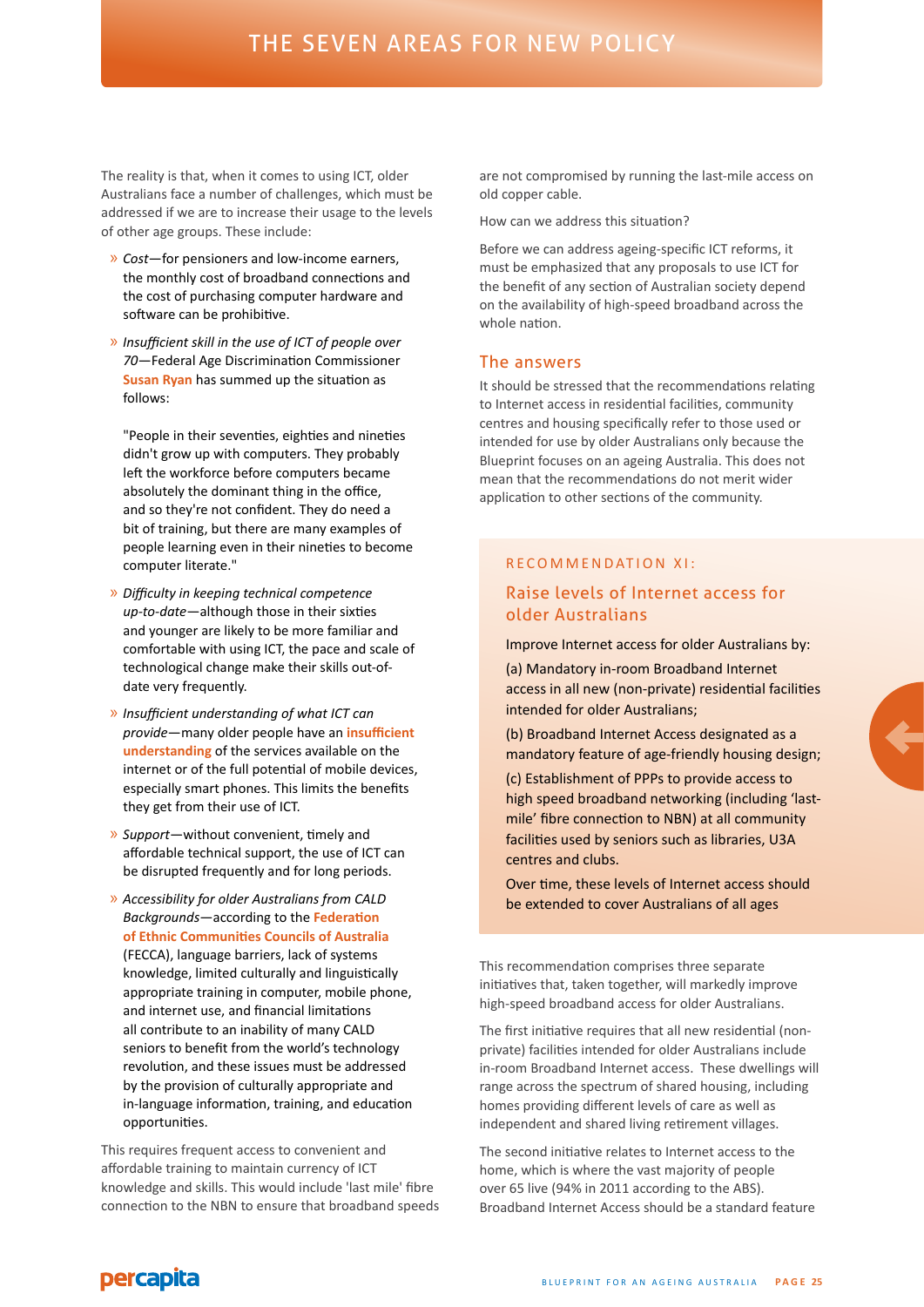of age-friendly housing design. Initially, it should become a mandatory requirement for all new housing with progressive retrofitting of existing homes in line with our **Recommendation IX: Design standards for an ageing population**. A share of the cost of this initiative would be reflected in a very small increase in dwelling prices. The remainder of the cost would be borne by the network provider to be recouped through broadband prices.

The final initiative is the establishment of one or more public-private partnerships to provide high speed broadband to a range of community facilities used by seniors specifically or shared with other community groups relying on public facilities for Internet access like youth, CALD communities and the unemployed. These would include computer clubs, libraries, U3A facilities, Migrant Resource Centres and Neighbourhood Centres. This initiative necessarily involves a public subsidy, as the community organizations are unlikely to be able to pay commercial rates for these connections, so the public investment within the PPP will be designed to bridge the funding gap.

#### RECOMMENDATION XII:

Enhance ICT training and support by expanding already successful ICT programs specifically designed for seniors.

Expand the Broadband for Seniors kiosk program and other clubs that belong to the Australian Seniors Computer Clubs Association to every LGA with joint funding from Federal/State Governments and facilities provided by LGAs

Broadband for Seniors program is a highly successful initiative funded by the Australian Government and managed by a consortium comprising NEC, Adult Learning Australia, the Australian Seniors Computer Clubs Association and U3A.

The program provides Internet access, training and support for Australians aged 50 years and over at seniors-friendly, non-threatening and secure internet kiosks located in community centres. Training materials are provided to volunteer tutors who offer both individual and group training to build skills and confidence among older users.

There are currently nearly 2,000 sites, but, given that the older population is spread across the whole country, the program needs to be expanded to cover every local government area in Australia. This should occur with additional funding for broadband connectivity from the Federal government and the provision of kiosk sites by individual local governments and community associations in their own LGAs.

In order to help older Australians keep pace with continuous technological change, the program should also subsidise attendance at refresher courses in ICT by pensioners and other seniors (on a means-tested basis) once a year.

It is important to stress that the expansion of this program will require a corresponding increase in the number of ICT professionals that provide training and support as volunteers. We believe that ICT companies and ICT professional associations have a key role to play in encouraging their employees and members to become volunteers.

### RECOMMENDATION XIII:

### ICT industry and professionals to establish a national strategy to increase use of technology by older Australians

As providers of ICT products and services, the ICT industry and ICT professionals need to take a leadership role in the development of an over-arching national objective and strategy to significantly increase the use of ICT by older Australians

ICT companies are in a unique position to encourage and support older Australians to take more advantage of the benefits offered that ICT can deliver. They provide ICT products and services and also have the expertise and understanding to develop special programs that are most likely to work today, but can also adapt to technological change.

As suppliers, it is in their commercial interest to give special attention to one of the fastest growing segments of the national population, most of whom are potential customers. They need to design special packages of hardware, software, broadband connectivity, training and support to cater to the special usage requirements and financial circumstances of older Australians.

As good corporate citizens, they are also in the best position to provide ICT products and services to disadvantaged older Australians with some level of subsidy. Given the significant positive social impact of increased use of ICT by older Australians, ICT companies should give such assistance a high priority by committing 10% of their corporate social responsibility budgets to it.

While it would be up to individual businesses to determine what and how they contribute, it would be of significant advantage for the industry to work together to develop measurable national targets and an over-arching strategy to achieve them. This should also include recommendations on what governments and the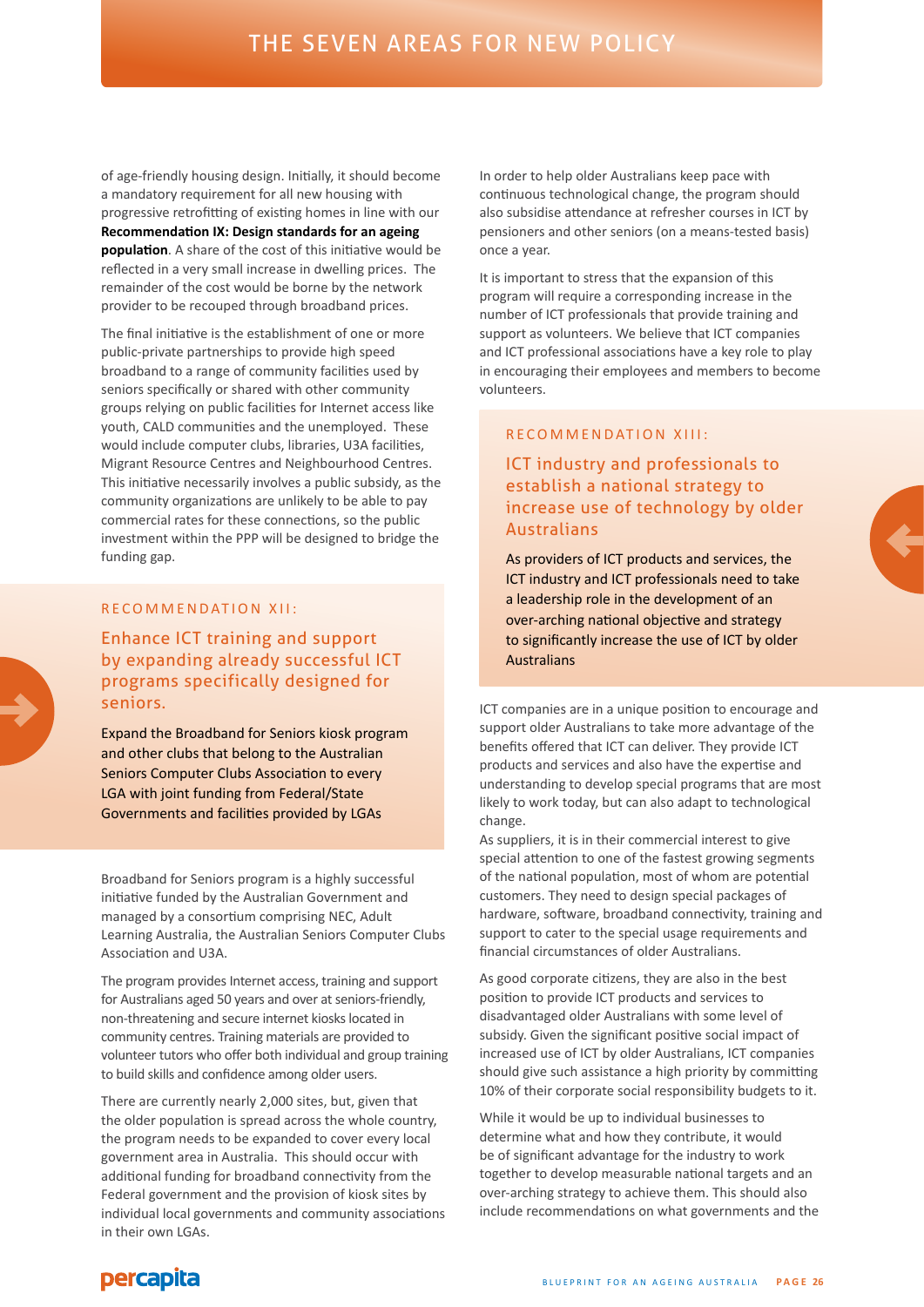wider business community can do to add value to the ICT industry's efforts.

We recommend that the Australian Information Industry Association should take a leadership role in this initiative in consultation with other ICT industry associations, the Australian Computer Society, the Australian Communications Consumer Action Network and the Australian Seniors Computer Clubs Association.

ICT companies and ICT Professional associations also have a vital role to play in encouraging their staff and members to become volunteers who provide training and support at Internet kiosks and Computer Clubs. There will be a surge in the demand for such volunteers as these facilities are rolled out to every local government area across the nation. **(See Recommendation XII above)**

#### **ICT and its potential in the remote delivery of health services (telehealth)**

#### The opportunities

The Australian health system is already under serious pressure due to the rapid rise in demand for health services. The problem is certain to become more severe because, with a rapidly ageing population, the demand for health services is sure to increase very significantly.

ICT provides a practical and very powerful way to deliver a wide range of health services remotely helping overcome our most significant challenges, such as vast distances, low population, small, remote communities, skill shortages and budgetary pressures.

(There are a number of terms used to describe remote delivery of health services including telehealth, telemedicine and e-health. This section of the Blueprint uses the term telehealth.)

The benefits of telehealth include:

- » Access for patients anywhere in Australia to the most appropriate health care providers and specialist services in the country
- » Improved utilisation of scarce skilled resources by applying them to address demand wherever it arises
- » Huge savings in time and cost through reduced need for travel by patients or health service providers
- » Availability of treatment in the home or in an aged care facility, giving older people more flexibility in the choice of residence and reducing the pressure on hospital beds
- » Remote monitoring of health indicators enabling improved self-management of health

ICT can also stimulate the growth of a very large telehealth export industry by building on the expertise and infrastructure developed within Australia to provide similar services globally, especially to the huge populations in our Asian neighbourhood.

Given Australia's outstanding track record in the medical sciences and in the leading-edge use of ICT, we unquestionably have the capability and capacity to become a world leader in the telehealth.

#### The barriers

There are a number of issues which need to be addressed if Australia is to develop a world class telehealth system, including:

- » An effective telehealth system will require close collaboration between several departments of Federal, State and Territory Governments, the medical and health care professions, patient representative groups, public and private hospitals, health insurers, researchers, technology providers, telecommunications suppliers and more. This can only be achieved if there is a National Telehealth Vision and Strategy, developed under the leadership of the Australian Government in consultation with all the other stakeholders.
- » Although a National E-Health Strategy was developed in 2008 and is due to be refreshed by the E-Health Working Group (EWHG) this year, its focus was on information exchange across the health sector, especially the development of E-Health Records. Without underestimating the importance of E-Health Records – they are an essential requirement for a Telehealth System - the scope of a Telehealth Strategy would be significantly wider.
- » Telehealth is highly dependent on the quality, reliability and speed of the telecommunications links between the location of the doctor and the location of the patient. It is not yet clear whether the re-designed NBN will pose any limitations to the range of telehealth services that can be provided from or to different locations.
- » Telehealth requires a comprehensive and accurate E-Health record system. The lack of progress in the NEHTA project is therefore of significant concern.
- » Telehealth requires substantial change in work practices and culture on the part of doctors, nurses and other providers of health services
- » Global leadership in telehealth will require substantial additional investment in Health and ICT research and development.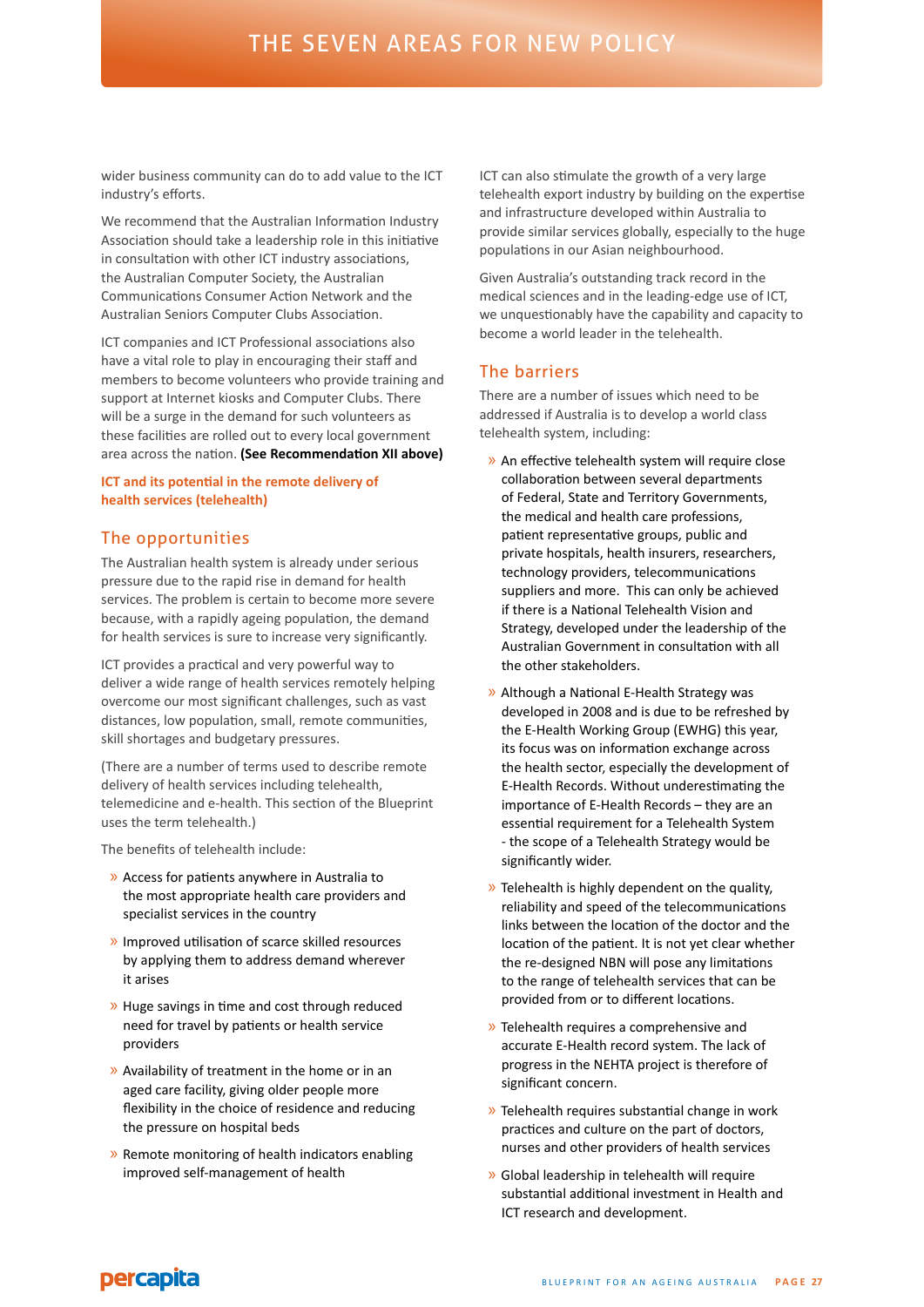- » While there has been a significant amount of telehealth research in Australia, it is not clear if it is part of an over-arching collaborative research strategy. There is a suggestion that it is fragmented across several research institutions and numerous small projects.
- » New Medicare and private health insurance funding models will probably need to be developed to reflect the changes in process and procedure resulting from telehealth.

#### The answers

What we need today is to recapture the vision, and ambition and courage that created the Royal Flying Doctor Service and make the substantial but essential investments in education and training, research and infrastructure required to develop a health system that meets the needs of the 21st century and beyond.

#### RECOMMENDATION XIV:

Federal Government to develop a National Vision and Strategy for Telehealth and progressively implement the building blocks of a Telehealth System.

The Australian Government should lead a study into in consultation with other public and private sector stakeholders with the objective of creating a world-class telehealth system over the next 10 years

The Australian Government should address any infrastructure issues that might negatively impact a world-class telehealth system

Finally, it should establish a special public-private national fund for a collaborative Telehealth Research program

The Australian Government should initiate and lead a consultative process aimed at developing a National Telehealth Vision and Strategy by the end of the 2015 calendar year.

As part of this process a number of related matters should be investigated, including:

» The various potential telehealth services and the telecommunications links they will require - FTTP, FTTN/copper, wireless, hybrid fibre/coaxial, satellite and others.

- » A cost-benefit analysis on the extension of fibre from the Node to the Premises for different locations of the patient (e.g. hospital, age-care facility, private home) and the health service provider (e.g. public hospital, private hospital, GP clinic).
- » A funding structure for upgrades of telecommunications links that the cost/benefit analysis indicates are worthwhile, with the cost shared by the medical service provider, telecommunications supplier, health insurer and patient, with a means-tested subsidy from the Australian Government.
- » The shortcomings and low take-up enrolments of the NEHTA E-Health record project: consider changing from an Opt-in to an Opt-out system.
- » The need to invest considerably more in high level R&D to become a global leader in Telehealth. This will need funding by the public and private sectors along the lines of the Cooperative Research Program.
- » A virtual telehealth research centre to oversee research conducted by teams of researchers drawn from research institutions across Australia including CSIRO, NICTA, CRCs and universities in order to encourage a coordinated and collaborative research program.

# Wellbeing

#### The opportunities

Although there is no universally agreed definition of wellbeing it is generally agreed that it is a multidimensional construct intended to summarise how good our life is, both objectively in terms of how aspects of our life compare to others as well subjectively, how we feel about it.

Research by the Organisation for Economic Co-operation and Development (OECD) has identified nine areas that matter for wellbeing: income, employment, housing, health, work-life balance, education, social connections, environment and personal security. An opportunity exists for the Minister responsible for ageing to promote the implementation of wellbeing indicators in each of the jurisdictions related to these domains. These measures can then be used to guide policy-makers to the issues requiring most focus for different age cohorts, because of gaps or failures in current policy, that require new strategies or resources to maximise wellbeing throughout the life course.

Our document has already made recommendations related to employment, income, housing and environments and how technology can enable social connections,

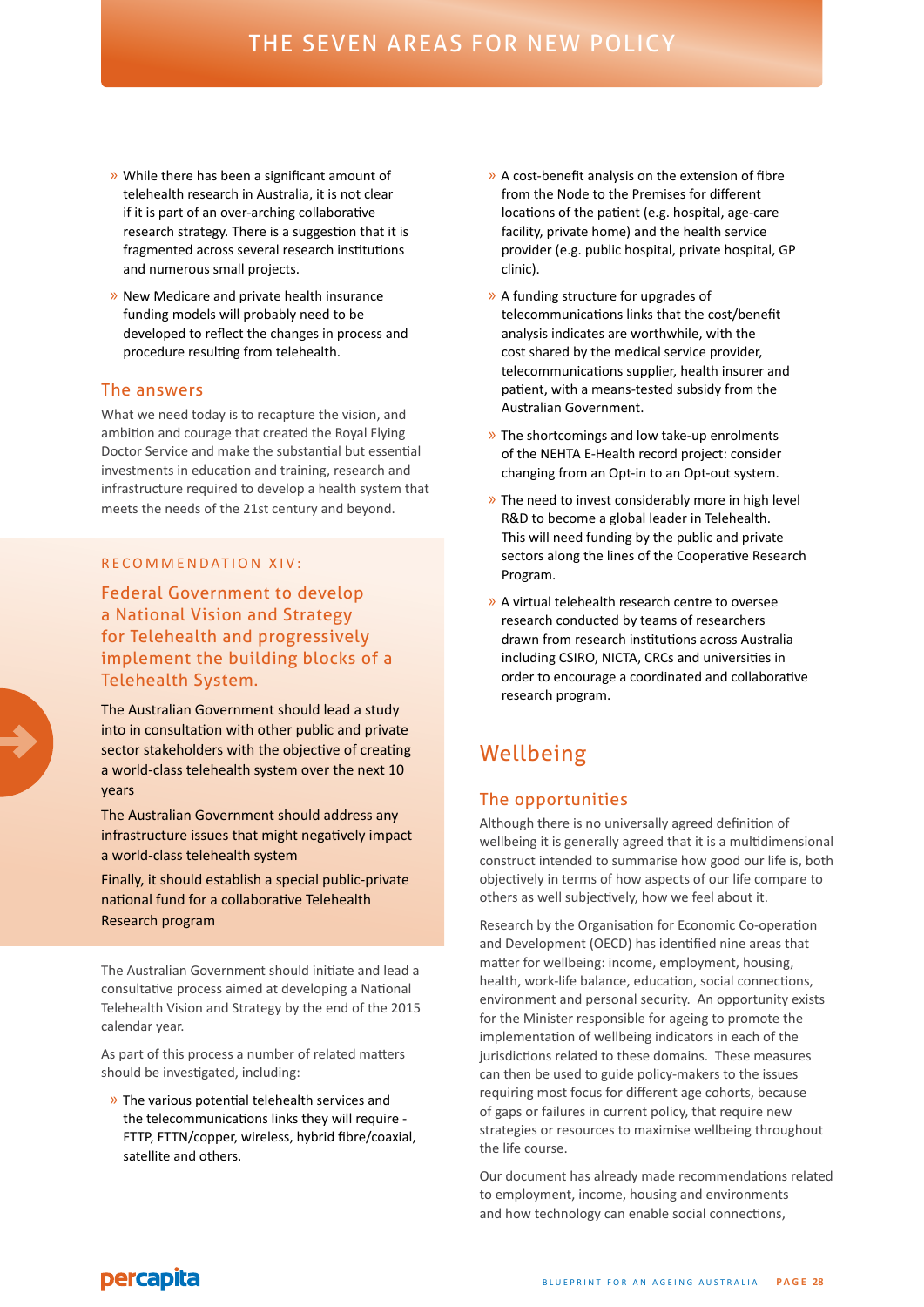security and learning. We have therefore restricted our discussion of wellbeing in this chapter to health and participation. Health has in the past been seen as essentially synonymous with wellbeing. Indeed the World Health Organisation (WHO) defines health as "a state of complete physical, mental and social well-being and not merely the absence of disease or infirmity." Now while it is seen as an important contributor to wellbeing it is no longer, as already discussed, seen as the whole answer. The World Health Organisation (WHO) has a vision for ageing as a positive experience in which a longer life is accompanied by continuing opportunities for: realising one's potential for health; participating in society according to one's needs, desires and capacities; while being provided with adequate protection, security and care when one requires assistance. The concept of "Active Ageing" was developed to describe the process for achieving this vision.

There is a substantial evidence base for an association between older people's activity participation and their health, wellbeing and survival. It is important that participation is not seen solely in terms of providing more opportunities and incentives for mature age employment, which has tended to be the focus of many governments' response to population ageing, and excludes those more senior and can be seen to diminish the value of those who do not work but often contribute to society in many other ways.

The opportunity to participate in valued activities is important at all ages but can become increasingly challenging as people experience changed capabilities, illness and disability. Nevertheless older people, as they experience changes in their capabilities, adapt and adopt compensatory strategies so that they can maintain the activities most meaningful to them.

Despite the tendency by the media, and many in the general community, to depict older people as fairly homogenous and generally negatively (for example: sick, forgetful, unable to learn, vulnerable and as victims - AHRC, 2013) and still to talk about "the aged" as if we are all the same, we are of course as different in our later as in our earlier years. Thus there is a need for a diverse range of opportunities. These may include:

- » Volunteering where again a broad range of opportunities are needed to suit individual interests, skills, knowledge and wish to take on responsibility. A common theme from the Panel's consultations was that there were numbers of older people who wanted more challenging and interesting volunteer opportunities.
- » Learning the opportunity to study new or familiar subjects, learn or relearn skills. As the

population ages, universities and TAFEs need to see older people as a potential market that is expanding. One that has different learning and support needs and preferences than younger people, and is not necessarily thinking in terms of future employment. We also need opportunities for less formal learning and for sharing knowledge and skills, such as those afforded by community learning centres, U3A, men's sheds and art and craft groups.

» Recreation - again a variety of formal and informal opportunities for physical and nonphysical recreation need to be available within the community.

#### The barriers

Significant barriers currently exist for Australians to maximise their health and participation as they age:

- » **A system that focuses more on sickness and decline (especially in relation to older age) than health and wellness** – the likelihood of being healthy in older age is increased by optimising health throughout the life course. While it is never too early in life to consider the impact of health promotion and prevention strategies on ageing, so it is never too late. There is increasing evidence that people through to advanced ages can learn and can change their lifestyle and health behaviours in ways that can have a significant impact on their health and function, and thus their wellbeing.
- » **Admission to hospital when treatment at home is a feasible alternative; or, for potentially preventable/avoidable conditions** - admission to hospital is associated for older people with a very much increased risk of developing new or worsening disability and with reducing the likelihood of recovering from disability (Gill et al., 2010). A recent meta-analysis of "hospital in the home" services found that in comparison to treatment in a traditional hospital these services were associated with reduced costs, mortality and readmission rates; increased patient and carer satisfaction; and no increase in carer burden. There is a need for these services to be more widely available.
- » **Lack of continuity of care** continuity of care has been found to be one of the critical elements associated with higher levels of potentially preventable hospital admissions.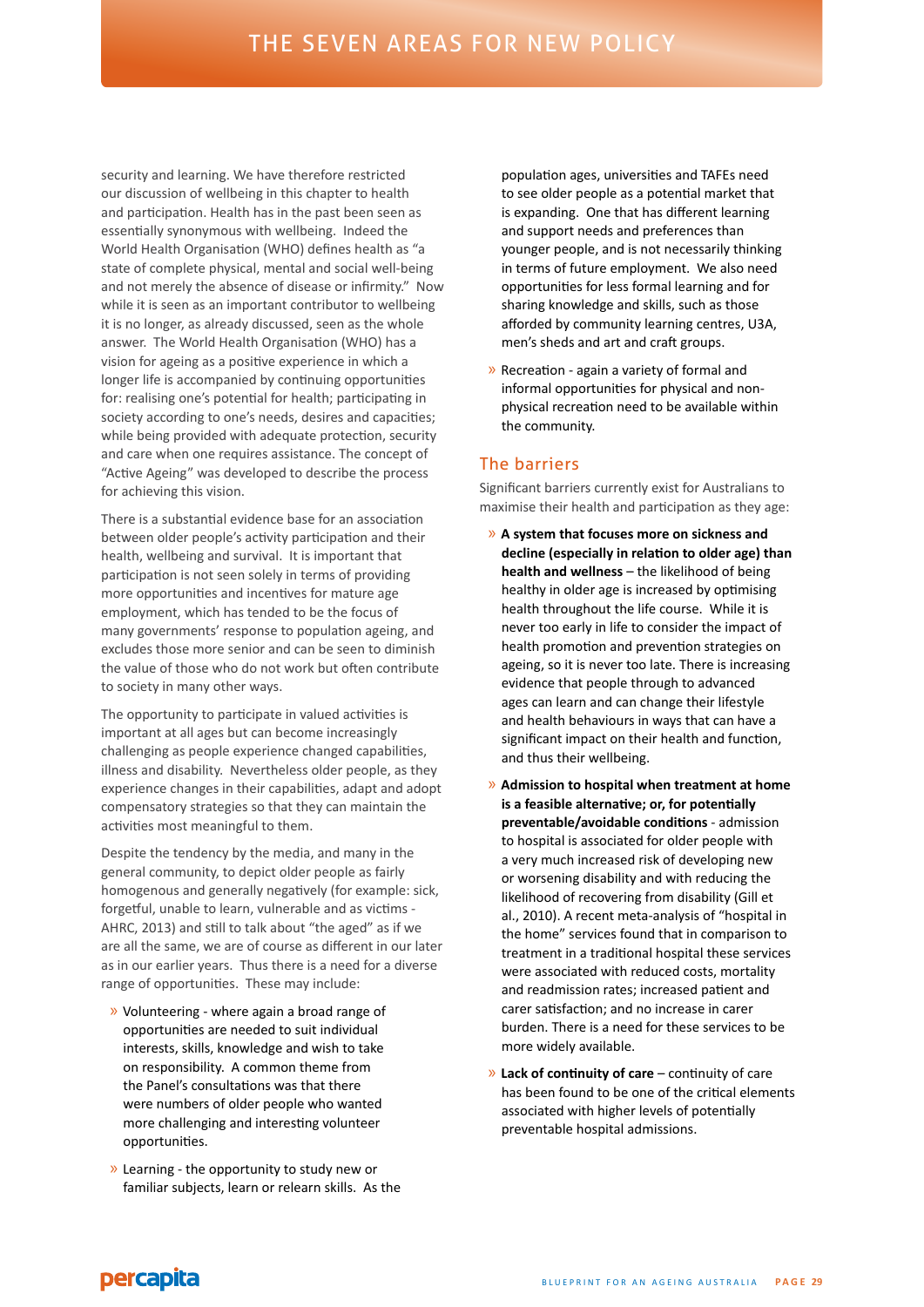- » **Access to care**  the research evidence is also strong for a lack of GP supply being linked to higher levels of potentially preventable hospital admissions. Difficulties are often experienced in maintaining an adequate supply of GPs and access to medical specialists in many rural and remote parts of Australia.
- » **Insufficient focus on restoration and older people's capacity for recovery** – longitudinal research has found that disability in older people is often episodic and speed and completeness of recovery can be greatly influenced by what happens during and after the precipitating event. To promote wellbeing, hospitalisation should be kept to a necessary minimum and always be accompanied by strategies to assist the older person to regain, and sustain in the longer term, as good health and function as possible.
- » **Health professionals' lack of knowledge and understanding of ageing** – despite older people being the most frequent users of health and hospital services there are no mandatory requirements within health professional basic training to study ageing.
- » **Ageism**—there are currently reduced opportunities for older people to participate in all areas of life because of ageism. As shown by AHRC's research, people in the community, including many older people themselves, still hold the negative view of ageing as being associated with decline, dependency and loss. There is little understanding of the ageing process, the frequently episodic nature of disability, the potential for recovery even in later life, the need to maintain capabilities and how effective older people can be at adapting, adjusting and compensating for functional impairments and managing their health issues.

#### The answers

#### RECOMMENDATION XV:

### Mandating the study of gerontology in all health professional undergraduate courses

All undergraduate health professional university courses across Australia should include gerontology (the study of ageing) as an integrated component of core curriculum so that the health workforce is equipped with the knowledge, skills and attitudes needed to assist people to maximise their physical, social and mental wellbeing as they age

While the disablement process that is often associated with hospital admission for older people is no doubt multifactorial, an important contributor is the knowledge, attitude and associated expectations of some health care staff.

Given the ageing of our population and the fact that the use of health services increases with age throughout adulthood it is essential that teaching directed to understanding ageing and the health and support of older adults is a priority within all health professional training.

The study of gerontology should be a core curriculum component of all undergraduate health professional training across Australia. Just as health is seen by WHO to be a complete state of physical, social and mental wellbeing and not merely the absence of disease or infirmity so do health professionals need to understand ageing across these domains. This is preferable to more restricted studies which focus on disease and aged care. Gerontology, by contrast, includes a spectrum of approaches including the social, psychological and biological aspects of ageing. As a more expansive approach, gerontology also combats the attitude about ageing being about illness and decline.

## RECOMMENDATION XVI: Invest in national health and aged

# care infrastructure and systems

This will better enable care continuity, service integration, equitable access to primary health care and a better understanding of the outcomes and costs of care

We call on the Federal Government to:

- » Modify the national e-health record strategy from an opt-in to an opt-out system and to include a person's aged care as well as health care records.
- » Continue to promote the development and take-up of cost-effective technology where it can contribute to improved health and wellbeing outcomes.
- » Increase the number of Commonwealth Integrating Authorities who are approved to integrate Commonwealth data with data from other jurisdictions for health services research purposes.

The take up of PCEHRs in the community is currently relatively low. An opt-out system would assist in overcoming this (PCEHR Review, 2013).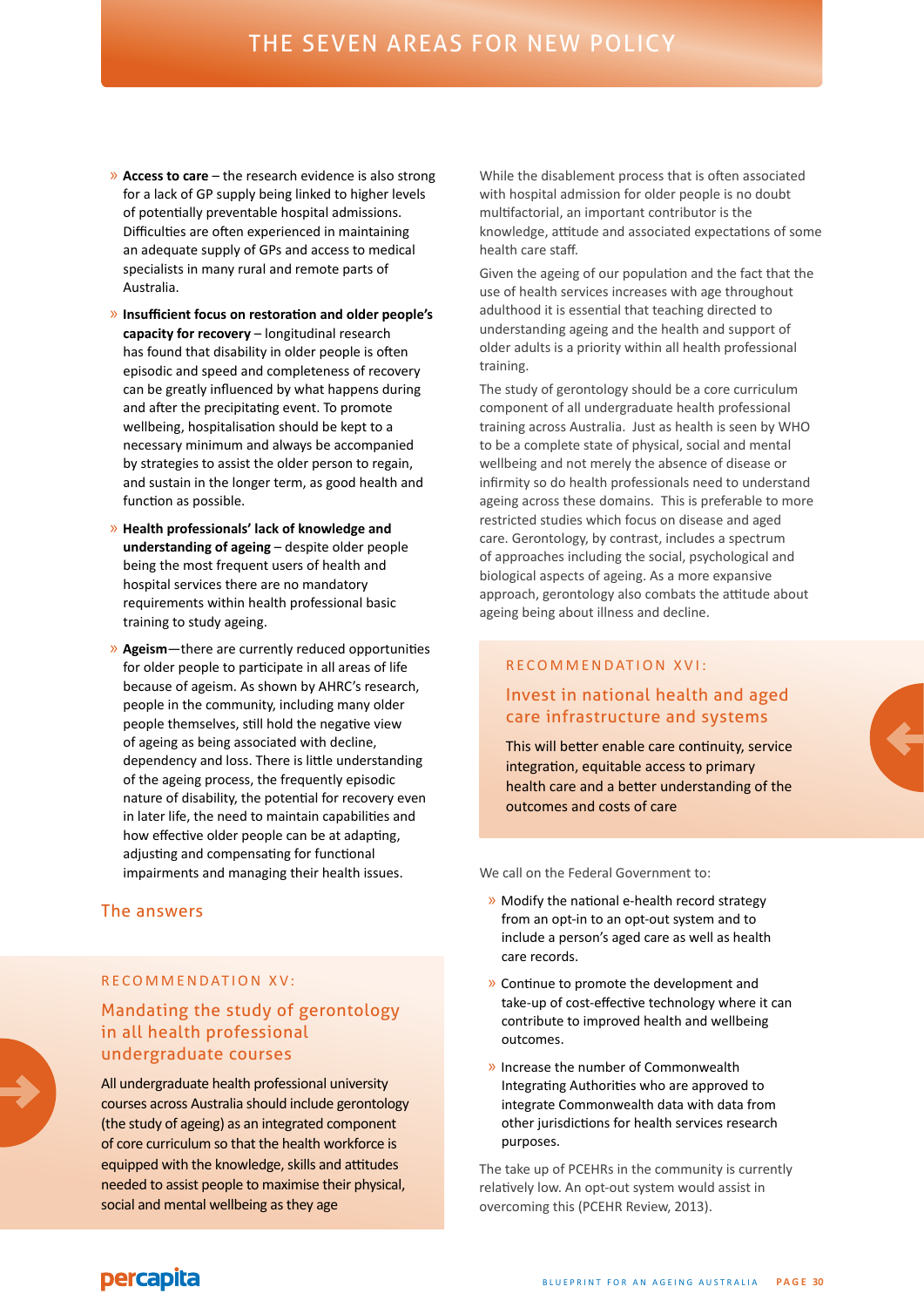The National e-Health Strategy Summary notes that studies have shown that 18 per cent of medical errors are due to the inadequate availability of patient information. A greater take-up of e-Health has the potential to reduce preventable hospital admissions by enabling more effective ambulatory care. It also provides individuals with the ability to access their own health information, increasing the possibility of better self-management and the ability to more actively partner with health professionals in the management of their health and care.

PCEHRs should be extended to include aged care records to enable fast and efficient exchange of patient information between health and aged care providers. In addition to enabling better care this would save significant amounts of staff time collating, sending, receiving and filing critical documentation.

Health services research is critical to the goal of maximizing the health and wellbeing of our population. If we are not to waste public monies on expensive or ineffective services, evaluation of whether a service produces the outcomes it has been designed to achieve, and at what cost, is essential. However, understanding exactly what services people have used and what outcomes have been achieved, is currently difficult as it often requires linking data from multiple data sets sitting in different jurisdictions.

Until now very few projects requiring data have been able to be completed because of data access issues, despite the protocols, expertise and funding being available. More recently a new access system has been put in place which specifies that linkage with Commonwealth data can only be carried out by approved "integrating authorities". AIHW is currently the only integrating authority, the processes for applying for data are not yet well developed and while many projects are listed as approved, very few have yet received any data. The number of integrating authorities needs to be increased.

#### R F C O M M E N D AT I O N X V I I ·

### The Federal Government should fund a multi-dimensional community campaign to improve knowledge about ageing and to target ageism

The Government should use the learnings from the AHRC's 'The Power of Oldness' campaign as the basis for the development of a larger, longer-term community campaign to target agebased discrimination and increase community understanding of ageing and adoption of strategies that can assist us to maximize our own, and others, wellbeing as we age

Sometimes we can be our own worst enemies. One of the most significant barriers to older people participating in activities that can help them regain and maintain function and fitness, or engaging in new learning or recreational activities, can be their own attitude toward and understanding of ageing as well as the understanding and attitudes of others.

Despite anecdotal and institutional evidence to the contrary, there is still a common misconception that ageing is about the inevitable, inexorable decline and loss of function and cognitive ability (AHRC). This is not a paradigm which can be expected to result in the wellbeing of seniors, especially when wellbeing and ongoing participation in valued activities are so closely interlinked.

In response to recommendations by the Advisory Panel on the Economic Potential of Senior Australians, funds were made available to the Age Discrimination Commissioner for a project to combat fundamental attitudes and stereotypes that underpin age discrimination. The project has had two stages. The first was a piece of research looking at age discrimination, age stereotyping and ageism in the community and the media. The second, with very limited dollars, was a community anti-agestereotyping campaign 'The Power of Oldness.' The research has confirmed the prevalence of ageism and negative age stereotypes in the community and media. It has also confirmed the pervasiveness of age discrimination, including in relation to health care. For a community campaign to achieve its aims of reshaping community attitudes and changing behaviour, it will need to be multi-media and multi-dimensional and maintained over a number of years. It is therefore proposed the AHRC current campaign is used as the pilot for an extensive multi-media campaign supported by all levels of government and involving business and the community.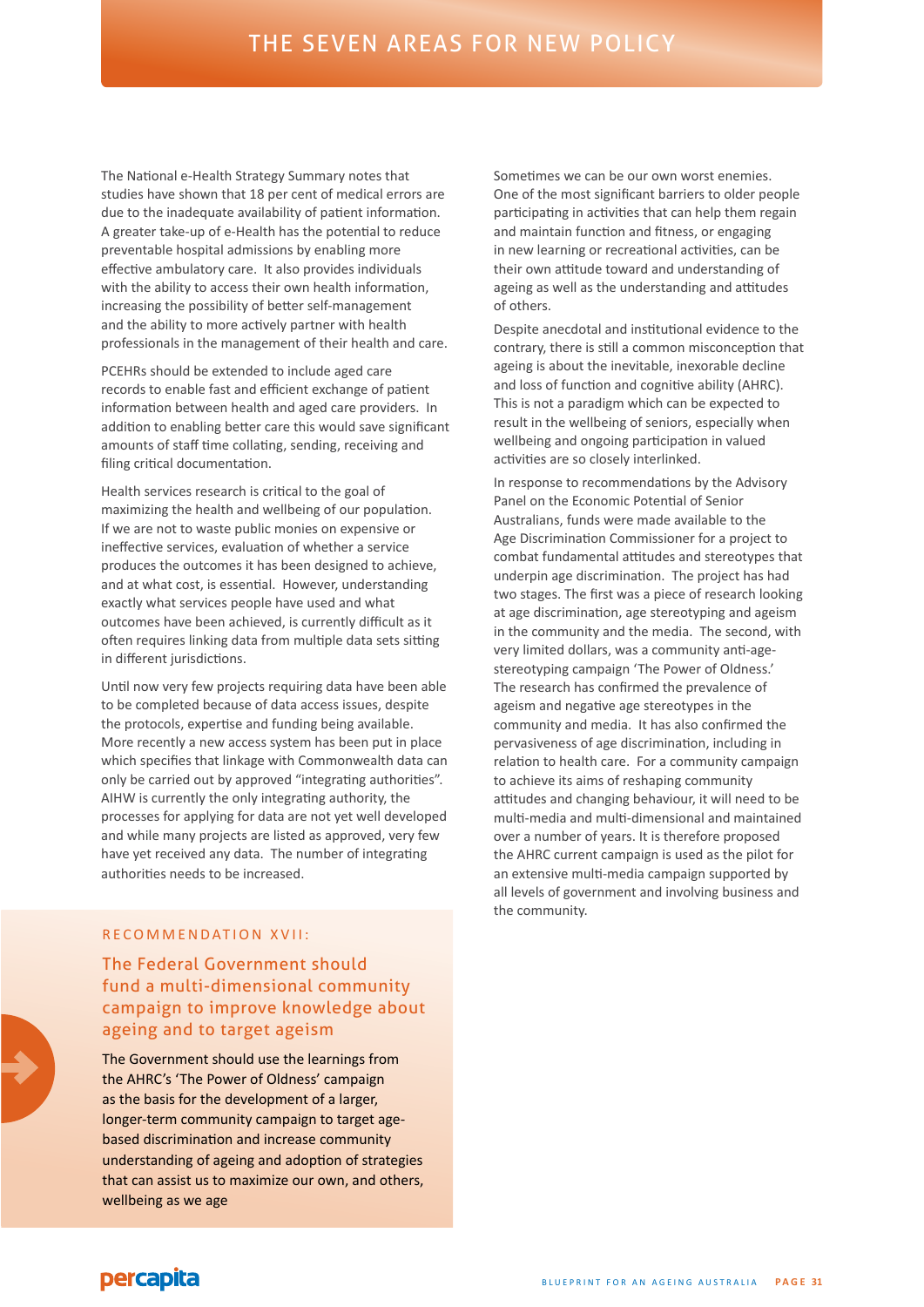# Appendix I - **Demographics**

In this section we summarize the dimensions of Australia's demographic landscape in the medium term. Our summary is taken from the work of Professor Graeme Hugo, and his report, The Demographics of an Ageing Australia.

## Numbers of older people

The most rapid population growth in the recent intercensal period was among Australians aged 65+, and especially those aged 65-74 years. ABS statistics show that whether we use high, medium or low population growth scenarios, the numbers of Australians aged 65+ are increasing rapidly.

### Proportion older people

The growth of the 65+ population will be more than twice as fast as the total population, and the fastest growth in that cohort will be in the 'old old' group of 75+ age groups. These age groups are the ones that have the highest level of demand for aged care and other services, especially health.

# Characteristics of the older population

The most salient demographic element in the ageing of the Australia population over the next three decades is the Baby Boomer generation moving into older ages. Figure 1 shows the Australian Total Fertility Rate over the last century and it can be seen that the period following World War II saw an upswing in the number of babies women were having. While most countries experience an upswing in fertility after a war, the Australian post-World War II boom was sustained for two decades. This created a 'bulge' in the Australia age pyramid.

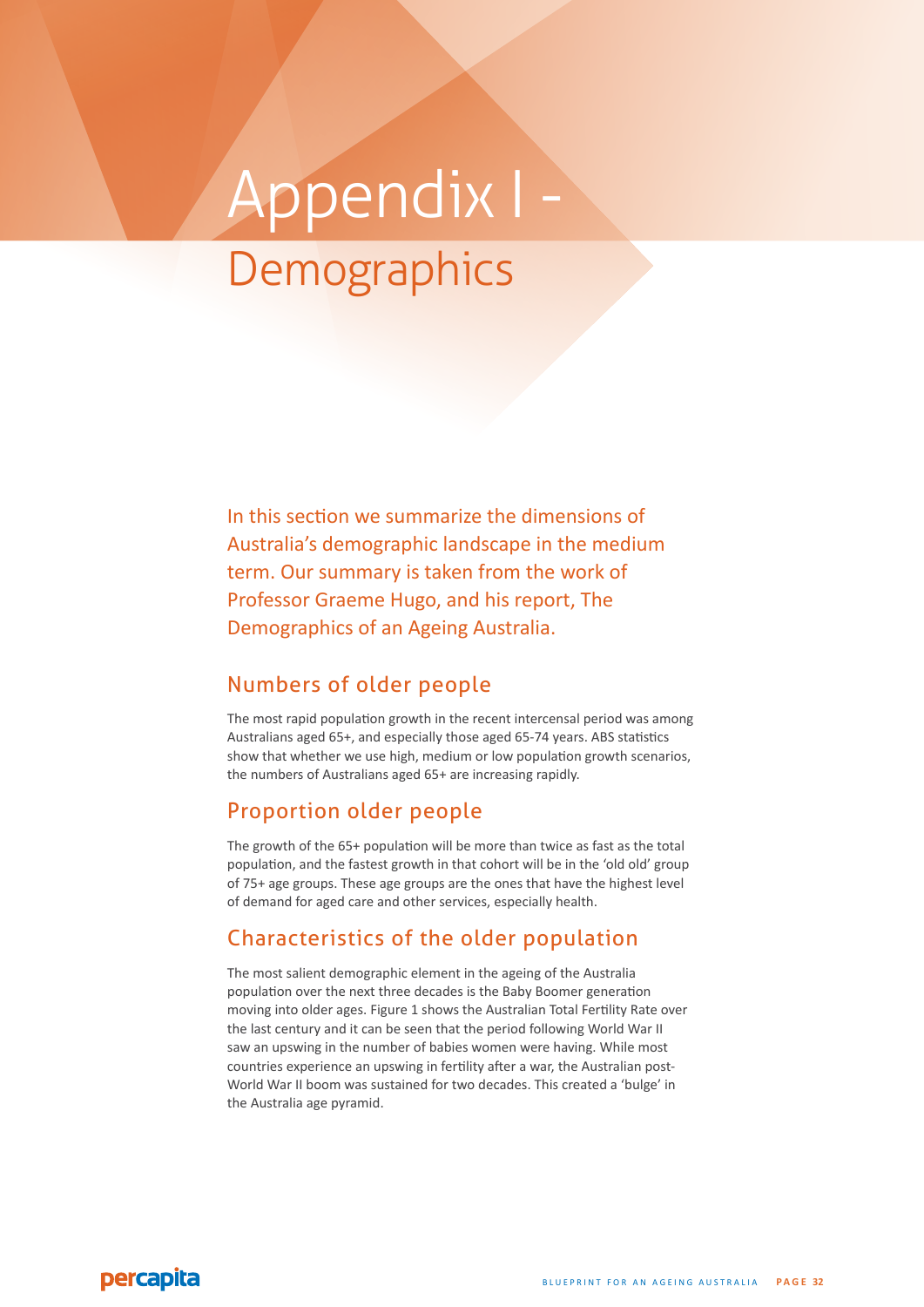

Figure 1: Australia: Total Fertility Rate, 1901-2012



Source: CBCS, Demography and ABS, Births Australia, various issues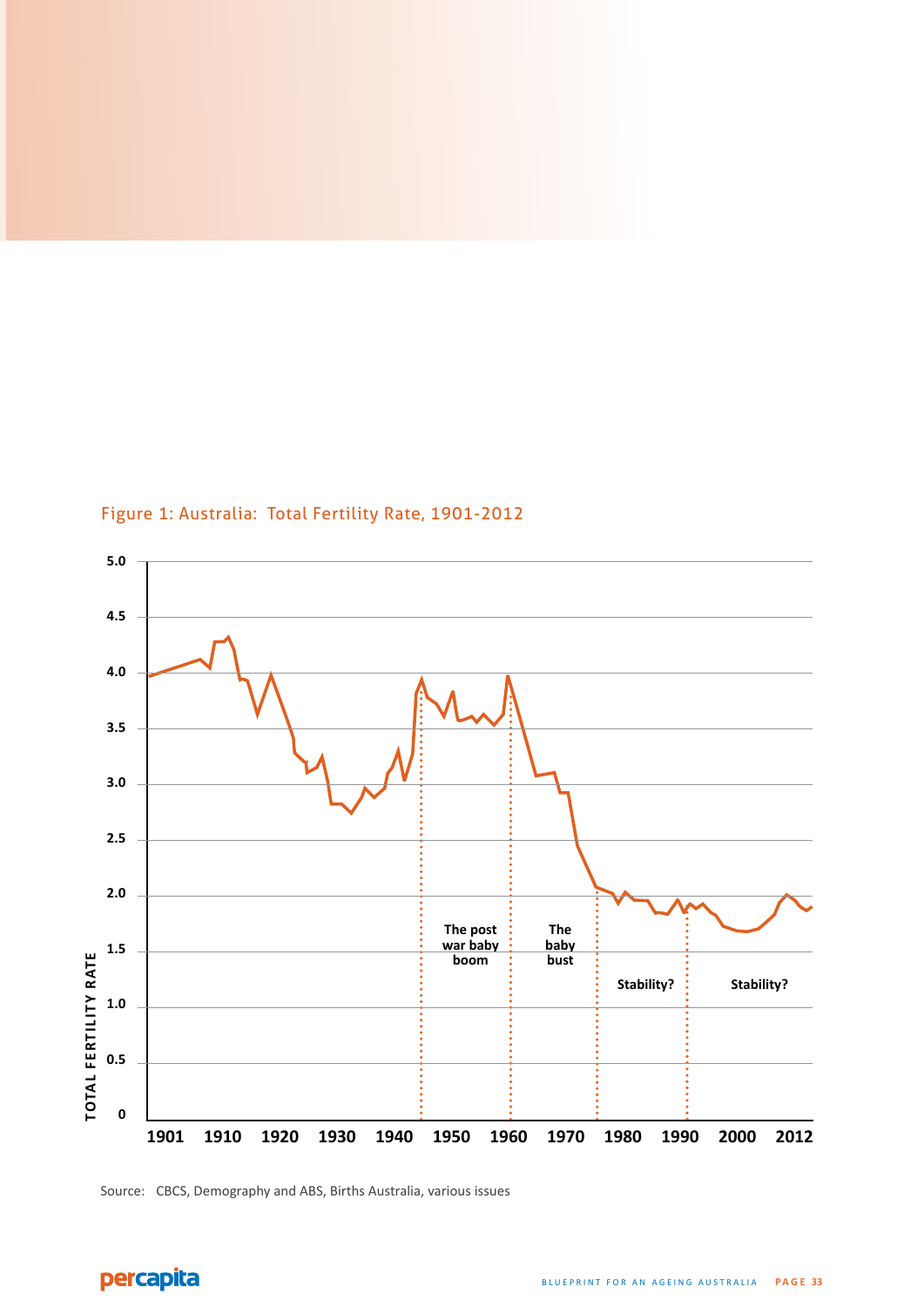The characteristics of the Baby Boomers moving into older age are different to previous generations economically, socially, culturally and in their attitudes, resources and expectations. **Table 1** shows these differences. Boomers are more segmented than previous generations, and therefore the ageing market will be highly segmented, not only for housing and aged care but for all the goods and services older people use.

### Table 1: Australia: Baby Boomers and Pre-war Generation As They Enter Old Age, Social Indicators

Source: *ABS National Health Surveys* 1989-90 and 2008-09; ABS Census 1981 and 2006

|  | <b>Social</b><br><b>Indicators</b>   | <b>Baby</b><br><b>Boomers</b><br>$(1946-65)$<br>$\%$ | Pre-war<br><b>Generation</b><br>$(1927 - 36)$<br>$\%$ |
|--|--------------------------------------|------------------------------------------------------|-------------------------------------------------------|
|  | <b>Social Supports</b>               |                                                      |                                                       |
|  | Entering later life without a spouse | 34                                                   | 19                                                    |
|  | <b>Childless</b>                     | 14                                                   | $\overline{9}$                                        |
|  | Living alone                         | 11                                                   | $\sqrt{6}$                                            |
|  | <b>Education</b>                     |                                                      |                                                       |
|  | Completed secondary school           | 43                                                   | $6\,$                                                 |
|  | Bachelor degree or higher            | 19                                                   | $\overline{3}$                                        |
|  | <b>Religion</b>                      |                                                      |                                                       |
|  | Identify as Christian                | 66                                                   | 80                                                    |
|  | <b>Housing</b>                       |                                                      |                                                       |
|  | Owner/purchaser                      | 80.7                                                 | 84.1                                                  |
|  | Rental                               | 19.3                                                 | 15.9                                                  |
|  | <b>No Private Health Cover</b>       | 37                                                   | 42                                                    |
|  | <b>Overseas-Born</b>                 | 31                                                   | 21                                                    |
|  | <b>NES Overseas-Born</b>             | 20                                                   | 12                                                    |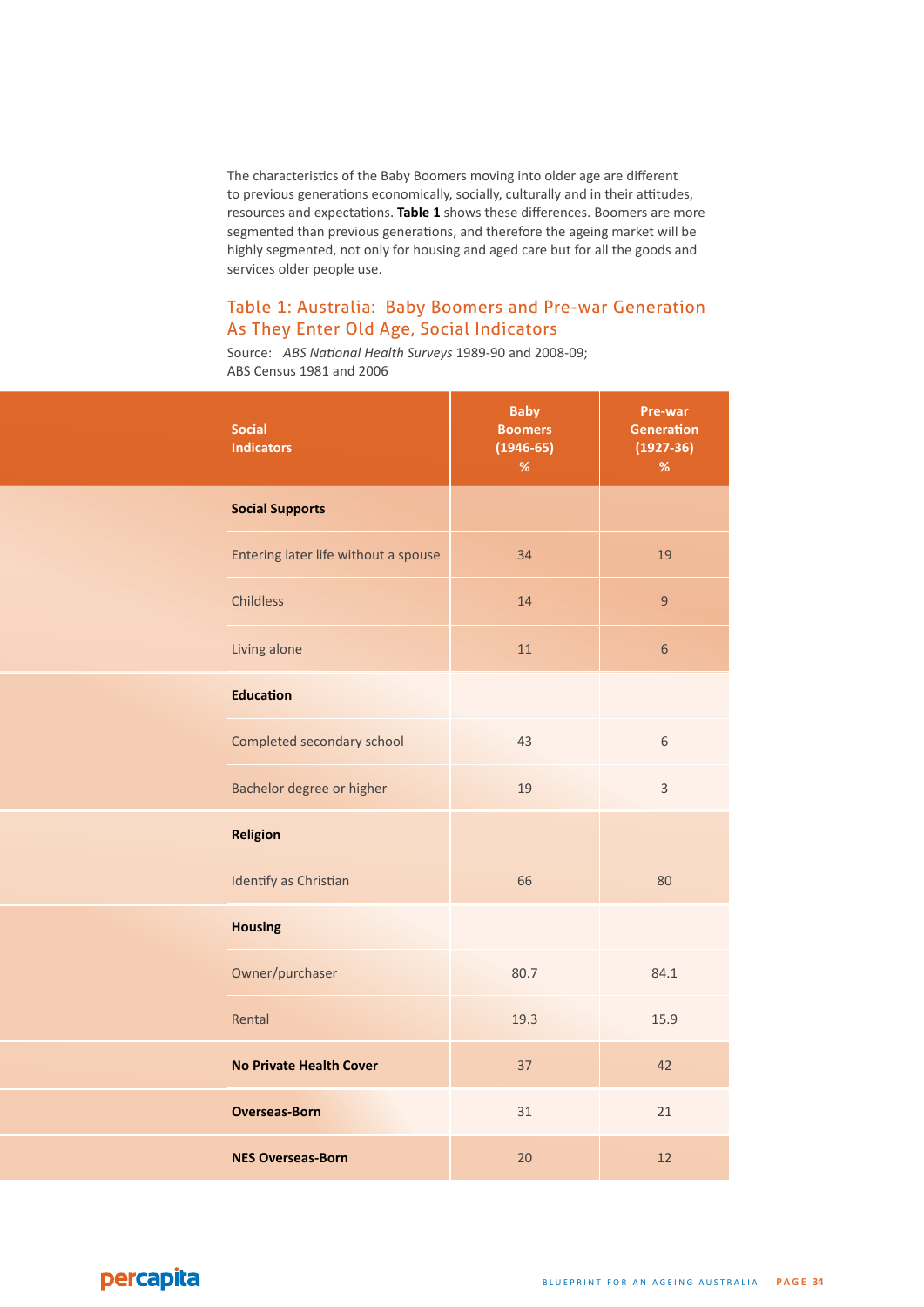What are some of the other characteristics of older Australians? The overseasborn population aged 65+ has almost doubled since 1991, while the Australiaborn grew by about a third. In 2011, 36 per cent of Australians aged 65+ were overseas-born and 22 per cent were from Culturally and Linguistically Diverse (CALD) backgrounds.

Finally, the evidence shows that the Baby Boomers will have a higher rate of illness and morbidity than the previous generation. They are eight times more likely than the older generation to have three or more health problems. This will have a profound impact on the demands of the health system.

# Geography of the older population

Australia's older population is growing faster outside of the capitals than within them. However at the moment, the majority of older Australians live in large cities, especially in the metropolitan capital cities. It is therefore important to examine the changing distribution of older populations in those cities. The highest concentrations of older Australians are in the inner and middle suburbs, due largely to institutions being located in these areas. The fastest growing numbers are in the outer suburbs.

In the past people of pre-retirement or retirement ages have 'aged in place', however there are some interesting signs that the Baby Boomer generation may be showing a greater tendency to sell the family home when they become 'empty nesters.' There are also some patterns where Baby Boomers are selling their houses in the outer suburbs and downsizing to inner suburban areas and coastal suburbs within the metropolitan area.

It is, however, unclear the extent to which baby boomers will make residential adjustments as they enter or approach retirement. There is a need to more fully investigate the housing intentions of baby boomers and also to monitor 'retirement-related-migration' such as downsizing and involuntary trading down among vulnerable groups like renters. Doing this will mean that housing and services for an ageing society are better targeted.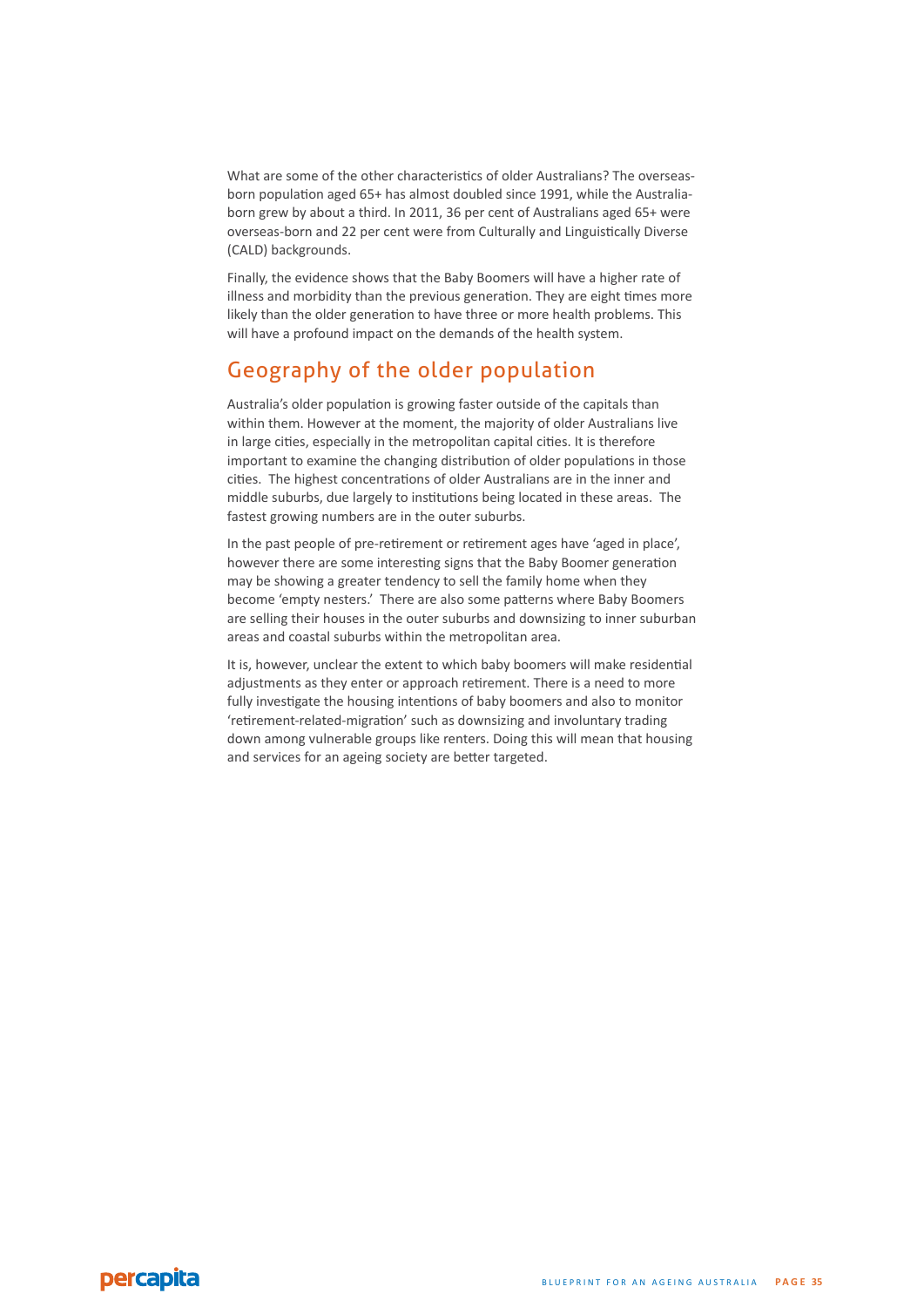# Appendix II - Summary of the WHO's Active ageing: a policy framework

The WHO's active ageing framework highlights the need for all nations to act simultaneously to counter the global socioeconomic and political risks associated with ageing populations the world over.

In Australia and internationally, policy-makers fear that rapid population ageing will lead to an unmanageable explosion in health care and social security costs. But while ageing populations will increase demands in these areas, there is also evidence that countries will be able to manage if they plan ahead, make evidence-based, culturally-appropriate policy choices and employ innovation and cooperation from all sectors.

Societies who are willing to plan can afford to grow old for several reasons:

- » The major causes of escalating health care costs are not related to the demographic ageing of a given population—they relate to factors like inefficiencies in care delivery, excessive numbers of medical interventions and the inappropriate use of high cost technologies.
- » The costs of long-term care can be managed if policies and programs address prevention and the role of informal care. Preventing chronic diseases and lessening the degree of disability among older citizens enables them to live independently for longer.
- » Many people continue to work in the formal labour market in later life or would choose to do so if the opportunity existed. Many others continue to contribute to the economy through informal work and voluntary activities, as well as intergenerational exchanges of cash and family support.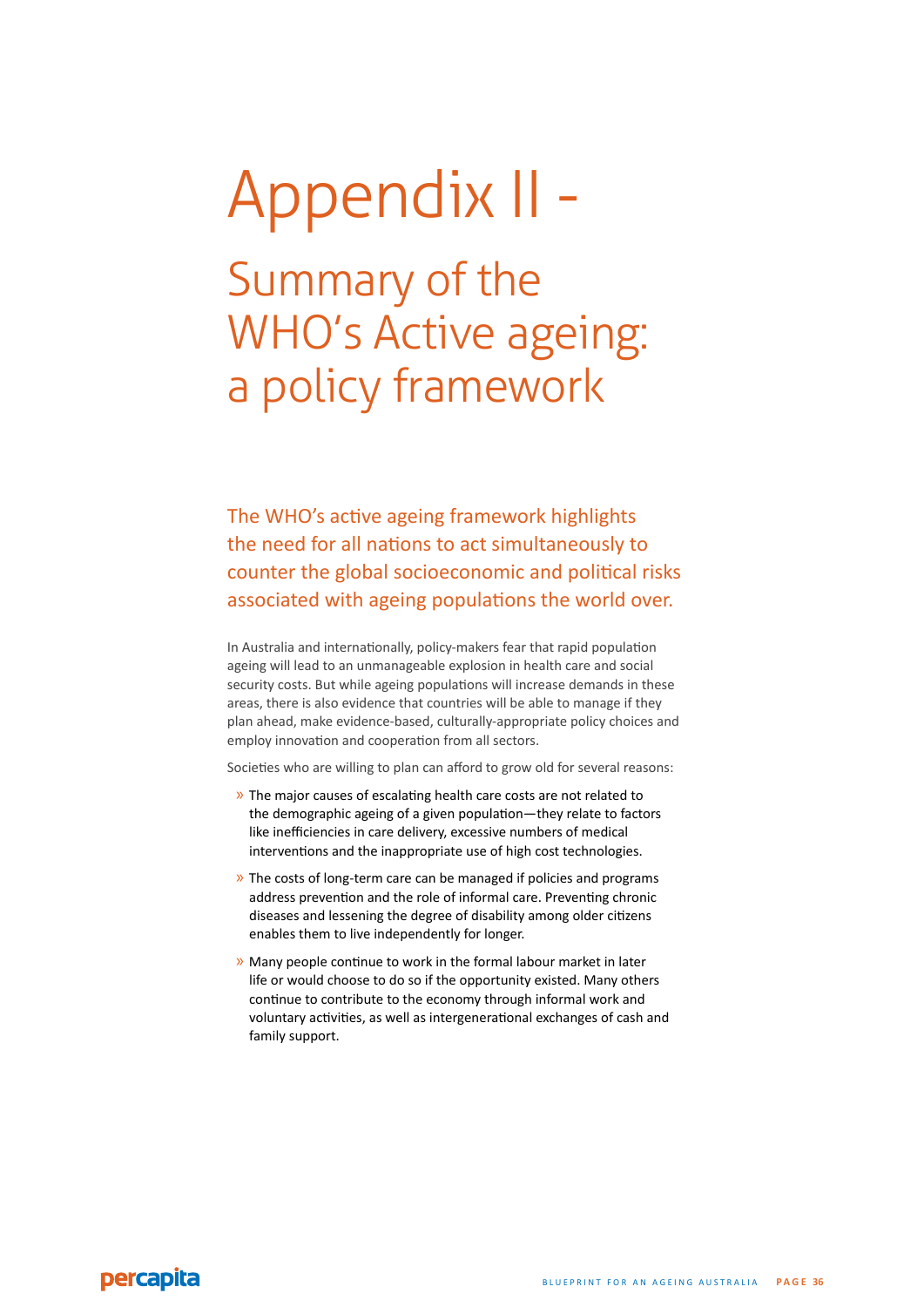The Framework calls for action to adequately provide for ageing people on three fronts, also referred to by the WHO as their vision for 'active ageing':

**Health—**people will enjoy longer and healthier lives. When they need care and medical attention they should have access to the full range of services to meet their needs and rights.

**Participation—**older people will make a productive contribution to society in paid and unpaid activities.

**Security—**older people are afforded protection, dignity, and care, especially when they are no longer able to look after themselves.

Proposals in the Framework crossover from health into a variety of government portfolios and some apply to all age groups while others are specifically targeted to older people. The key policy proposals are:

- 1. Preventing and reducing the burden of excess disabilities, chronic diseases and premature mortality
- 2. Reducing risk factors associated with major diseases and increasing factors that protect health throughout the life course
- 3. Developing a continuum of affordable, accessible, high quality and age-friendly health and social services that address the needs and rights of women and men as they age
- 4. Providing training and education to caregivers
- 5. Providing education and learning opportunities throughout the life course
- 6. Recognising and enabling the active participation of people in economic development activities as they age
- 7. Encouraging people to participate fully in family and community life as they grow older
- 8. Addressing the social, financial and physical security rights and needs of people as they age
- 9. Reducing inequalities in the security rights and needs of older women.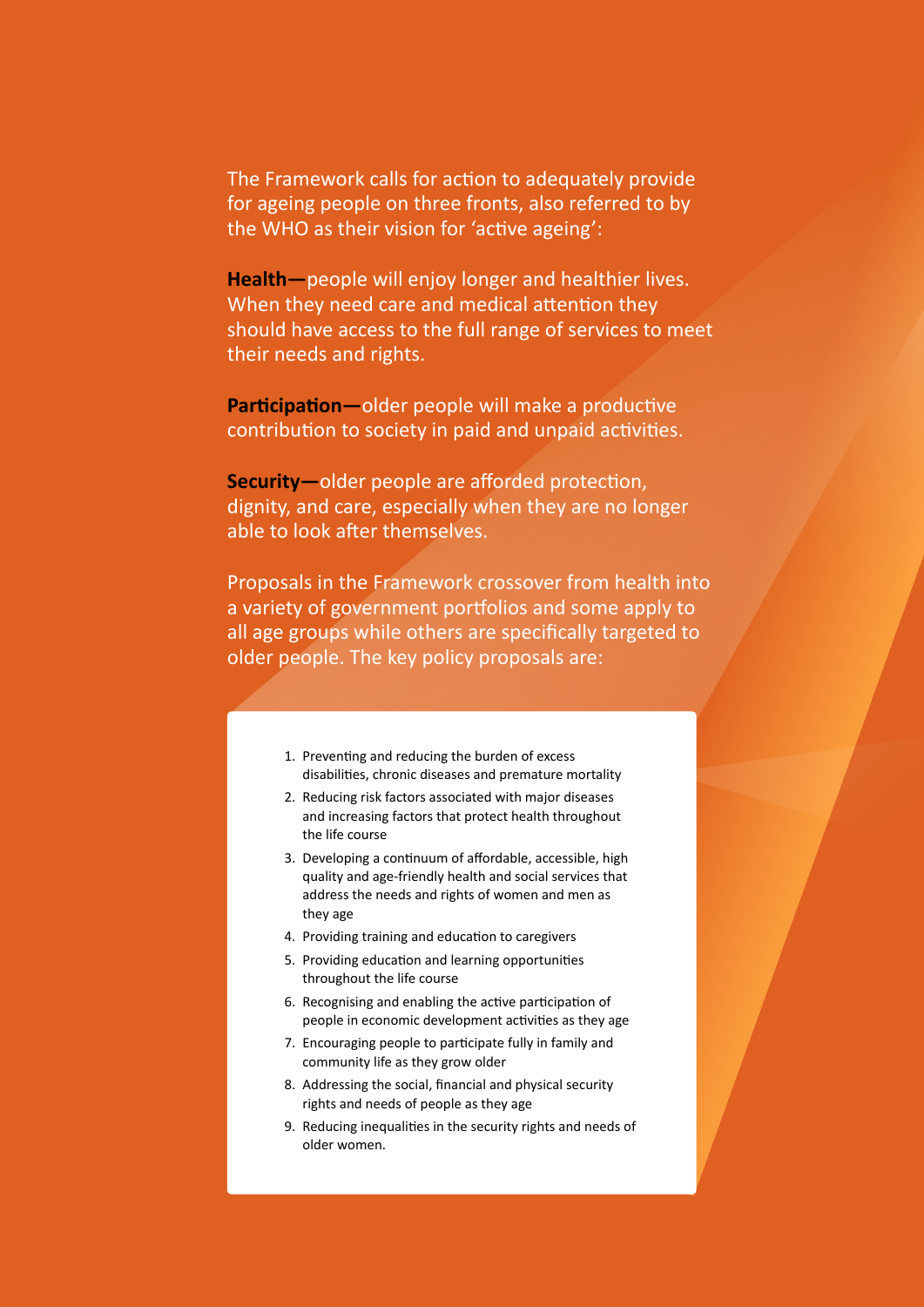# Bibliography

Australian Bureau of Statistics (ABS) 2013, *Retirement and Retirement Intentions*, cat. no. 6238.0, ABS, Canberra.

ABS 2010, *Work Related Injuries*, cat. no. 6324.0, ABS, Canberra. (WorkCover South Australia has conducted research which supports the findings of the ABS).

Australian Health Ministers' Conference (2008), National e-Health Strategy Summary, available from **http://www.ahmac.gov.au/cms\_documents/ National%20E-Health%20Strategy.pdf**

Australian Human Rights Commission (2013), *Fact or Fiction? Stereotypes of older Australians*, available from **https://www.humanrights.gov.au/ sites/default/files/document/publication/Fact%20or%20Fiction\_2013\_ WebVersion\_FINAL\_0.pdf**

Caplan GA et al. (2012) *A meta-analysis of "hospital in the home*," Medical Journal of Australia; 197(9): 512-519.

CEPAR (2014), *Submission to the, Financial System Inquiry*. Sydney: Australian School of Business, University of New South Wales.

Cooper, J et al (2010), *Super System Review: Final Report*, Canberra: Commonwealth of Australia.

Department of Health (2013), *Review of the Personally Controlled Public Health Record*, Canberra: Department of Health.

Federation of Ethnic Communities' *Councils of Australia (2011)*, A Submission to the Advisory Panel on the Economic Potential of Senior Australians, FECCA.

Financial Services Council (2014), *Financial Services Council Submission to Financial System Inquiry Phase 1*, Sydney: FSC.

Fleming R & Bowles J, *Units for the confused and disturbed elderly:* 

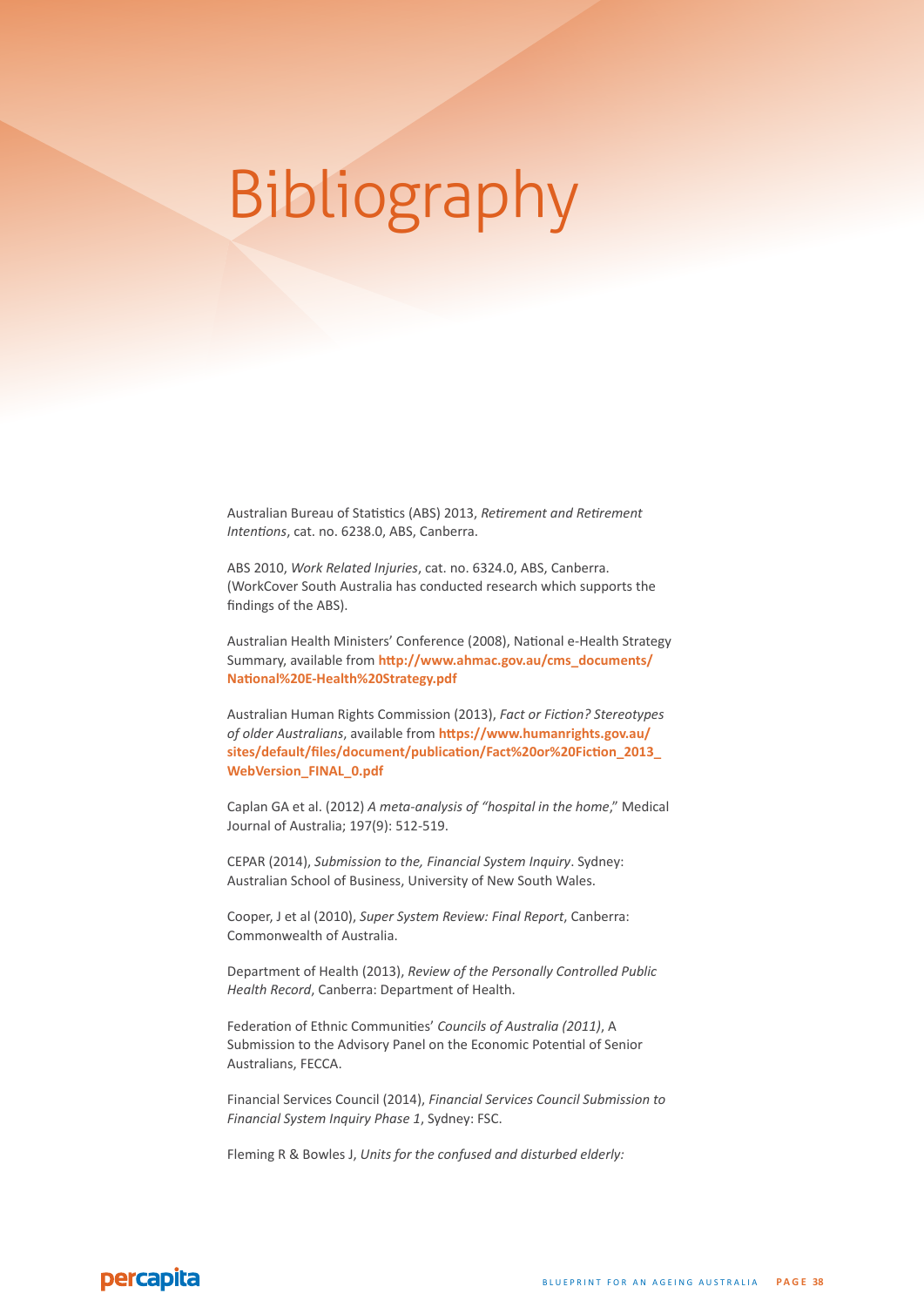*Development, Design*, Programmimg and Evaluation, Australian Journal on Ageing. 1987 November; 6(4):25-8.

Fleming R, Forbes I & Bennett K (2003), *Adapting The Ward for People With Dementia*, Sydney: NSW Department of Health.

Gill TM, Allore HG, Gahbauer EA & Murphy TE (2010)*, Change in disability after hospitalization or restricted activity in older persons*, JAMA; 304(17):1919-1928.

Henry, K, et al (2009), *Australia's Future Tax System,*  Canberra: Commonwealth of Australia.

Human Rights and Equal Opportunity Commission (2002) *Measuring Indigenous Disadvantage*, Sydney: HREOC.

Katterl R, Anikeeva O, Butler C, Brown L, Smith B, Bywood P. (2012). *Potentially avoidable hospitalisations in Australia: Causes for hospitalisations and primary health care interventions.PHC RIS Policy Issue Review*, Adelaide: Primary Health Care Research & Information Service.

Livable Housing Australia (2012), *Livable Housing Design Guidelines*, Sydney: Livable Housing Australia.

Millane, E (2014). *The Entitlement of Age*, Melbourne: Per Capita.

McGregor-Lowndes, M & Pelling, E (2013), *An Example of Tax-Deductible Donations Made by Individual Taxpayers in 2010-11*, Brisbane: The Australian Centre for Philanthropy and Nonprofit Studies, Queensland University of Technology.

National Australia Bank (2014), *Charitable Giving Index*.

National Seniors Australia (2013), *Age Discrimination in the Labor Market: Experiences and Perceptions of Mature Age Australians.* Canberra: National Seniors Productive Ageing Centre.

National Seniors Australia (2012), *Barriers to Mature Age Employment: Final Report of the Consultative Forum on Mature Age Participation.* Canberra: National Seniors Productive Ageing Centre.

OECD (2012) *How's Life? Measuring Well-being*, Paris: OECD

Preamble to the Constitution of the World Health Organization as adopted by the International Health Conference, New York, 19 June - 22 July 1946; signed on 22 July 1946 by the representatives of 61 States (Official Records of the World Health Organization, no. 2, p. 100) and entered into force on 7 April 1948.

Productivity Commission (2011), *Caring for Older Australians*. Canberra: Commonwealth of Australia.

Review of the Personally Controlled Electronic Health Record (2013) **http://www.health. gov.au/internet/main/publishing.nsf/ Content/46FEA5D1ED0660F2CA257CE40017FF7B/\$File/ FINAL-Review-of-PCEHR-December-2013.pdf**

Treasury (2010), Australia to 2050: *Future Challenges*. Canberra: Commonwealth of Australia.

WHO (2002), *Active Ageing: a policy framework*, Geneva: World Health Organization.